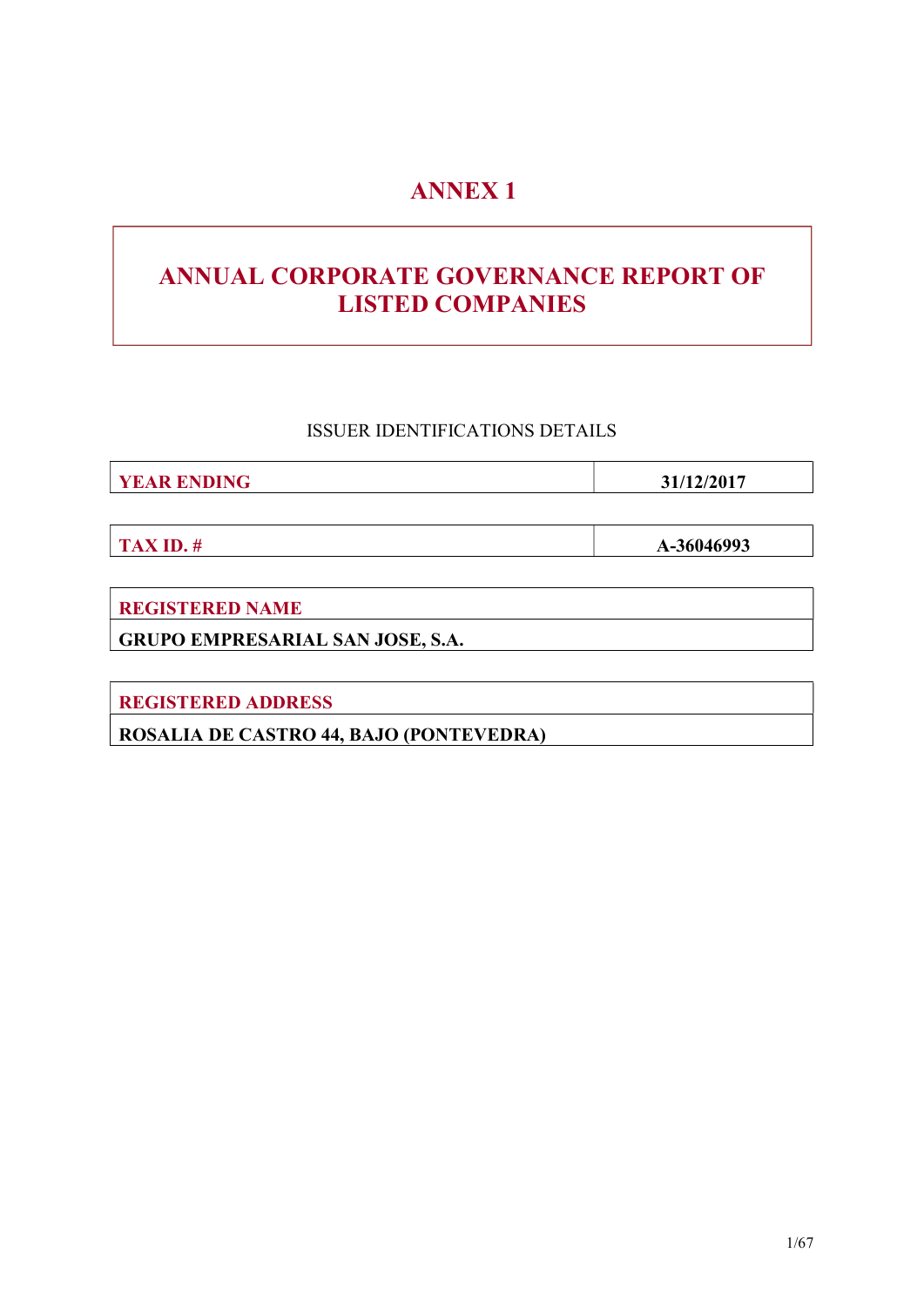# A. OWNERSHIP STRUCTURE

# A.1 COMPLETE THE FOLLOWING TABLE ON THE COMPANY'S SHARE CAPITAL:

| <b>Last modification date</b> | Share Capital $(\epsilon)$ | <b>Number of shares</b> | Number of voting<br>rights |
|-------------------------------|----------------------------|-------------------------|----------------------------|
| 27/06/2008                    | 1,950,782.49               | 65,026,083              | 65,026,083                 |

Indicate whether there are different types of shares with different associated rights:

 $Yes \Box No \boxtimes$ 

# A.2 PROVIDE DETAILS OF THE DIRECT AND INDIRECT OWNERS OF SIGNIFICANT SHAREHOLDINGS IN YOUR COMPANY AT YEAR END, EXCLUDING DIRECTORS:

| Shareholder name or company name                                         | Number of<br>direct voting<br>rights | Number of<br>indirect voting<br>rights | % of total<br>voting rights |
|--------------------------------------------------------------------------|--------------------------------------|----------------------------------------|-----------------------------|
| <b>SÁNCHEZ</b><br><b>VIRTUDES</b><br><b>MARIA</b><br>Ms<br><b>ÁVALOS</b> | 3,405,956                            |                                        | 5.24%                       |
| Ms JULIA SÁNCHEZ ÁVALOS                                                  | 4,889,484                            |                                        | $7.52\%$                    |
| Ms MARIA JOSÉ SÁNCHEZ ÁVALOS                                             | 0                                    | 2,608,735                              | 4.01%                       |
| PINOS ALTOS XR, S.L                                                      | 15,176,795                           |                                        | 23.34%                      |

| Name of indirect shareholder |  | <b>Trough: Name of</b><br>shareholder | Number of direct voting<br>rights            |           |
|------------------------------|--|---------------------------------------|----------------------------------------------|-----------|
| Ms<br><b>AVALOS</b>          |  |                                       | MARIA JOSÉ SÁNCHEZ $ $ CAROVAL HOLDING, S.A. | 2,620,735 |

Indicate the most significant changes in the shareholder structure during the year:

# A.3 COMPLETE THE FOLLOWING TABLES ON THE MEMBERS OF THE COMPANY'S BOARD OF DIRECTORS WHO HAVE VOTING RIGHTS OVER SHARES IN THE COMPANY: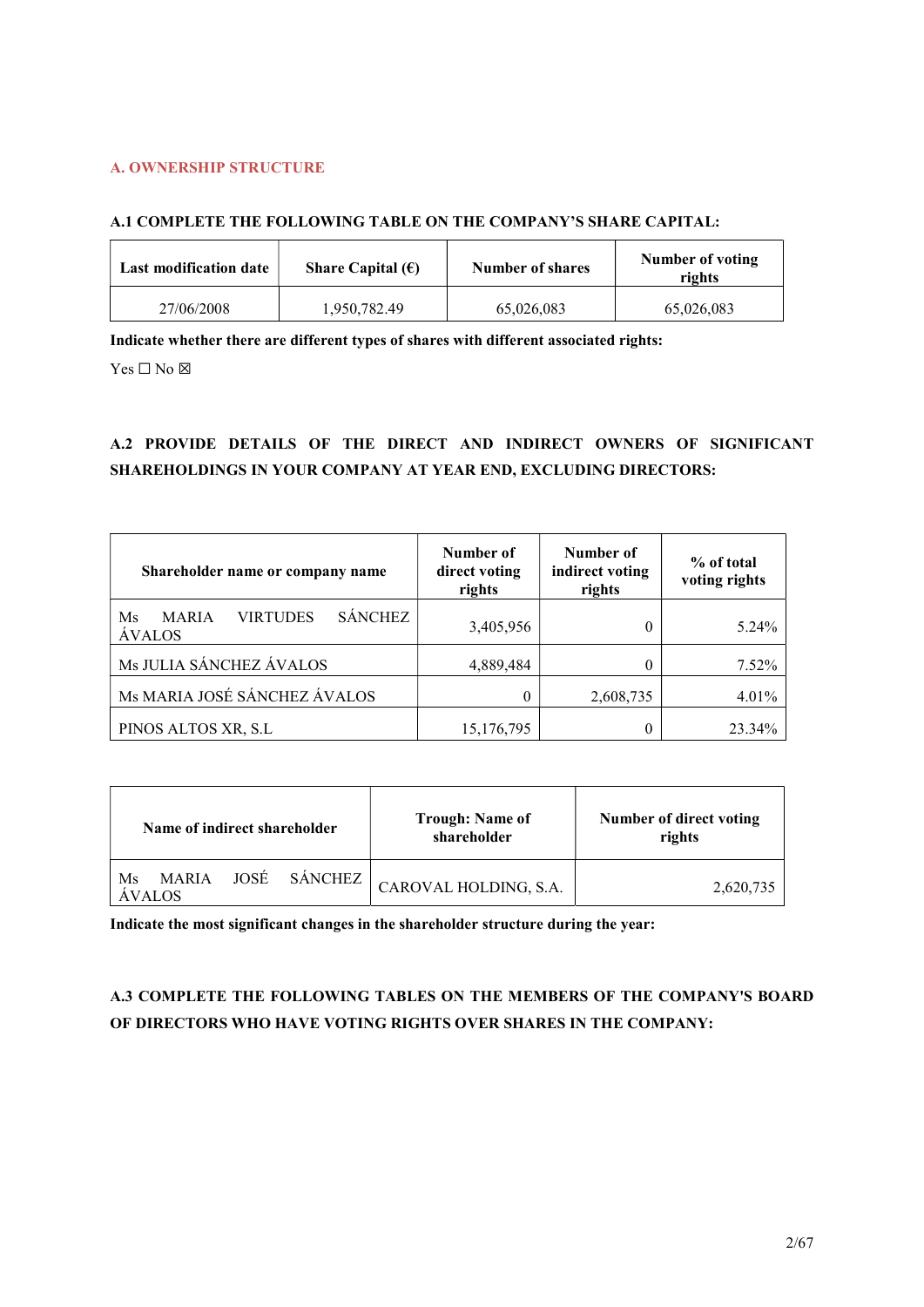| Name or company name of Director | Number of direct<br>voting rights | Number of<br>indirect voting<br>rights | % of total<br>voting rights |
|----------------------------------|-----------------------------------|----------------------------------------|-----------------------------|
| Mr. ROBERTO ÁLVAREZ ÁLVAREZ      | 180,000                           | $\Omega$                               | 0.28%                       |
| Mr. RAMON BARRAL ANDRADE         | 350,000                           | $\Omega$                               | $0.54\%$                    |
| Mr. JACINTO REY GONZÁLEZ         | 16,224,999                        | 15,176,795                             | 48.29%                      |
| Mr. JACINTO REY LAREDO           | 213,140                           | $\Omega$                               | $0.33\%$                    |
| Mr. MANUEL OTERO NOVAS           | 17,523                            | $\Omega$                               | $0.03\%$                    |
| Mr. ENRIQUE MARTIN REY           | 102                               | $\Omega$                               | $0.00\%$                    |

| Name of indirect shareholder | <b>Trough: Name of direct</b><br>shareholder | Number of direct<br>voting rights |
|------------------------------|----------------------------------------------|-----------------------------------|
| Mr. JACINTO REY GONZÁLEZ     | PINOS ALTOS XR, S.L.                         | 15,176,795                        |

Complete the following tables on the members of the Company's Board of Directors who hold Company share options.

A.4 INDICATE, WHERE APPLICABLE, ANY FAMILY, COMMERCIAL, CONTRACTUAL OR CORPORATE RELATIONS BETWEEN THE HOLDERS OF SIGNIFICANT SHAREHOLDINGS, WHERE THEY ARE KNOWN BY THE COMPANY, UNLESS SUCH RELATIONS ARE IRRELEVANT OR ARISE FROM NORMAL TRADING ACTIVITIES: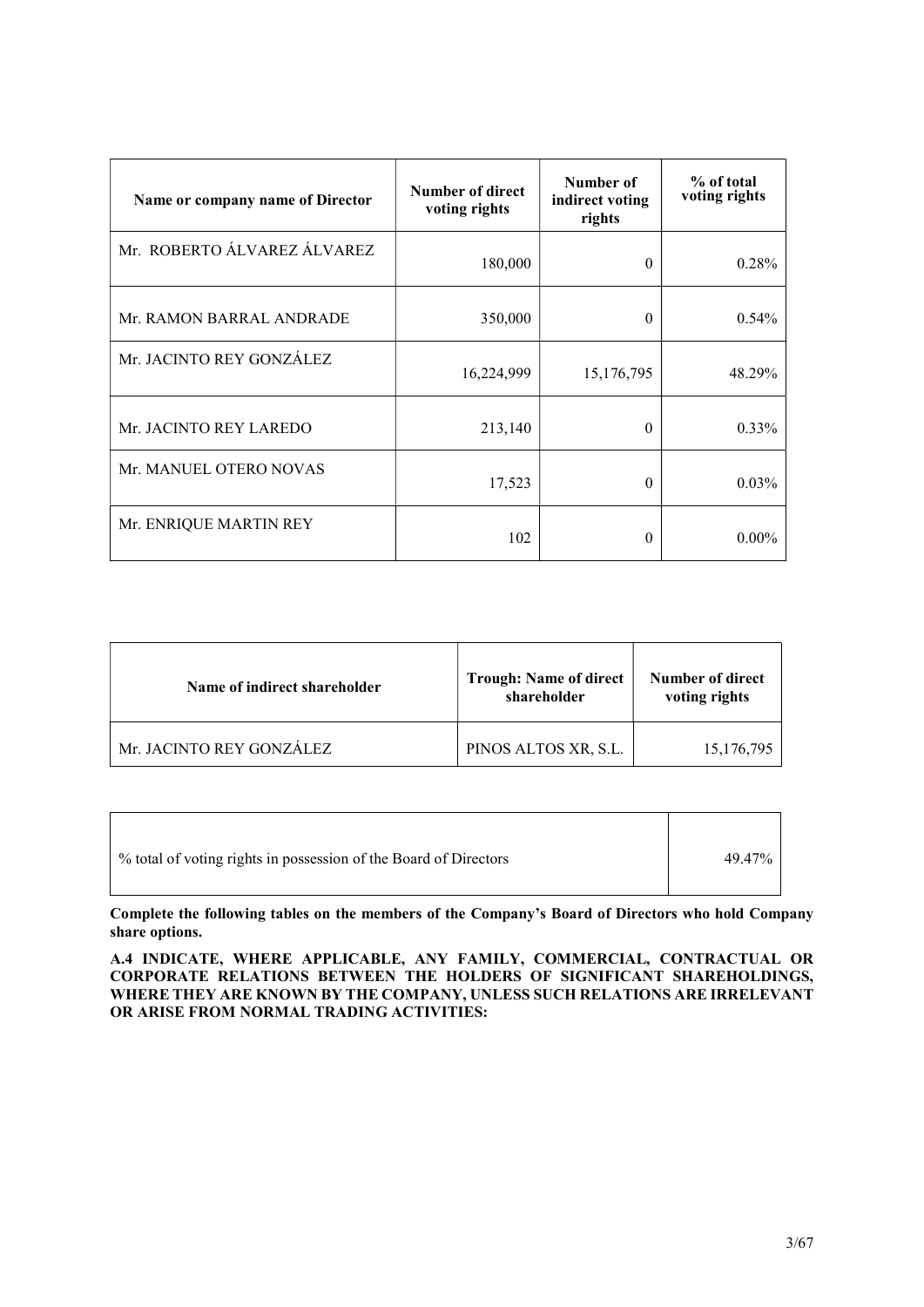Name or company name of relationships

Ms. MARIA VIRTUDES AND Ms. JULIA SANCHEZ AVALOS

MS. MARIA JOSE SANCHEZ AVALOS

# Tipe of relationship: Family

# Brief description:

The three holders of shares are sisters; Ms. Maria Jose is indirect holder of shares through the company Caroval Holding, S.A.

A.5 INDICATE, WHERE APPLICABLE, ANY COMMERCIAL, CONTRACTUAL OR CORPORATE RELATIONS BETWEEN THE HOLDERS OF SIGNIFICANT SHAREHOLDINGS, AND THE COMPANY AND/OR ITS GROUP, UNLESS SUCH RELATIONS ARE IRRELEVANT OR ARISE FROM NORMAL TRADING ACTIVITIES:

A.6 INDICATE WHETHER ANY SHAREHOLDER AGREEMENTS HAVE BEEN NOTIFIED TO THE COMPANY THAT AFFECT IT UNDER ARTICLES 530 AND 531 OF THE CORPORATE ENTERPRISES ACT. IF SO, DESCRIBE THEM BRIEFLY AND SPECIFY THE SHAREHOLDERS BOUND BY SUCH AGREEMENTS:

# Yes □ No ⊠

Indicate whether the company knows of the existence of any concerted actions among its shareholders. If so, describe them briefly:

# Yes □ No ⊠

If any modification or cancellation of these covenants, agreements or concerted actions has taken place during the year, please make express mention of this:

The company has no formal knowledge of any concerted actions between its shareholders.

# A.7. INDICATE WHETHER THERE IS ANY INDIVIDUAL PERSON OR COMPANY THAT EXERCISES, OR MAY EXERCISE, CONTROL OVER THE COMPANY, PURSUANT TO ARTICLE 5 OF THE SECURITIES MARKET ACT. IF SO, IDENTIFY:

 $Yes \boxtimes No \square$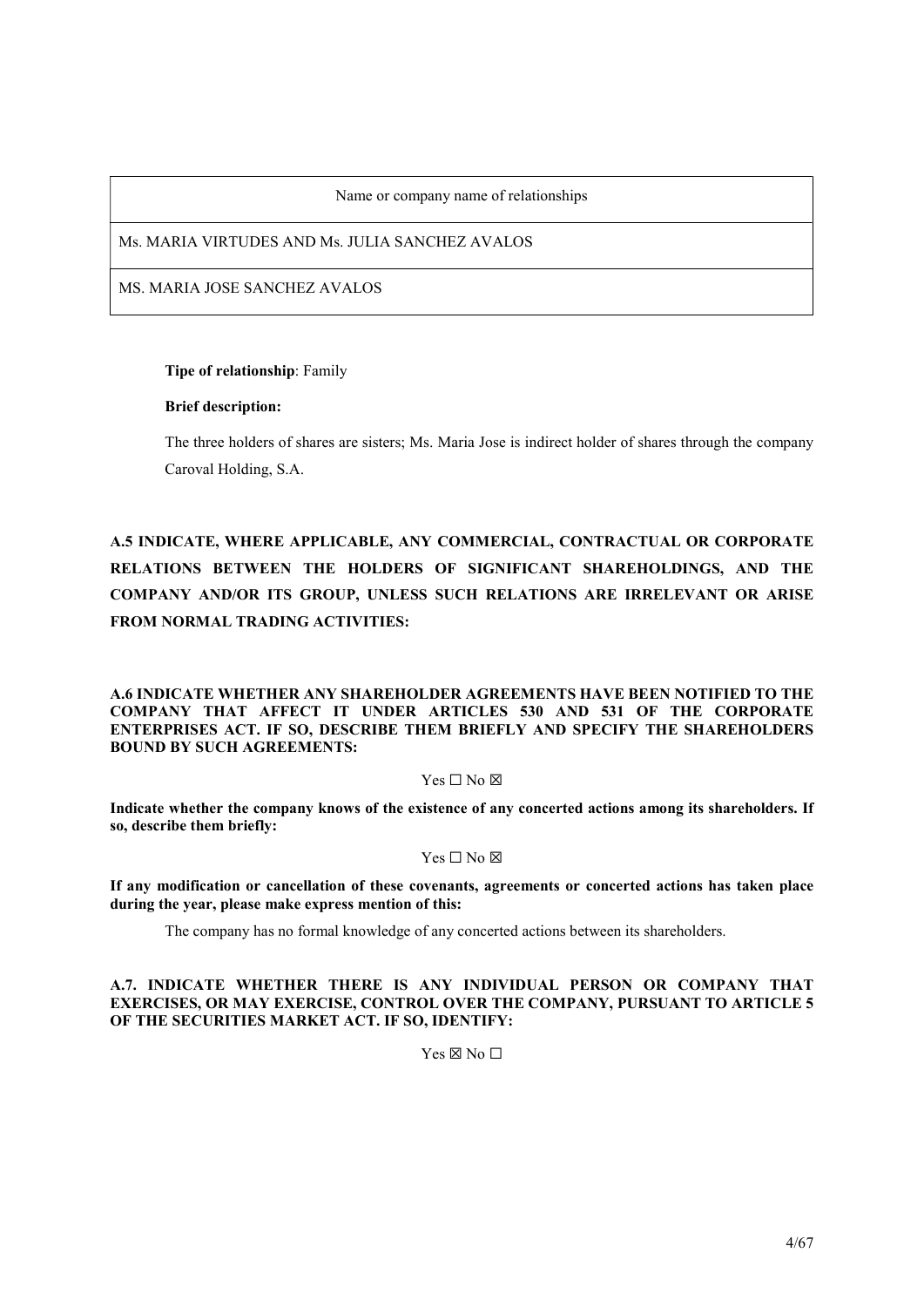| <b>Name</b>                    |
|--------------------------------|
| Mr. JACINTO REY GONZÁLEZ       |
| <b>Comments</b>                |
| 48.292% of total share capital |

# A.8 COMPLETE THE FOLLOWING TABLES ON THE COMPANY'S TREASURY STOCK:

# At year end:

| Number of direct shares | Number of indirect shares (*) | % of total share capital |
|-------------------------|-------------------------------|--------------------------|
|                         |                               | $0.000\,$                |

(\*) Through:

Explain any significant changes occurring during the year, pursuant to Royal Decree 1362/2007:

#### A.9 GIVE DETAILS OF THE TERMS AND CONDITIONS CORRESPONDING TO THE ANNUAL GENERAL MEETING'S CURRENT MANDATE TO THE BOARD OF DIRECTORS TO ISSUE, BUY BACK OR ASSIGN TREASURY STOCK.

On 23 June 2016, the AGM resolved the following:

Ninth. Authorisation to the board of directors for the acquisition, whether directly or through subsidiaries, and for the acceptance in guarantee of treasury shares.

To authorise the Board of Directors for the derivative acquisition of treasury shares of the Company, whether directly or through subsidiary companies, subject to the following restrictions and requirements:

• Methods of acquisition: acquisition through purchase and sale, or through any other inter-vivos act for consideration or any other method permitted by law.

• Maximum amount of shares to be acquired: acquisitions may be made up to the maximum amount permitted by law.

•Minimum and maximum price of acquisition: the minimum acquisition price of the shares shall be 75% of its market price and the maximum price shall be 120% of its market price on date of acquisition.

• Duration of the authorization: five years as from the date of this resolution.

• To handover to employees and directors: the board of directors is authorised to allocate, total or partially, treasury shares acquired to the execution of retributive programmes that handover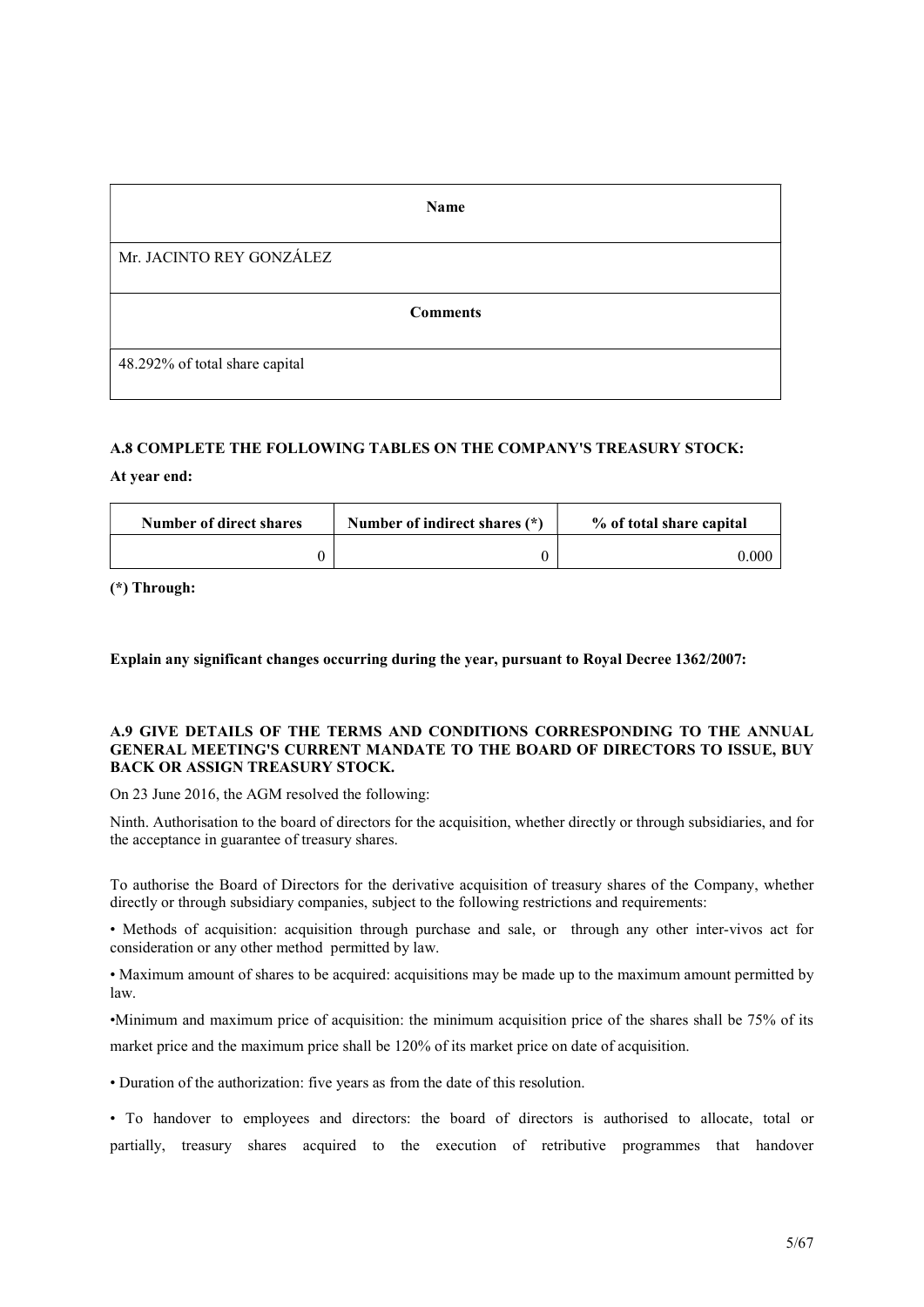shares or option rights over shares, in accordance with the provisions under section 1 a) of Article 146 of the Companies Act.

In the event that a pledge or guarantee is established for the treasury stock and shall be executed, any limits and requirements established under the applicable regulations and the purchase agreement of said shares are applicable.

# A. 9 BIS ESTIMATED FLOATING CAPITAL:

|                                   | $\frac{0}{0}$ |
|-----------------------------------|---------------|
| <b>Estimated floating capital</b> | 30.00         |

A.10 Indicate, where applicable, whether there is any restriction to the transfer of securities and/or any other restriction on voting rights; in particular, any type of restrictions that may make it difficult to take control of the company by the acquisition of its shares on the market must be reported.

# Yes ⊠ No □

# Description of the restrictions

The transmission of the warrants issued by the company on the occasion of the finance restructure as of 29.12.2014 is subject to two limitations: I) the transfer of warrants shall take place together with the collection rights and II) GESJ shareholders are entitled preferential purchase option of said warrants.

# A.11 Indicate whether the Annual General Meeting has agreed to adopt neutralisation measures against a takeover bid by virtue of the provisions in Act 6/2007.

# $Yes \Box No \boxtimes$

# A.12 Indicate whether the company has issued securities not traded on a regulated Community market.

 $Yes \boxtimes No \square$ 

#### If so, indicate types of shares and rights and obligations of each type.

Warrants issued on occasion of the finance restructure of Grupo San Jose. Holders of said warrants are entitled the right of conversion to shares of GESJ in the event the credit associated is not repaid upon its expiry.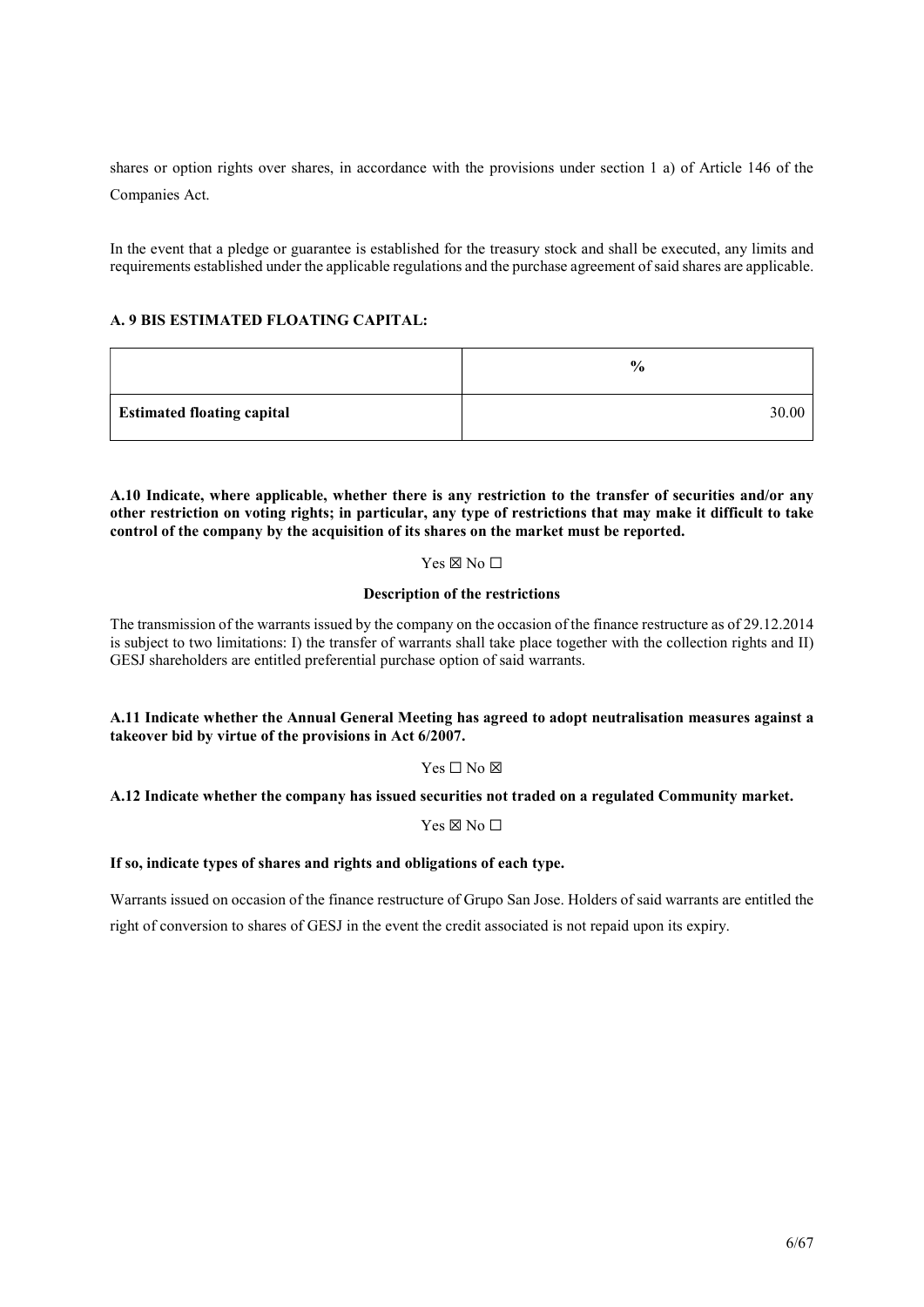#### B. ANNUAL GENERAL MEETING

B.1 Indicate and, where applicable, list the differences between the minimum regime under the Corporate Enterprises Act and the quorum for establishing the Annual General Meeting.

#### Yes □ No ⊠

B.2 Indicate and, where applicable, list the differences between the regime under the Corporate Enterprises Act for adopting the corporate resolutions:

#### Yes □ No ⊠

# B.3 INDICATE THE RULES APPLICABLE TO THE AMENDMENT TO THE COMPANY BYLAWS. IN PARTICULAR, INDICATE THE MAJORITY REQUIRED TO AMEND THE BYLAWS AND, WHERE APPLICABLE, THE RULES FOR PROTECTING SHAREHOLDERS' RIGHTS WHEN CHANGING THE BYLAWS.

In accordance with provisions under Article 17 of the bylaws of the company, so that the General Meeting can validly agree on the increase or reduction of capital and any other modification of the bylaws, the issuance of obligations, the suppression or limitation of the right of preferential acquisition of new shares, as well as the transformation, merger, spin-off or global assignment of assets and liabilities and the transfer of the registered address abroad, it will be necessary, in first call, the presence in person or by proxy of, at least, fifty percent (50%) of the subscribed social capital with the right to vote. In second call, it will be required the presence of twenty-five percent (25%) of said capital is enough, although when shareholders representing less than the fifty percent (50%) of the subscribed capital with voting rights are present, the agreements referred to in this paragraph may only be validly adopted with the favourable vote of two thirds of the capital present or represented at the Meeting. 3. Absences once the General Meeting has been constituted will not affect the validity of its celebration or alter the voting quorum.

Article 21 of the Bylaws.- Deliberation and adoption of agreements.

5. For the adoption of the agreements referred to in Article 194 of the Capital Companies Act, if the capital present or represented exceeds fifty percent, the agreement may be adopted by an absolute majority. However, the favourable vote of two-thirds of the capital present or represented at the meeting is required when shareholders hold a second call representing at least twenty-five percent or more of the subscribed capital with voting rights without reaching fifty percent.

Article 14 of the Regulations of the General Meeting. Constitution of the general meeting.

1. So that the general meeting, ordinary or extraordinary, can validly agree on the increase or reduction of capital and on any another modification of the bylaws, the issuance of obligations (where legally appropriate), as well as the transformation, merger, spin-off or global transfer of assets and liabilities and the transfer of the registered addre4ss abroad, it will be necessary, in first call, the presence of shareholders representing at least, fifty percent of the subscribed social capital with the right to vote In second call, the concurrence of twenty-five percent of said capital shall be enough.

Article 21 of the Regulations of the General Meeting. Resolutions and notifications.

2 For the adoption of special agreements referred to in Article 14 of the Regulations, if the capital present or represented amounts to at least fifty percent of the share capital, resolutions will be adopted by an absolute majority. However, the favourable vote of two-thirds of the capital present or represented at the meeting will be required on second call, when there are shareholders who represent at least twenty-five percent of the subscribed capital with voting rights without reaching the fifty percent.

Article 15 of the Bylaws.- Call of the general meeting.

4. Shareholders representing at least three percent (3%) hare capital may request the publication of an addendum to the announcement of the General Meeting of Shareholders including one or more additional agenda items, as long as such items are duly justified.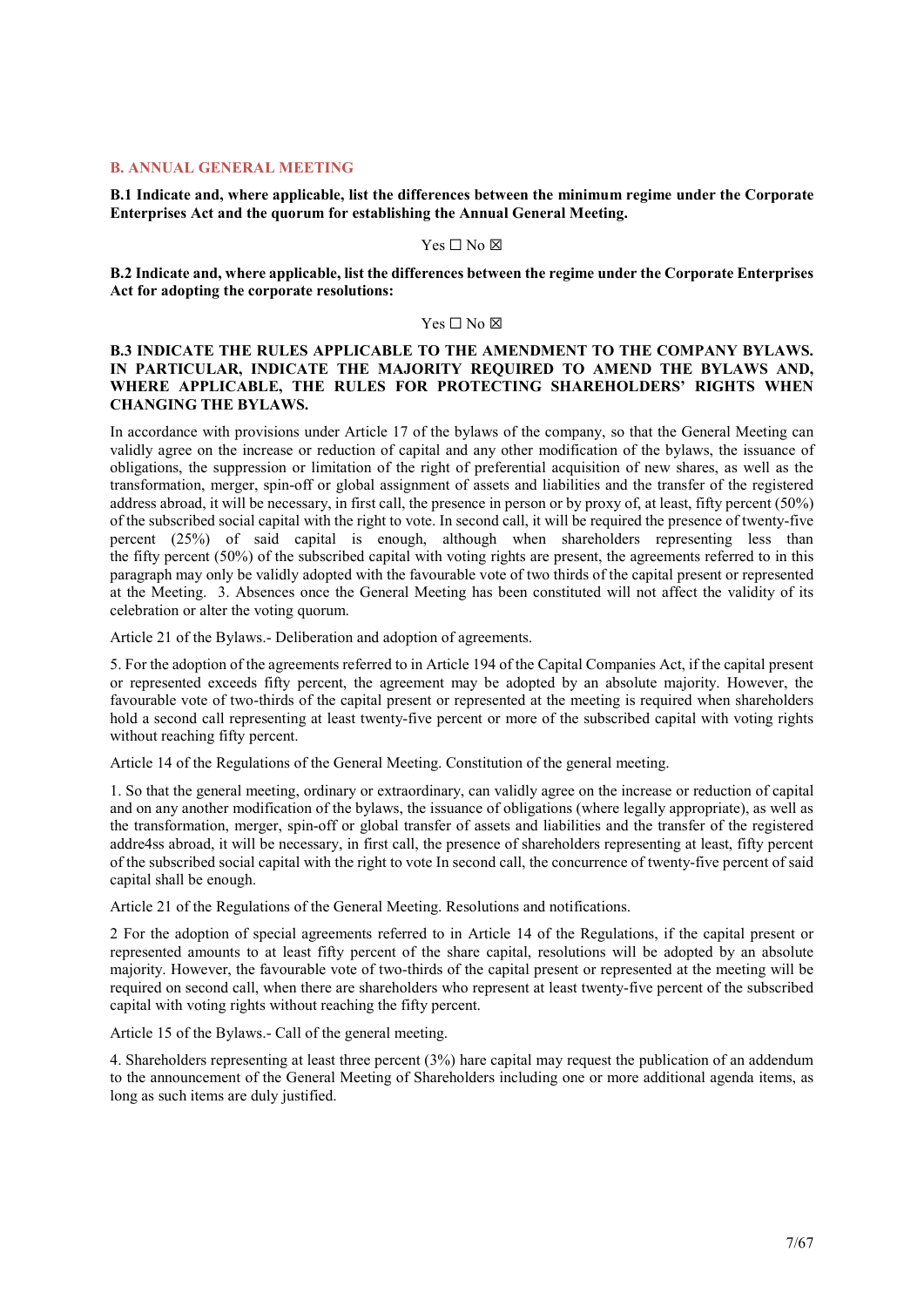The exercise of this right must be made by means of reliable notification that must be received at the registered office within the five (5) days following the publication of the call. The addendum shall be published at least fifteen (15) days prior to the date set for the General Meeting.

5. Shareholders representing at least three percent (3%) of the share capital may, in the same period prescribed in the preceding paragraph, submit proposals on agreed-on matters already included or to be included on the agenda of the meeting called.

The Company shall ensure the dissemination of these proposed resolutions and documentation through its website.

Articles 6.9, 6.10 and 15.4 of the Regulations of the Board.

# B.4 INDICATE THE ATTENDANCE FIGURES AT THE GENERAL MEETINGS HELD EACH YEAR TO WHICH THIS REPORT REFERS AND THOSE OF THE PREVIOUS YEAR:

|                                  | Attendance data |               |                 |          |              |
|----------------------------------|-----------------|---------------|-----------------|----------|--------------|
| Date of Annual                   | % attending in  | % represented | % remote voting |          | <b>Total</b> |
| <b>General</b><br><b>Meeting</b> | person          | by proxy      | Electronic vote | Other    |              |
| 23/03/2016                       | 50.97%          | 15.81%        | $0.00\%$        | $0.00\%$ | 66.78%       |
| 22/06/2017                       | 50.27%          | 14.04%        | $0.00\%$        | $0.00\%$ | 64.31%       |

B.5 Indicate whether there is any restriction in the bylaws establishing a minimum number of shares needed to attend the AGM:

 $Yes \boxtimes No \square$ 

| Minimum number of shares necessary to attend the General Meeting | 100 |
|------------------------------------------------------------------|-----|
|                                                                  |     |

#### B.6 Repealed

# B.7 INDICATE THE ADDRESS AND FORM OF ACCESSING THE INFORMATION ON CORPORATE GOVERNANCE THROUGH THE COMPANY'S WEBSITE AND OTHER INFORMATION ON AGMS THAT SHOULD BE MADE AVAILABLE TO THE SHAREHOLDERS THROUGH THE COMPANY'S WEBSITE:

All information regarding Corporate Governance is available on the Company's website (www.gruposanjose.biz), under the item "Shareholders and Investors", on Corporate Governance.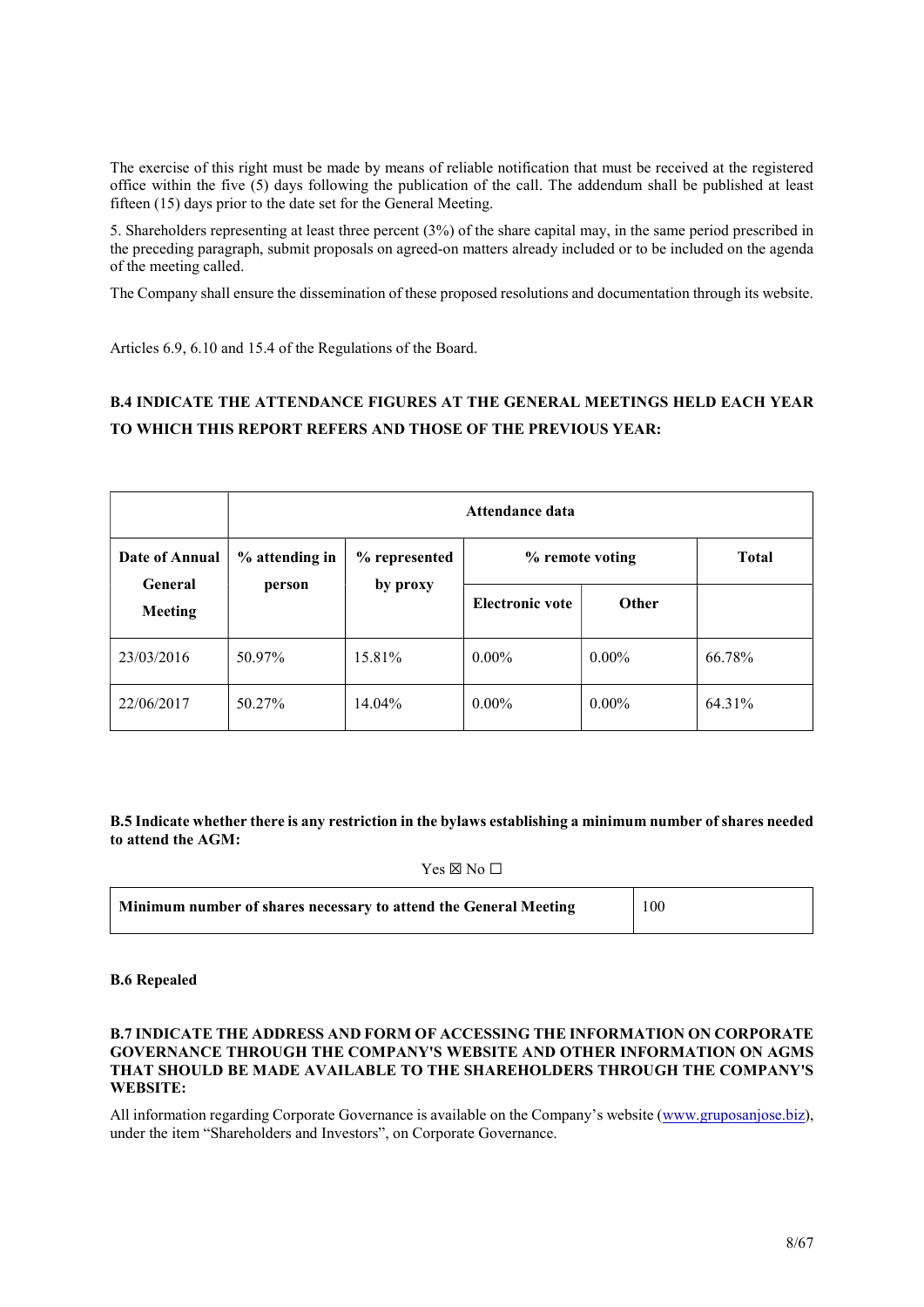# C. GOVERNING STRUCTURE OF THE COMPANY

# C.1. BOARD OF DIRECTORS

# C.1.1 List the maximum and minimum number of directors included in the Bylaws.

| <b>Maximum number of Directors</b> |  |
|------------------------------------|--|
| <b>Minimum number of Directors</b> |  |

# C.1.2 COMPLETE THE FOLLOWING TABLE WITH THE MEMBERS OF THE BOARD:

| Name or company<br>name of Director                                   | Representativ<br>e | <b>Director</b><br>Category | <b>Position on</b><br>the board | Date of first<br>appointment | Date of last<br>appointmen<br>t | Appointment<br>procedure        |
|-----------------------------------------------------------------------|--------------------|-----------------------------|---------------------------------|------------------------------|---------------------------------|---------------------------------|
| <b>ROBERTO</b><br>Mr.<br>ÁLVAREZ<br>ÁLVAREZ                           |                    | Independent                 | <b>DIRECTOR</b>                 | 27/06/2008                   | 30/06/2014                      | <b>AGM</b><br><b>RESOLUTION</b> |
| Mr. RAMÓN<br><b>BARRAL</b><br><b>ANDRADE</b>                          |                    | Independent                 | <b>DIRECTOR</b>                 | 30/06/2009                   | 30/06/2014                      | <b>AGM</b><br><b>RESOLUTION</b> |
| Mr. JACINTO REY<br><b>GONZÁLEZ</b>                                    |                    | Executive                   | <b>CHARIMA</b><br>$N - CEO$     | 18/08/1987                   | 30/06/2014                      | <b>AGM</b><br><b>RESOLUTION</b> |
| Mr. JACINTO REY<br><b>LAREDO</b>                                      |                    | Executive                   | Deputy-<br>Chairman             | 30/10/2006                   | 30/06/2014                      | AGM<br><b>RESOLUTION</b>        |
| Mr. JOSE<br><b>MANUEL</b><br><b>OTERO NOVAS</b>                       |                    | Independent                 | <b>DIRECTOR</b>                 | 28/08/2014                   | 24/06/2015                      | <b>AGM</b><br><b>RESOLUTION</b> |
| Mr.<br><b>ENRIQUE</b><br><b>MARTIN REY</b>                            |                    | Proprietary                 | <b>DIRECTOR</b>                 | 28/06/2013                   | 28/06/2013                      | <b>AGM</b><br><b>RESOLUTION</b> |
| Ms. ALTINA DE<br><b>FÁTIMA</b><br><b>SEBASTIÁN</b><br><b>GONZÁLEZ</b> |                    | Independent                 | <b>DIRECTOR</b>                 | 27/06/2008                   | 30/06/2014                      | <b>AGM</b><br><b>RESOLUTION</b> |
| Mr. JAVIER REY<br><b>LAREDO</b>                                       |                    | Executive                   | <b>DIRECTOR</b>                 | 28/06/2012                   | 28/06/2012                      | <b>AGM</b><br><b>RESOLUTION</b> |
| Mr. NASSER<br><b>HOMAID</b><br><b>SALEM ALI</b><br><b>ALDEREI</b>     |                    | Other<br>External           | <b>DIRECTOR</b>                 | 17/12/2015                   | 17/12/2015                      | <b>AGM</b><br><b>RESOLUTION</b> |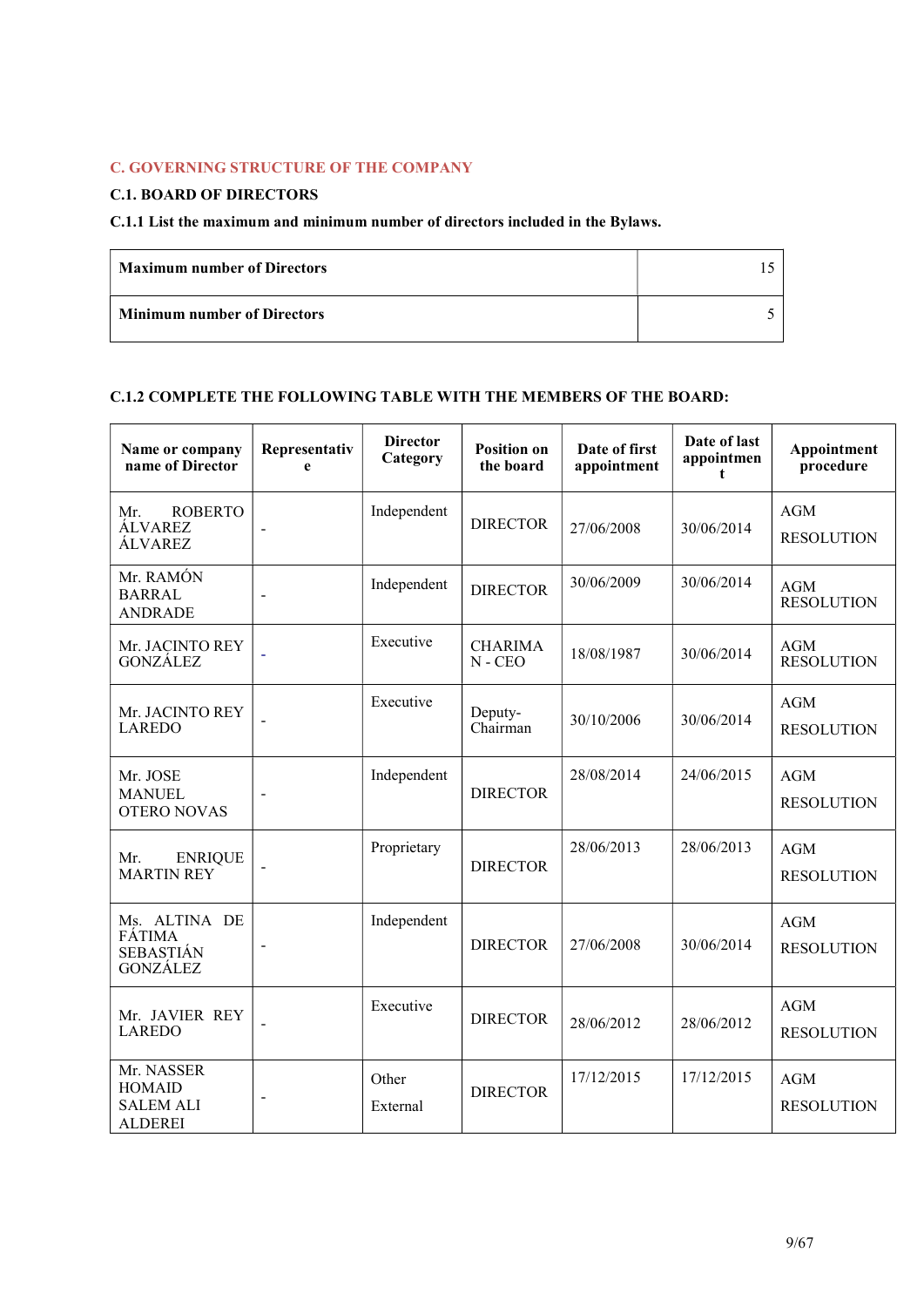| SUNIL<br>Mr.<br><b>KANORIA</b>         | - | Independent | <b>DIRECTOR</b> | 28/06/2012 | 23/06/2016 | AGM<br><b>RESOLUTION</b> |
|----------------------------------------|---|-------------|-----------------|------------|------------|--------------------------|
| Mr. GUILLERMO<br><b>EMILIO NIELSEN</b> |   | Independent | <b>DIRECTOR</b> | 28/07/2015 | 17/12/2015 | AGM<br><b>RESOLUTION</b> |

| Total number of members |  |
|-------------------------|--|
|                         |  |

Indica any members who may have left the board during the period:

C.1.3. COMPLETE THE FOLLOWING TABLES ON THE MEMBERS OF THE BOARD AND THEIR STATUS:

# EXECUTIVE DIRECTORS

| Name or company name of director | Position in the company's organisational chart |
|----------------------------------|------------------------------------------------|
| MR. JACINTO REY GONZALEZ         | CHAIRMAN AND CEO                               |
| MR. JACINTO REY LAREDO           | DEPUTY.CHAIRMAN                                |
| MR. JAVIER REY LAREDO            | <b>DIRECTOR</b>                                |

| Total number of executive directors |        |
|-------------------------------------|--------|
| % of total board                    | 27.27% |

# PROPRIETARY DIRECTORS

| Name or company name of director | Name or company name of the shareholder it<br>represents or proposing its appointment |
|----------------------------------|---------------------------------------------------------------------------------------|
| MR. ENRIQUE MARTIN REU           | MS. MARIA JOSE AND JULIA SANCHEZ<br><b>AVALOS</b>                                     |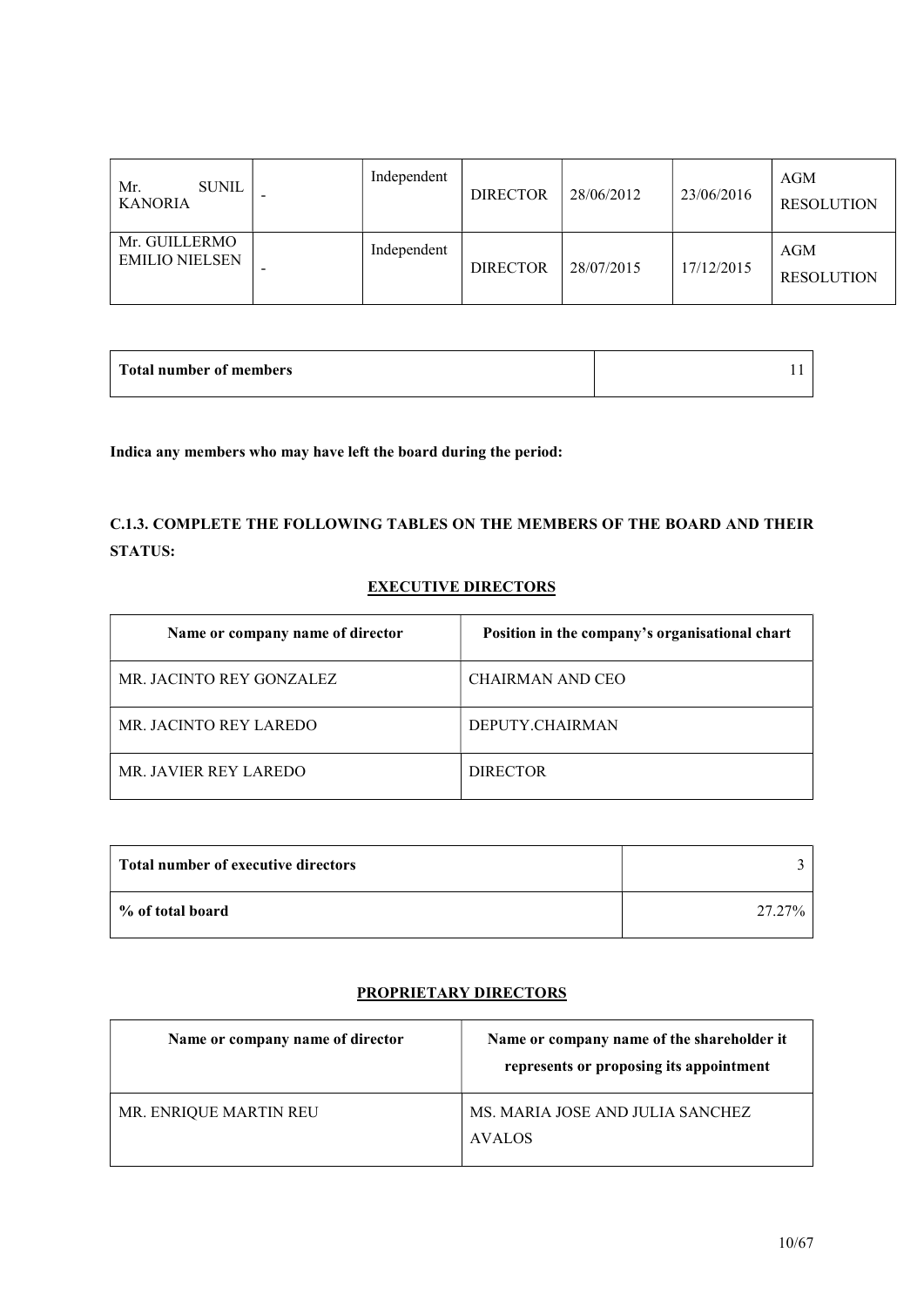| Total number of executive directors |          |
|-------------------------------------|----------|
| % of total board                    | $9.09\%$ |

#### INDEPENDENT DIRECTORS

#### Name or company name of the director:

# MR. ROBERTO ALVAREZ ALVAREZ

#### Profile:

#### ECONOMIST

Graduate in Economics by the University of Buenos Aires, in International Relations by the Universidad del Salvador, Business Administration Course for Directors by the Universidad Católica Argentina, and major in Futures Market by the London School of Economics and in Dean-Witter Capital Market, in New York.

To his outstanding career as a Director of Grupo SANJOSE, he adds his experience as member of the Board of Directors of several companies where he currently works: Board Member of the Agencia de Bolsa Aldazabal y Cia since 1980, Director of Mapfre Argentina Seguros Generales since 1998, Director of Mapfre labour risks since 2000, Director of Carlos Casado since 2008, Director of Pamsa since 2009 to date, Board Member of the Buenos Aires Stock Exchange since 2004 and Member of the Board of Directors and Director of Grupo Boldt since 2005.

Previously, he was also a Director of Metrogas (controlled by Repsol from 2002 to 2008) and Director of Banco Caudal (representative of the Dean-Witter Investment Bank).

#### Name or company name of the director:

#### MR. RAMON BARRAL ANDRADE

#### Profile:

#### ECONOMIST

Commercial Professor by the School of High Business Studies of A Coruña, Graduate in Economics and Business Sciences and Jury Account Creditor (1976).

Within Mr. Ramón Barral's career, highlights his work in various positions of responsibility in Banco Simeon until becoming Director General (1995 - 2003), member of the Mixed Commission for State Transference - Xunta de Galicia (1977 - 1979), Professor of the School of Intermediate Commands at the Chamber of Commerce of Pontevedra, Director of Editorial Galaxia (since 1983).

It is important to emphasize its important and lasting collaboration of Mr. Ramón Barral with Grupo SANJOSE throughout its history, until its appointment as Director and member of the Audit and Appointments, Remuneration and Good Governance Committees of the Group at an earlier stage (2009 - 2012).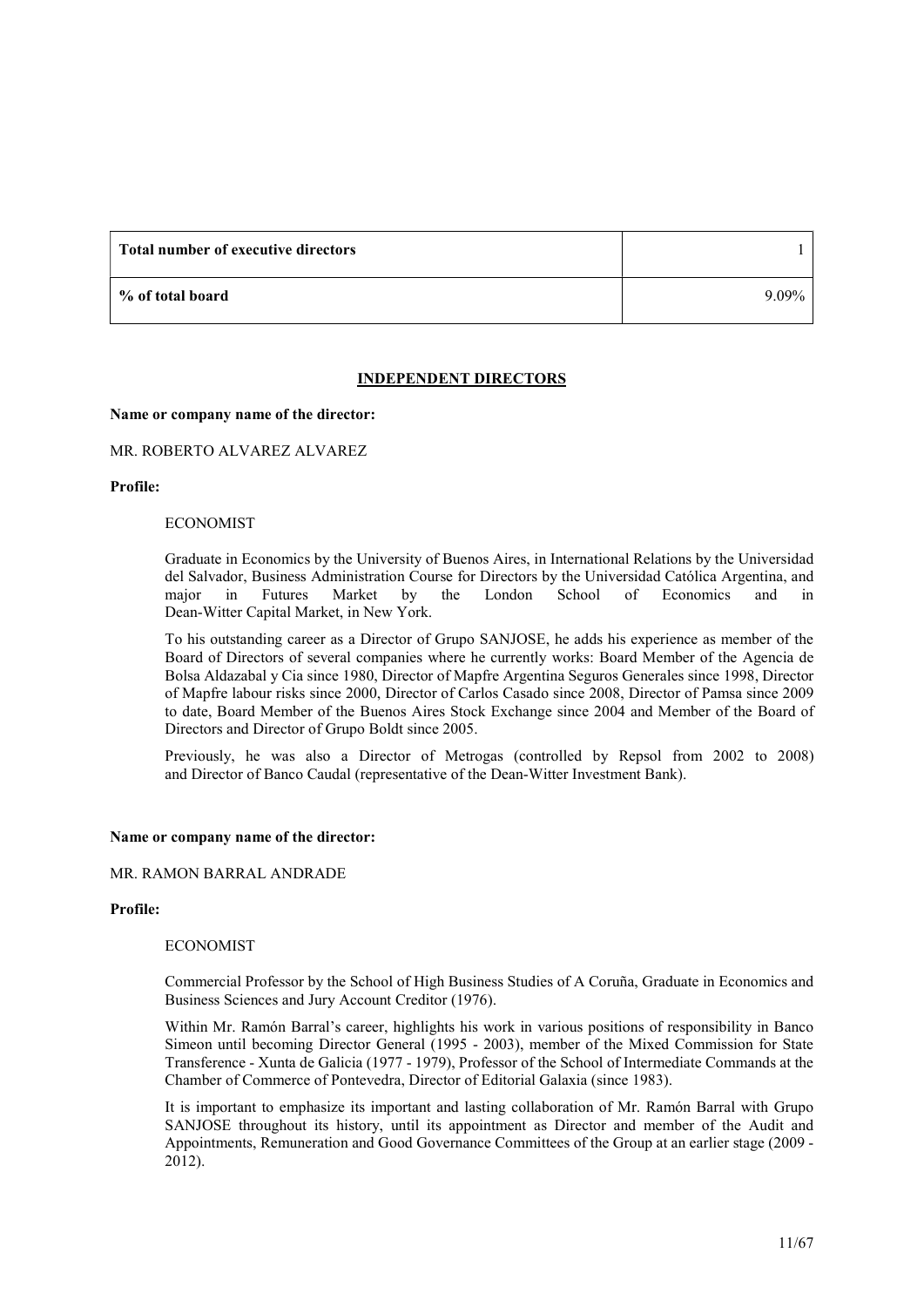Name or company name of the director:

MR. JOSE MANUEL OTERO NOVAS

#### Profile:

#### LAWYER

Professional background:

> He has graduated in Law, with Honours.

> He joined the Spanish Legal State Corps in 1967.

> He joined the Body of Inspectors of the Ministry of Economy and Finance in 1974.

> He worked as State Attorney in the Province of Lugo, at the National High Court and at the Superior Court.

> He has also worked at the Inspection Services of the Ministry of the Treasury.

> He has been – and continues to be. Member of Councellor, sometimes Chairman, of several companies, among others: Cepsa, Grupo SANJOSE, Banco Exterior de España and foreing branch offices, Gescafix., Euro Transfac, Unión Inversora Internacional., Unión Técnica Internacional, La Unión y el Fénix, AGF Unión Fénix Seguros y Reaseguros, Transfesa y Transfesa UK, Unión Inmobiliaria Internacional, Gran Alacant, Costa Canaria Veneguera, Corporación Noroeste, Cementos Cosmos, Sociedad para el Desarrollo de Galicia (SODIGA), Meber of the Executive Committe and Executive Board of Confederación Empresarial Independiente de Madrid (CEIM).

Social background:

> Member (and Deputy-chairman) for the maximum statutory periods of time of the University San Pablo CEU Foundations' Board and the Colegio Mayor San Pablo.

> Chairman of the Institute for the Study of Democracy of the San Pablo- CEU University.

> Since 1997, he has been a member of the Jury for the Social Science Section of the Prince of Asturias Awards.

#### Honours:

> Commander Grand Cross of three Spanish Orders: Carlos III, Isabel la Católica and Alfonso X el Sabio.

> Commander Grand Cross of the Order of the Lion of Finland: Grand Cross of the Order of Merit of the Republic of Italy and Grand Cross of the Order of Merit of the Republic of Peru.

> Gold Medal of the Latin American Organization for Education, Scientific and Cultural Organisation.

> Golf Medal of the San Pablo University Foundation.

#### Name or company name of the director:

#### MS. ALTINA DE FATIMA SEBASTIAN GONZALEZ

# Profile: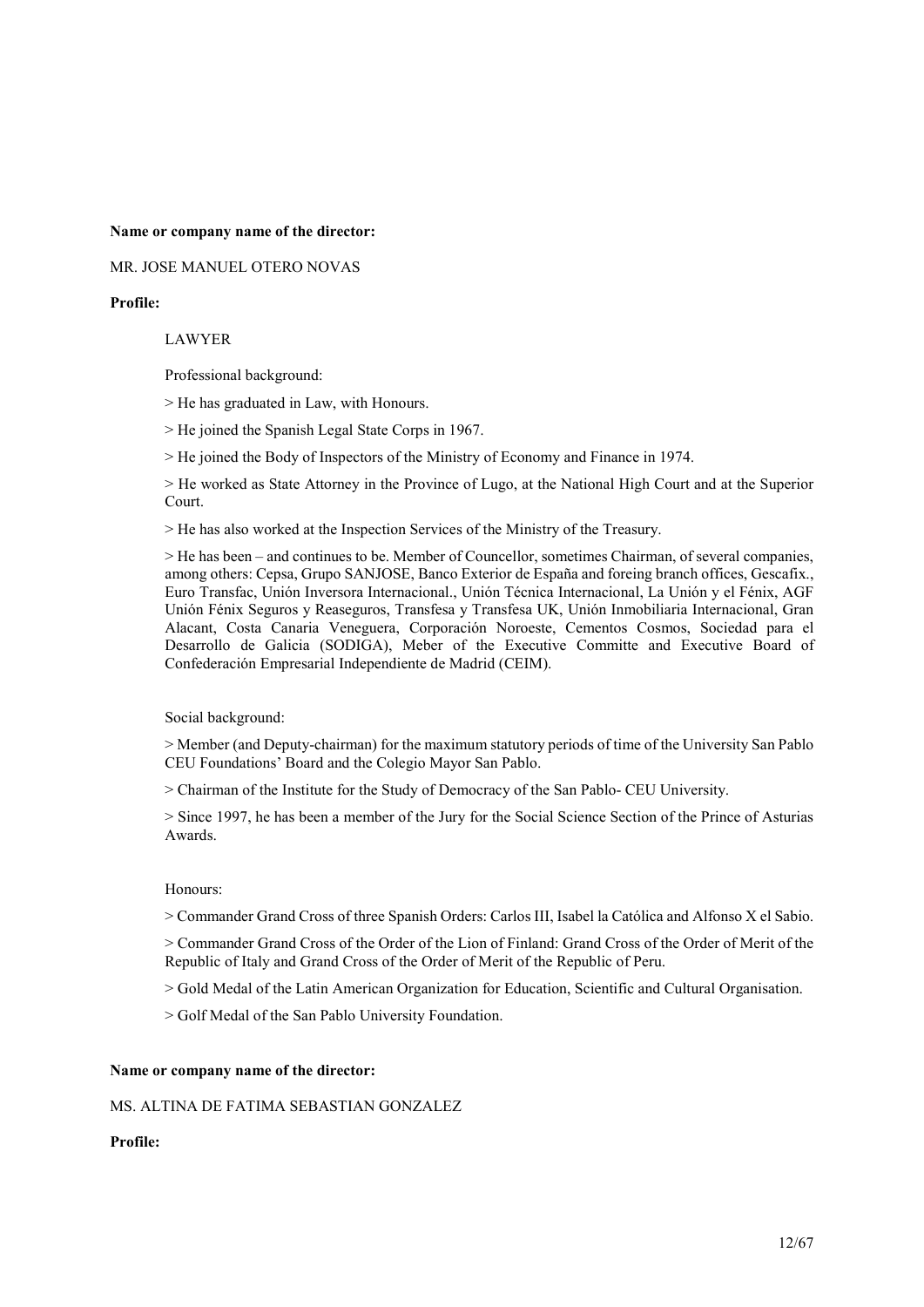#### ECONOMIST

Graduated in Economics by the Catholic University of Lisbon, PhD in Business and Management from IESE and post-doctorate at Harvard Business School.

She is currently an Independent Member of the Board of Directors, Chairman of the Audit Committee and Member of the Operational Risk and Internal Control Committee of Banco Caixa Geral (formerly, Banco Simeon). External Counsellor of the Portuguese Banking Association and Founding Partner of the Consultants AB Research and Diagnosis & Solutions.

In the academic field, she collaborates in the Master Programme in Financial Analysis of the Carlos III University of Madrid, in the International Business Master's Degree at ESCI - Pompeu Fabra University and she is Visiting Professor of the Portuguese Catholic University.

Her experience in training executives is supported by the design, organisation and implementation of incompany courses for: Euroforum Escorial, Telefónica, Hewlett-Packard, Indra, Andersen Consulting, Accenture, BBVA, Iberia, Santander Central Hispano, Caja Madrid, La Caixa and BCP-Millennium, Amena, Banco Espírito Santo, Tecnicas Reunidas and Sector Bancario Angoleño.

#### Name or company name of the director:

MR. GUILLERMO EMILIO NIELSEN

# Profile:

ECONOMIST

Nowadays:

- > President of UNITEC Blue (Argentina) and President of UNITEC Semicondutores (Brazil).
- > Board Member of Compañía General de Combustibles.
- > President of Strategic Investments S.A.
- > GLG Consulting, USA, faculty.
- > Director Titular Carlos Casado S.A..

#### Professional Background:

> Ambassador of Argentina in the Federal Republic of Germany (April 2008 - September 2010).

> Minister of Finance, Government of the Autonomous City of Buenos Aires (May-November 2006).

> Financial Secretary of the Ministry of Economy and Production (May 2002- December 2005); in that role he led the negotiating team with the IMF (two stand-by agreements), and the restructuring of Argentina 's debt in 2005 for USD 82,000 million.

> Proxy of the Minister of Economy at the Board of the Central Bank of Argentina (January-April 2002). He held management positions in Creaurban S.A., Creafé S.A. , Socma American S.A. , and Swift-Armour S.A.

#### Education:

 $>$  Ph.D. Candidate and M.A. in Economics, Boston University, 1978. Major in: International Finance & Trade, Public Finance and Industrial Organisation.

> BA in Economics, Faculty of Economics, University of Buenos Aires, graduated in March 1974.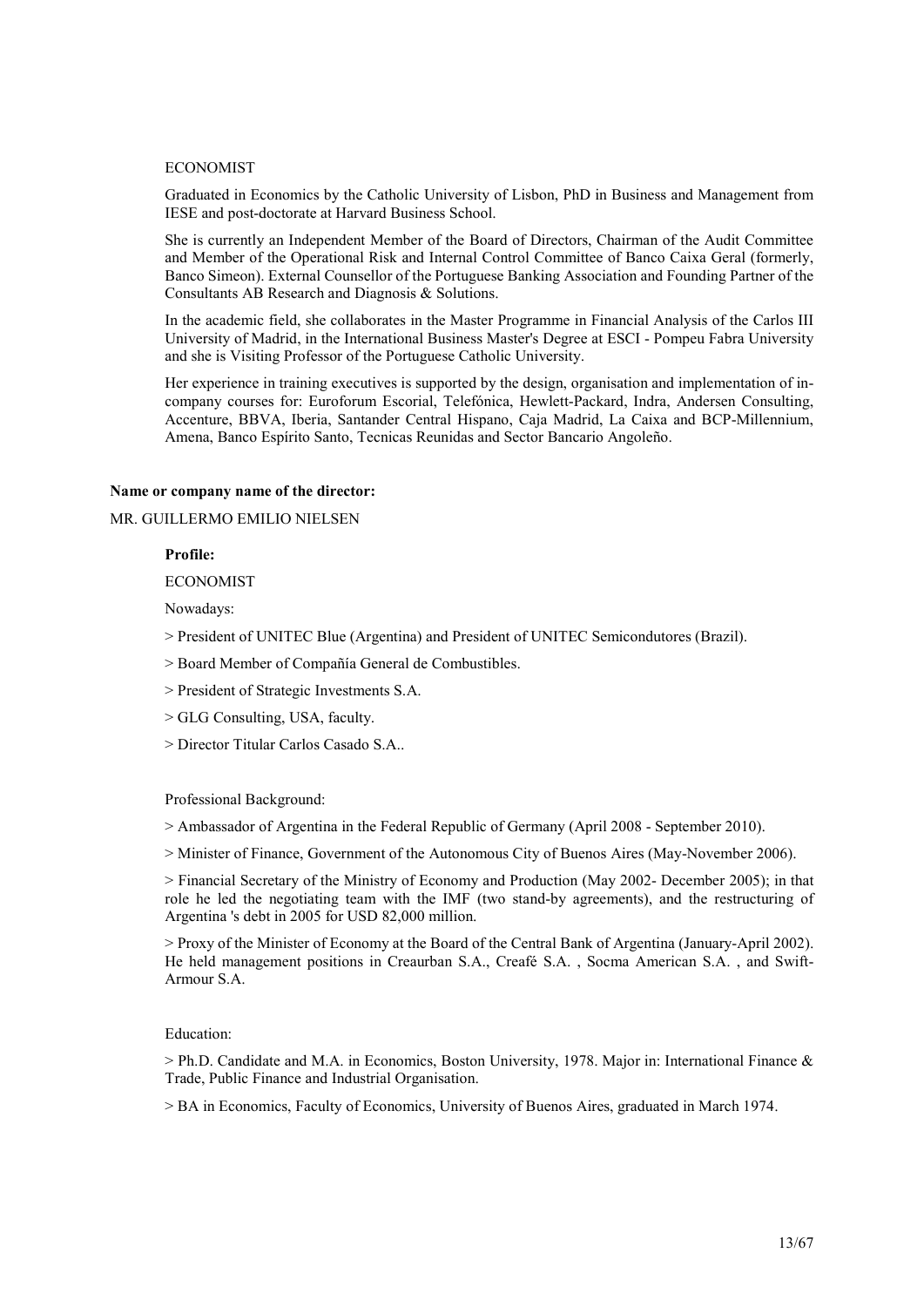#### Name or company name of the director:

MR. KUNIL KANORIA

Profile:

**ENTREPRENEUR** 

> Deputy-Chairman and co-founder of Srei Infraestructura Finance Limited. Srei started its business activity in 1989 and is one of the leader public finance entities of India within the infrastructure sector, including leasing and financing.

> Deputy-Chairman and CEO of VIOM Networks Limited, a joint venture between Tata Teleservices and Quippo, a Srei Group company. VIOM is a pioneer within the passive shared infrastructure industry Telecom in India.

> Deputy-Chairman and Director-General of Quippo Infraestructure Equipment Limited. A company devoted to the leasing of infrastructure equipment in order to provide services to high growth markets, such as construction, oil, gas, telecommunications and energy.

> President elect of ASSOCHAM, a National Chamber of Leadership Commerce in India. Member of the Board of the Construction Industry Development Council (CIDC).

> Member of the board of CPA of India appointed by the Government of India.

Further, throughout his professional career he has develop important positions, among which highlight the presidency of the HPLA - Kolkata, the MCC - Kolkata, the FIHPA, and was a member to the prestigious group on the Development of the Tenth Five Year Plan (2002-07) of the Planning Commission of the Government of India.

| Total number of executive directors |        |
|-------------------------------------|--------|
| % of total board                    | 54.55% |

Indicate whether any director classified as independent receives any sum or benefit from the company or from its group, for an item other than the remuneration of directors; or has or has had in the last year a business relationship with the company or with any company in its group, whether in his or her own name or as a significant shareholder, director, or senior manager of a company that has or may have had such a relationship.

Roberto Alvarez and Guillermo Emilio Nielsen received during 2017 insignificant quantities for their professional services.

If applicable, include a statement from the board detailing the reasons why the said director may carry on their duties as an independent director.

# OTHER EXTERNAL DIRECTORS

Please name any other external directors and describe the reasons why they are not proprietary or independent directors, and any links held with the company, its executives or shareholders: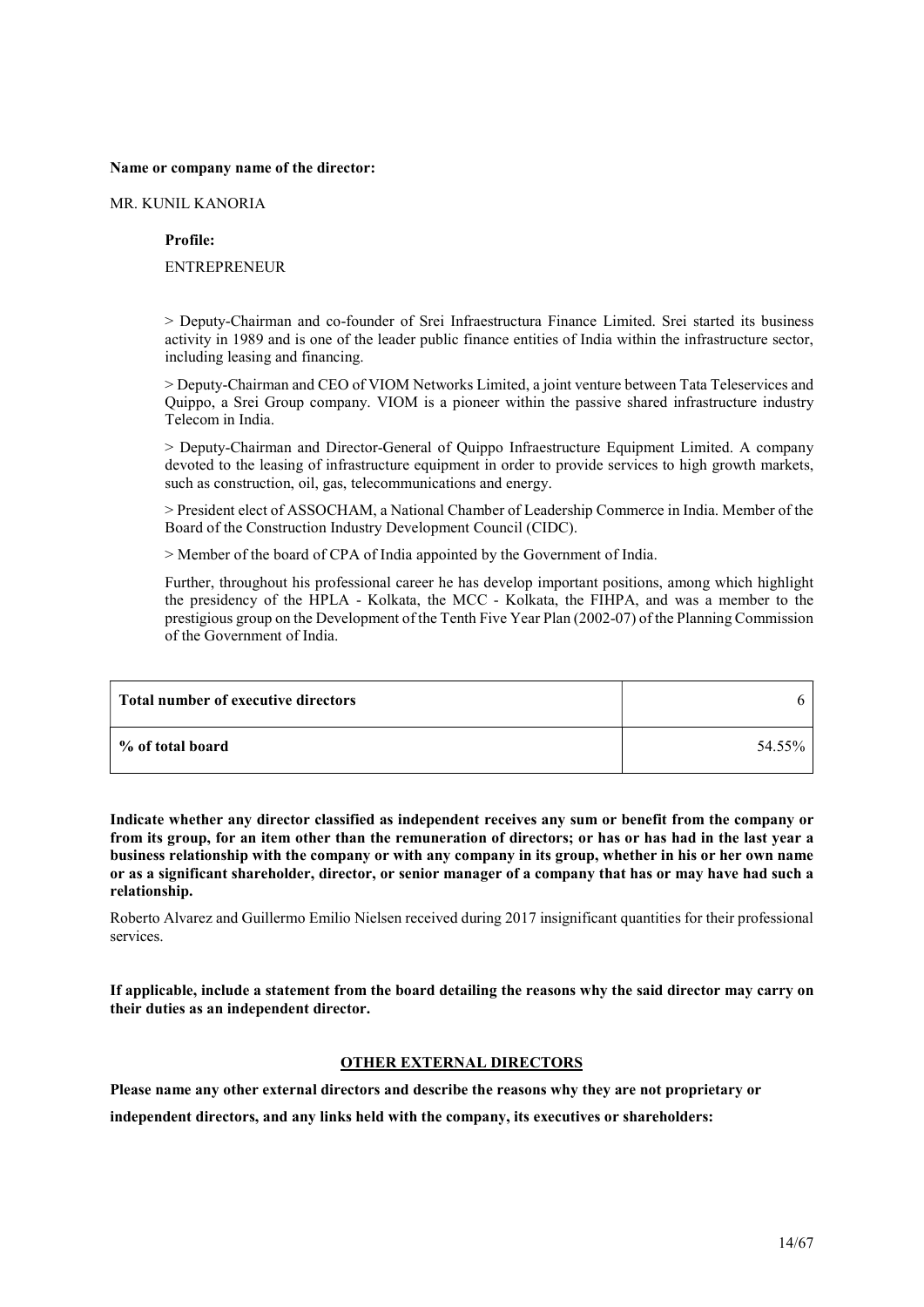#### Name or company name of the director:

#### MR. NASSER HOMAID SALEM ALI ALDEREI

#### Company, director or shareholder with whom there is a relationship:

SAN JOSE CONTRACTING LLC

### Reasons:

Shareholder of San Jose Contracting LLC and Tecnocontrol Contracting LLC, investees of Grupo San Jose.

| Total number of executive directors |          |
|-------------------------------------|----------|
| % of total board                    | $9.09\%$ |

# Indicate any changes that may have arisen during the reporting period, in each director's category:

# C.1.4 COMPLETE THE FOLLOWING TABLE WITH INFORMATION ON THE NUMBER AND CATEGORY OF FEMALE DIRECTORS AT THE CLOSING DATE OF THE LAST 4 FINANCIAL YEARS:

|                        | Total number of board members |                  |                  |                  |          | typology | % of total of board members in each |          |
|------------------------|-------------------------------|------------------|------------------|------------------|----------|----------|-------------------------------------|----------|
|                        | Year                          | Year             | Year             | Year             | Year     | Year     | Year                                | Year     |
|                        | 2017                          | 2016             | 2015             | 2014             | 2017     | 2016     | 2015                                | 2014     |
| <b>Executive</b>       | $\boldsymbol{0}$              | $\boldsymbol{0}$ | $\boldsymbol{0}$ | $\theta$         | $0.00\%$ | $0.00\%$ | $0.00\%$                            | $0.00\%$ |
| Proprieta<br>ry        | $\boldsymbol{0}$              | $\boldsymbol{0}$ | $\boldsymbol{0}$ | $\boldsymbol{0}$ | $0.00\%$ | $0.00\%$ | $0.00\%$                            | $0.00\%$ |
| <b>Independe</b><br>nt | $\mathbf{1}$                  | $\mathbf{1}$     | 1                | $\mathbf{1}$     | 16.66%   | 16.66%   | 20.00%                              | 33.00%   |
| Other<br>external      | $\boldsymbol{0}$              | $\boldsymbol{0}$ | $\boldsymbol{0}$ | $\theta$         | $0.00\%$ | $0.00\%$ | $0.00\%$                            | $0.00\%$ |
| <b>Total</b>           | $\mathbf{1}$                  | 1                | $\mathbf{1}$     | 1                | 9.09%    | 9.09%    | 10.00%                              | 11.11%   |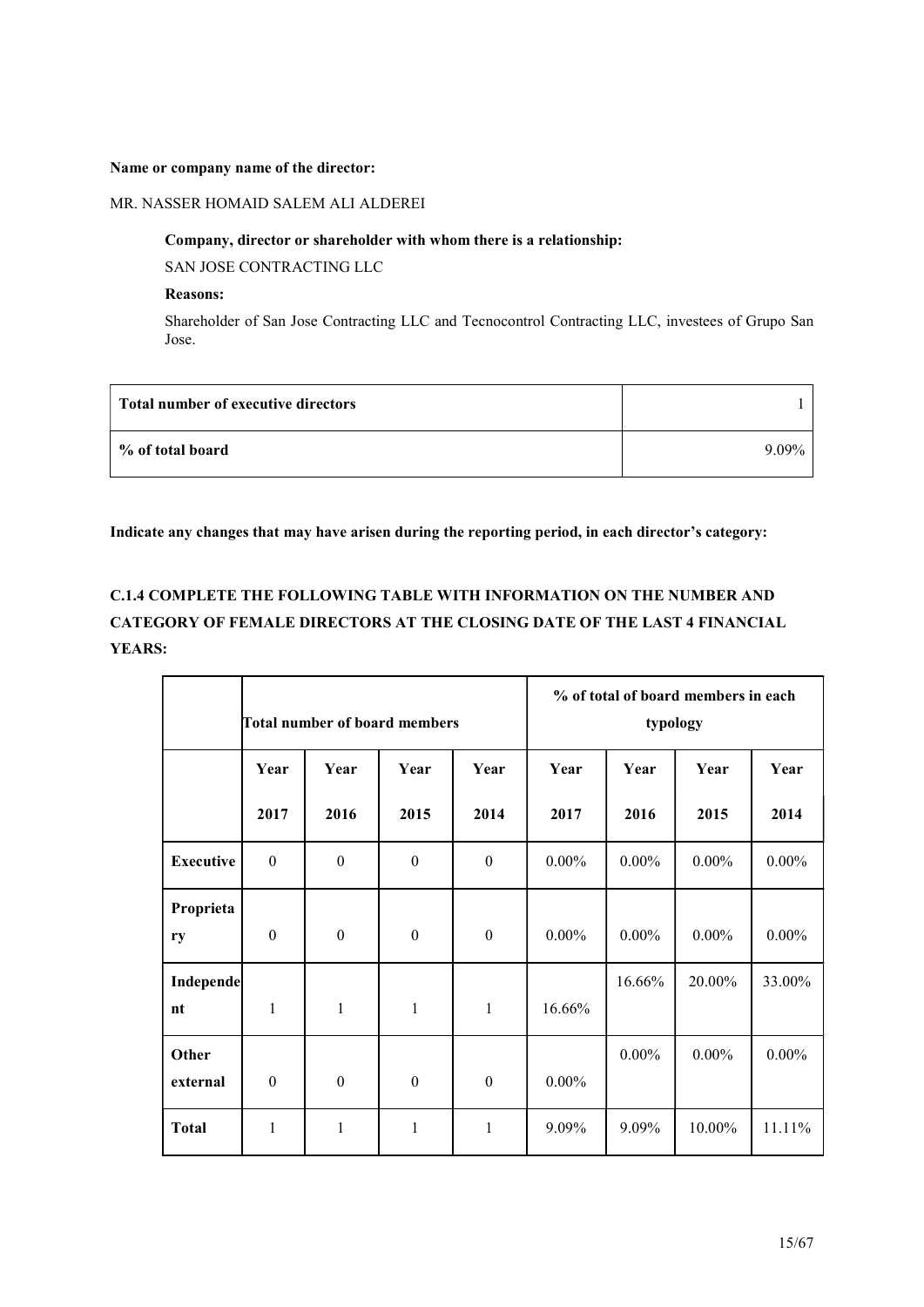### C.1.5 EXPLAIN, AS THE CASE MAY BE, THE MEASURES TAKEN BY THE COMPANY TO ENSURE THE INCLUSION OF FEMALES ONTO THE BOARD OF DIRECTORS IN AN AMOUNT THAT MAY ENSURE THAT THERE IS A BALANCED PRESENCE OF WOMEN AND MEN.

The Group wants to increase the number of women who form part of the Board of Directors as vacancies are produced. For that, Article 18.2 of the Board of Directors' Regulations includes as responsibility of the Appointment, Remuneration and Good Governance Committee to set as purpose increase the representation of the less representative gender and set put the guidelines of how to achieve the same.

# C.1.6 EXPLAIN THE MEASURES THAT MAY HAVE BEEN AGREED BY THE APPOINTMENTS COMMITTEE SO THAT THE SELECTION PROCEDURES DO NOT INCLUDE ANY IMPLICIT BIAS THAT PREVENT THE SELECTION OF FEMALE DIRECTORS, AND SO THAT THE COMPANY DELIBERATELY SEARCHES FOR AND INCLUDES WOMEN WITH THE APPROPRIATE PROFILE AMONG THE POTENTIAL CANDIDATES:

The Appointments Commission wants to increase the number of women who form part of the Board of Directors so as to ensure there is a balanced presence of women and men; yet, during this year no vacancies have been produced or the need of incorporating new members has not arisen.

#### When despite the measures that may have been adopted, the number of female directors is zero or limited, explain the reasons justifying this:

As indicated herein, as no vacancies or the need of incorporating new members have arisen, no selection procedures have taken place during year 2017.

However, in the future, the Company shall assess candidates from both genders with sufficient and enough experience and expertise so as to enhance the company business. The Company has always defended the nondiscrimination of candidates due to gender reasons.

#### C.1.6 BIS EXPLAIN THE CONCLUSIONS REACHED BY THE NOMINATION COMMITTEE ON VERIFIED COMPLIANCE WITH THE DIRECTOR SELECTION POLICY, TO PARTICULARLY INCLUDE HOW THIS POLICY IS WORKING TOWARDS THE TARGET THAT BY 2020 THE NUMBER OF FEMALE DIRECTORS REPRESENT AT LEAST 30% OF ALL THE BOARD MEMBERS.

The Company has applied during 2017. the same criteria as previous years for both the recruitment of Members and personnel.

Criteria is based in policies devoted to seek and incorporate candidates with the best requirements in terms of suitable competence, knowledge and experience for the development of the functions entrusted, ensuring equity.

# C.1.7 EXPLAIN THE FORM OF REPRESENTATION IN THE BOARD OF DIRECTORS OF THE SHAREHOLDERS WITH SIGNIFICANT HOLDINGS.

Ms. María José and Ms. Julia Sánchez Avalos as significant shareholders have representation within the Board of Directors through the nominal directors Mr. Enrique Martín Rey.

Mr. Jacinto Rey González, as majority shareholder, is represented by himself and his sons Mr. Jacinto Rey Laredo and Mr. Javier Rey Laredo.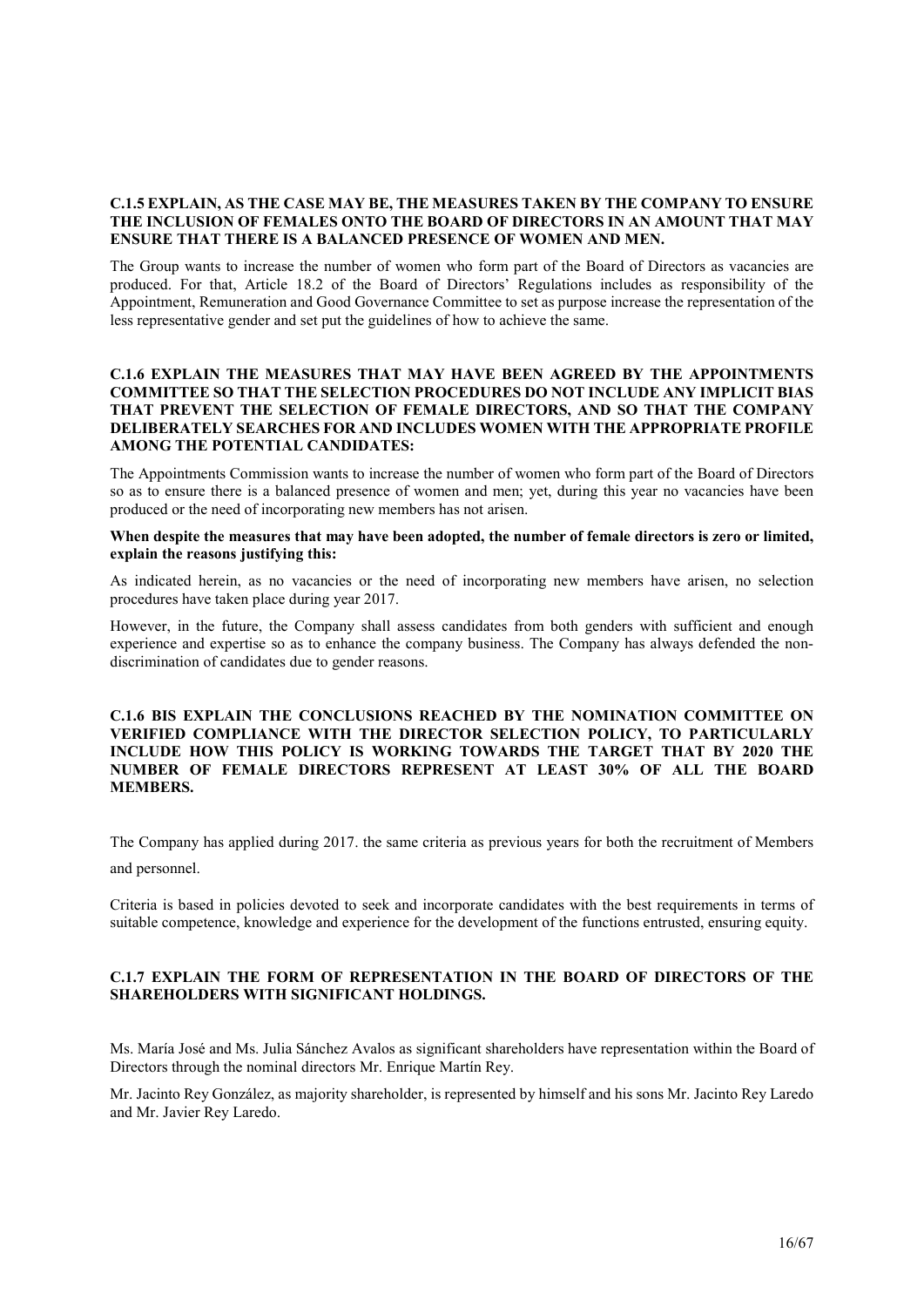C.1.8 EXPLAIN, WHERE APPLICABLE, THE REASONS FOR THE APPOINTMENT OF PROPRIETARY DIRECTORS AT THE SUGGESTION OF SHAREHOLDERS WHOSE HOLDING IS BELOW 3% OF THE SHARE CAPITAL:

INDICATE WHETHER FORMAL PETITIONS HAVE BEEN MET FOR THE PRESENCE OF SHAREHOLDERS ON THE BOARD WHOSE HOLDING IS EQUAL TO OR GREATER THAN THAT OF OTHERS AT WHOSE REQUEST PROPRIETARY DIRECTORS MAY HAVE BEEN APPOINTED. IN THIS CASE, EXPLAIN THE REASONS WHY THEY HAVE NOT BEEN GRANTED:

 $Yes \Box No \boxtimes$ 

C.1.9 INDICATE WHETHER ANY DIRECTOR HAS RESIGNED BEFORE THE END OF HIS OR HER TERM IN OFFICE, IF THE SAID DIRECTOR HAS EXPLAINED THE REASONS FOR THE RESIGNATION AND HOW, TO THE BOARD, AND IF THE RESIGNATION WAS IN WRITING TO ALL THE BOARD, EXPLAIN AT LEAST THE REASONS GIVEN:

C.1.10 INDICATE, WHERE APPLICABLE, THE DELEGATED POWERS OF THE CEO(S):

# Name of the Member:

MR. JACINTO REY GONZÁLEZ

Brief description:

ALL POWERS AND FACULTIES INHERENT TO THE BOARD OF DIRECTORS,

UNLESS THOSE INDELEGABLE BY LAW.

# C.1.11 IDENTIFY, WHERE APPLICABLE, THE MEMBERS OF THE BOARD WHO OCCUPY POSITIONS AS DIRECTORS OR EXECUTIVES IN OTHER COMPANIES THAT FORM PART OF THE GROUP OF THE TRADED COMPANY:

| Personal or Corporate<br>Name of board member |            | Corporate name of entity<br>of group | Position        | Executive functions? |
|-----------------------------------------------|------------|--------------------------------------|-----------------|----------------------|
| <b>JACINTO</b><br><b>GONZALEZ</b>             | <b>REY</b> | <b>SAN JOSE</b><br>CONTRACTING LLC   | General Manager | <b>YES</b>           |
| <b>JACINTO</b><br><b>GONZALEZ</b>             | <b>REY</b> | <b>INMOBILIARIA</b><br>2010SA        | <b>CHAIRMAN</b> | <b>YES</b>           |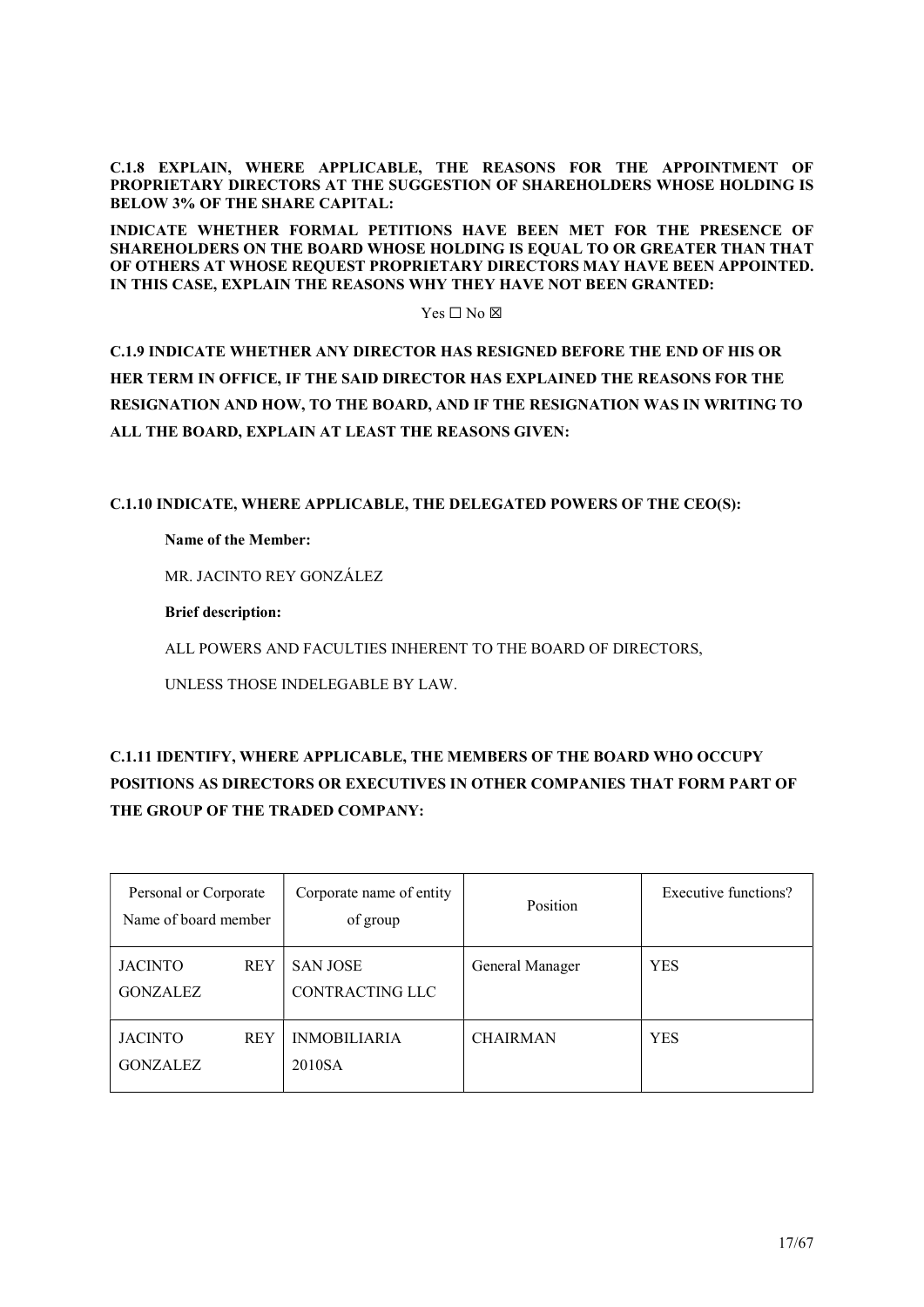| <b>JACINTO</b><br><b>GONZALEZ</b> | <b>REY</b> | <b>SAN JOSE</b><br>CONSTRUCTORA<br>PERU                                       | <b>CHAIRMAN</b>                     | <b>YES</b> |
|-----------------------------------|------------|-------------------------------------------------------------------------------|-------------------------------------|------------|
| JACINTO<br><b>GONZALEZ</b>        | REY        | SAN JOSE PERU SAC                                                             | <b>CHAIRMAN</b>                     | <b>YES</b> |
| JACINTO<br><b>GONZALEZ</b>        | <b>REY</b> | <b>CARLOS CASADO SA</b>                                                       | <b>CHAIRMAN</b>                     | <b>YES</b> |
| <b>JACINTO</b><br><b>GONZALEZ</b> | REY        | <b>SAN JOSE</b><br><b>CONSTRUCTION</b><br><b>GROUP INC</b>                    | <b>CHAIRMAN</b>                     | <b>YES</b> |
| <b>JACINTO</b><br><b>GONZALEZ</b> | <b>REY</b> | <b>SAN JOSE</b><br>TECNOLOGIAS PERU,<br><b>SAC</b>                            | <b>CHAIRMAN</b>                     | <b>YES</b> |
| <b>JACINTO</b><br><b>GONZALEZ</b> | <b>REY</b> | <b>SOCIEDAD</b><br>CONCESIONARIA SAN<br>JOSE<br><b>TECNOCONTROL</b>           | <b>CHAIRMAN</b>                     | <b>YES</b> |
| JACINTO<br><b>GONZALEZ</b>        | REY        | <b>UDRA MEXICO SA DE</b><br>CV                                                | <b>SOLE</b><br><b>ADMINISTRATOR</b> | <b>YES</b> |
| <b>JACINTO</b><br><b>GONZALEZ</b> | <b>REY</b> | <b>INMOBILIARIA</b><br>AMERICANA DE<br>DESARROLLOS<br><b>URBANISTICOS SAU</b> | <b>SOLE</b><br><b>ADMINISTRATOR</b> | <b>YES</b> |
| <b>JACINTO</b><br><b>GONZALEZ</b> | <b>REY</b> | DESAROLLOS<br>URBANISTICOS UDRA<br>SAU                                        | <b>SOLE</b><br><b>ADMINISTRATOR</b> | <b>YES</b> |
| <b>JACINTO</b><br><b>GONZALEZ</b> | <b>REY</b> | <b>SAN JOSE</b><br><b>CONCESIONES Y</b><br><b>SERVICIOS SAU</b>               | <b>SOLE</b><br><b>ADMINISTRATOR</b> | <b>YES</b> |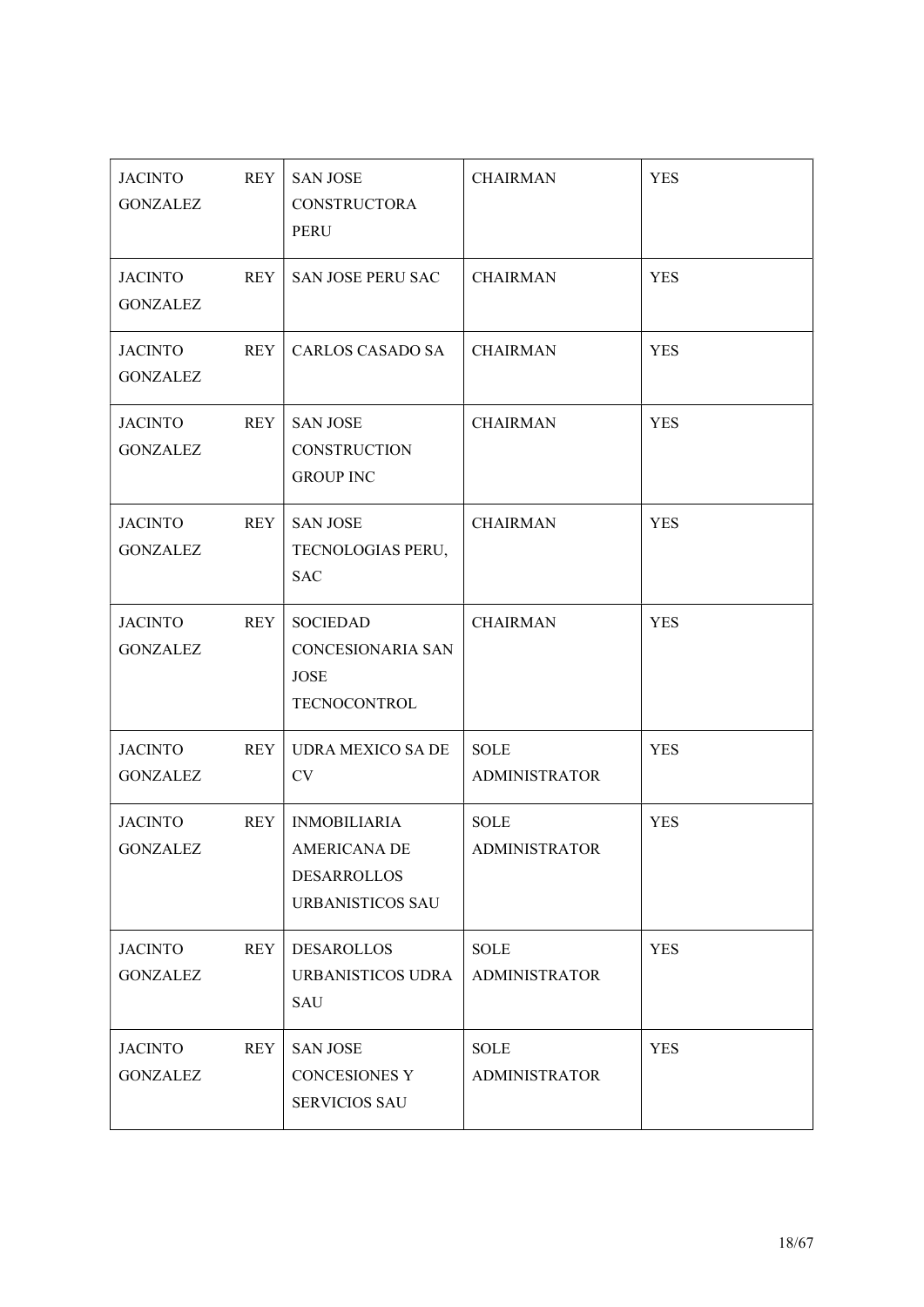| <b>JACINTO REY</b><br><b>LAREDO</b>           | CONSTRUCTORA SAN<br><b>JOSE CABO VERDE SA</b>                                             | <b>ADMINISTRATOR</b>                   | <b>YES</b>     |
|-----------------------------------------------|-------------------------------------------------------------------------------------------|----------------------------------------|----------------|
| <b>REY</b><br><b>JACINTO</b><br><b>LAREDO</b> | SAN JOSE FRANCE SA                                                                        | <b>SOLE</b><br><b>ADMINISTRATOR</b>    | <b>YES</b>     |
| <b>REY</b><br><b>JACINTO</b><br><b>LAREDO</b> | <b>CONSTRUCTORA</b><br><b>UDRA LTDA</b>                                                   | <b>SOLE</b><br><b>ADMINISTRATOR</b>    | <b>YES</b>     |
| <b>REY</b><br><b>JACINTO</b><br><b>LAREDO</b> | <b>SAN JOSE</b><br><b>CONSTRUCTION</b><br><b>GROUP INC</b>                                | <b>CHAIRMAN OF THE</b><br><b>BOARD</b> | <b>YES</b>     |
| <b>JACINTO</b><br><b>REY</b><br><b>LAREDO</b> | <b>SJB MULLROSER</b><br><b>BAUUGESELLSCHAFT</b><br><b>MBH</b>                             | <b>SOLE</b><br><b>ADMINISTRATOR</b>    | <b>YES</b>     |
| <b>JACINTO</b><br><b>REY</b><br><b>LAREDO</b> | SAN JOSE BAU GMBH                                                                         | <b>ADMINISTRATOR</b>                   | <b>YES</b>     |
| <b>JACINTO</b><br><b>REY</b><br>LAREDO        | CONSTRUCTORA SAN<br><b>JOSE SA</b><br>(PONTEVEDRA)<br>REPRESETACIÓN EN<br><b>PORTUGAL</b> | LEGAL<br><b>REPRESENTATIVE</b>         | <b>YES</b>     |
| <b>JACINTO</b><br><b>REY</b><br><b>LAREDO</b> | CONSTRUCTORA SAN<br>JOSE, SA                                                              | <b>CHAIRMAN AND CEO</b>                | <b>YES</b>     |
| <b>REY</b><br><b>JACINTO</b><br><b>LAREDO</b> | <b>SAN JOSE INDIA</b><br><b>INSFRASTRUCTURE</b><br>AND CONSTRUCTION<br>PRIVATE LIMITED    | <b>ADMINISTRATOR</b>                   | <b>YES</b>     |
| <b>JAVIER REY LAREDO</b>                      | <b>CARLOS CASADO SA</b>                                                                   | <b>ADMINISTRATOR</b>                   | N <sub>O</sub> |
| <b>JAVIER REY LAREDO</b>                      | CONSTRUCTORA SAN<br><b>JOSE SA</b><br>(PONTEVEDRA)                                        | <b>LEGAL</b><br><b>REPRESENTATIVE</b>  | <b>YES</b>     |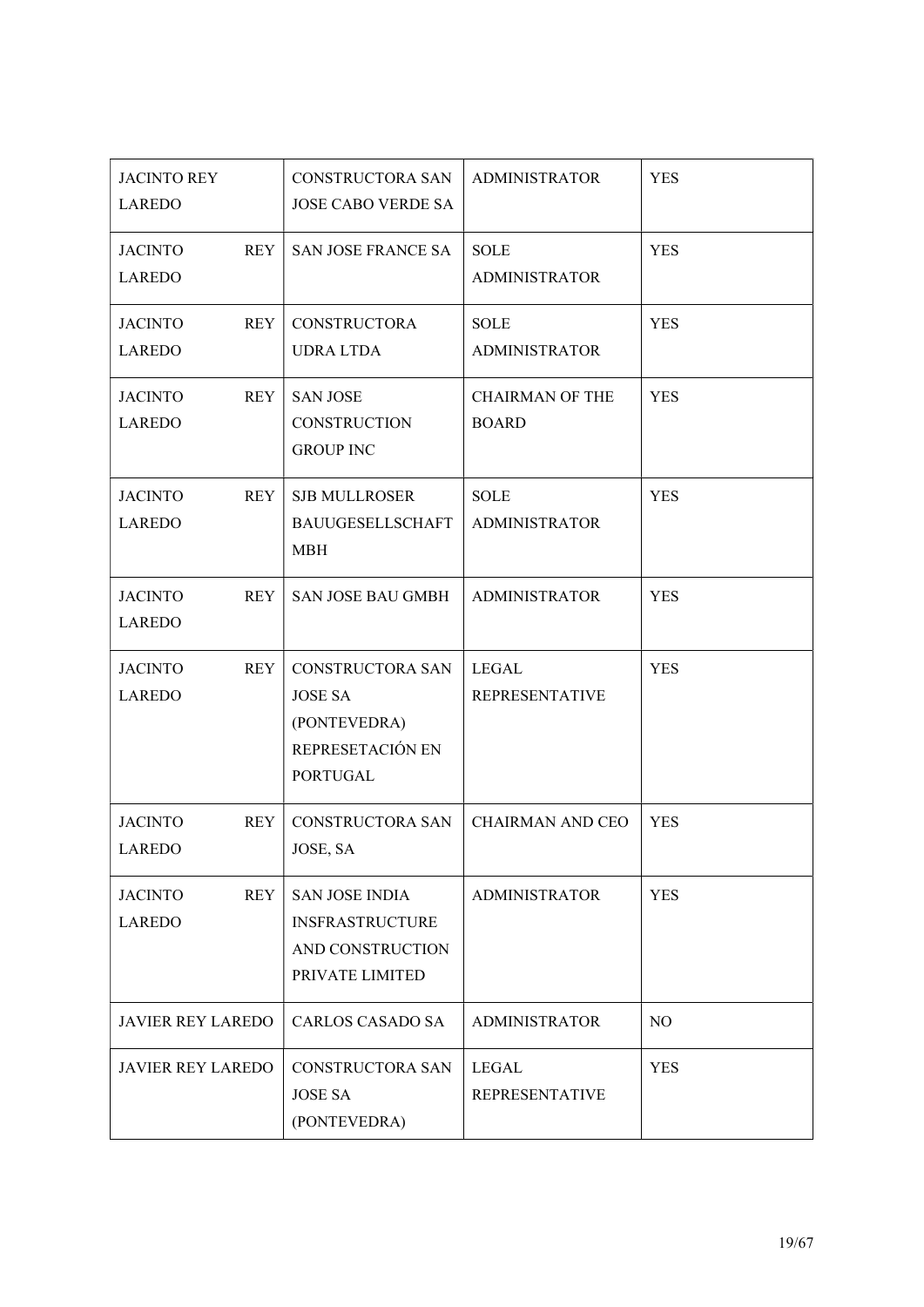|                          | REPRESETACIÓN EN<br><b>PORTUGAL</b>                         |                         |            |
|--------------------------|-------------------------------------------------------------|-------------------------|------------|
| <b>JAVIER REY LAREDO</b> | CONSTRUCTORA SAN<br>JOSE, SA                                | <b>DIRECTOR</b>         | <b>YES</b> |
| <b>JAVIER REY LAREDO</b> | <b>COMERCIAL UDRA</b><br><b>SAU</b>                         | <b>CHAIRMAN AND CEO</b> | <b>YES</b> |
| <b>JAVIER REY LAREDO</b> | <b>CADENA DE TIENDAS</b><br><b>SAU</b>                      | <b>SOLE DIRECTOR</b>    | <b>YES</b> |
| <b>JAVIER REY LAREDO</b> | Centro Comercial<br>Panamericano SA                         | Chairman                | <b>YES</b> |
| <b>JAVIER REY LAREDO</b> | Inmobiliaria<br>Sudamericana de<br>Desarrollos Urbanísticos | Chairman                | <b>YES</b> |
| <b>JAVIER REY LAREDO</b> | Tecnoartel                                                  | Chairman                | <b>YES</b> |

C.1.12 IDENTIFY, WHERE APPLICABLE, THE DIRECTORS OF THE COMPANY WHO ARE MEMBERS OF THE BOARD OF DIRECTORS OF COMPANIES NOT IN YOUR GROUP THAT ARE TRADED ON OFFICIAL STOCK EXCHANGES, AND THAT HAVE BEEN REPORTED TO THE COMPANY:

C.1.13 INDICATE, AND WHERE APPLICABLE, EXPLAIN WHETHER THE COMPANY HAS ESTABLISHED RULES ON THE NUMBER OF BOARDS OF DIRECTORS THAT ITS DIRECTORS MAY BE MEMBERS OF:

 $Yes \Box No \boxtimes$ 

C.1.14 REPEALED

C.1.15 INDICATE THE BOARD OF DIRECTORS' TOTAL REMUNERATION: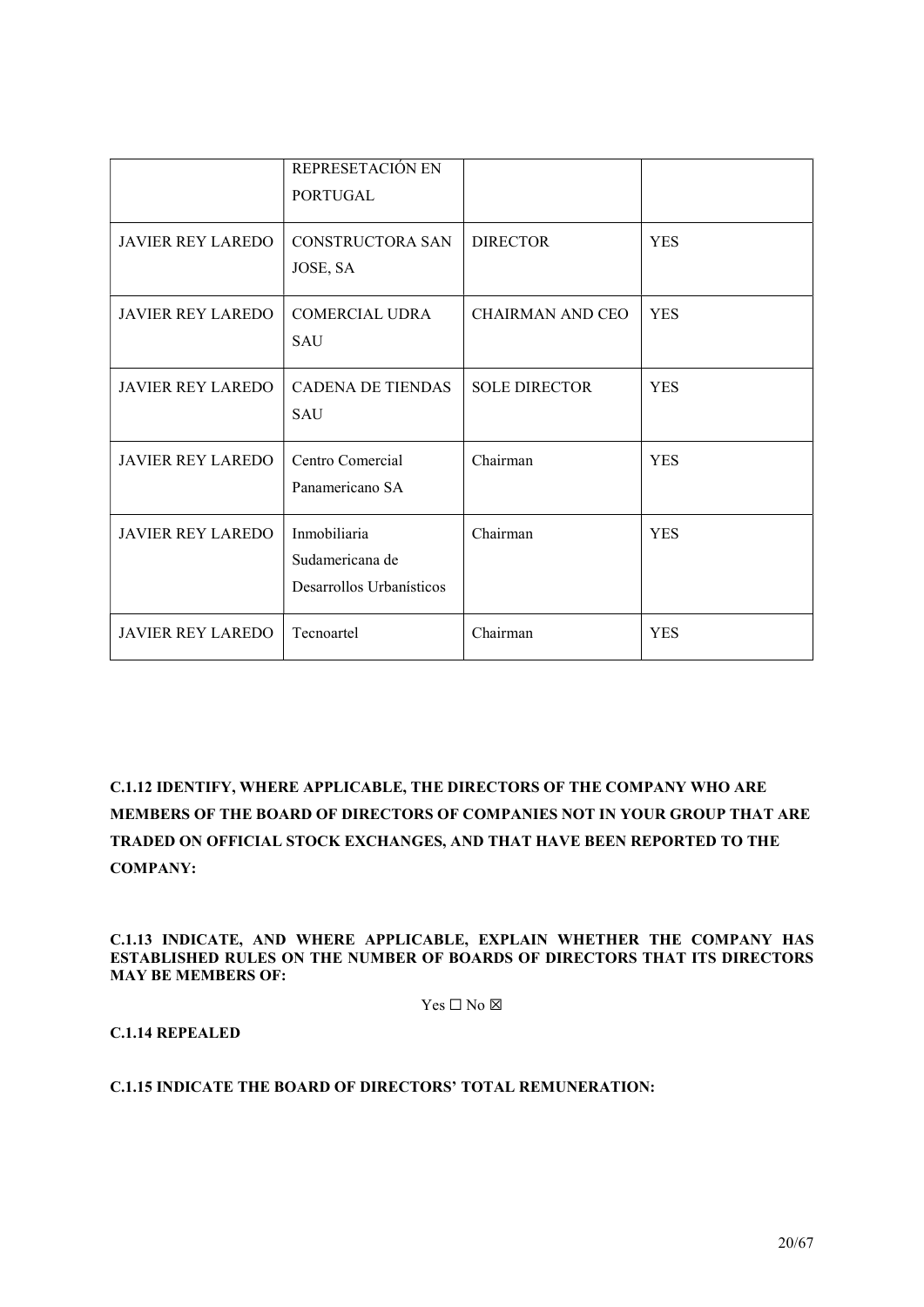| Remuneration of the Board of Directors (thousands of Euros)               | 2,781    |
|---------------------------------------------------------------------------|----------|
|                                                                           |          |
|                                                                           |          |
| Total remuneration corresponding to pension rights accumulated by current | $\theta$ |
| directors (thousands of Euros)                                            |          |
|                                                                           |          |
| Total remuneration corresponding to pension rights accumulated by former  | $\theta$ |
| directors (thousands of Euros)                                            |          |
|                                                                           |          |

C.1.16 IDENTIFY THE MEMBERS OF SENIOR MANAGEMENT WHO ARE NOT EXECUTIVE DIRECTORS, AND INDICATE THE TOTAL REMUNERATION PAID TO THEM DURING THE YEAR:

| Name or company name                              | <b>Position</b>                                                         |
|---------------------------------------------------|-------------------------------------------------------------------------|
| MR JOSE ANTONIO SANCHEZ DE ROJAS<br><b>PANFIL</b> | CONSOLIDATION AND AUDITING DIRECTOR                                     |
| MR. JOSE LUIS GOALEZ                              | DIRECTOR GENERAL                                                        |
| MR. FRANCISCO RAMIREZ SAN EMETERIO                | DIRECTOR-PERU                                                           |
| MR. JOSE MARQUEZ                                  | DIRECTOR-SOUTHAMERICA                                                   |
| MR. MIGUEL BRAVO CONDE                            | DIRECTOR-MIDDLE EAST                                                    |
| <b>MR. NILTON RAMON</b>                           | DIRECTOR PORTUGAL AND CAPE VERDE                                        |
| <b>MR. FRANCISCO REY</b>                          | ADMINSITRATION AND FINANCE DIRECTOR-<br>PORTUGAL, CAPE VERDE AND BRAZIL |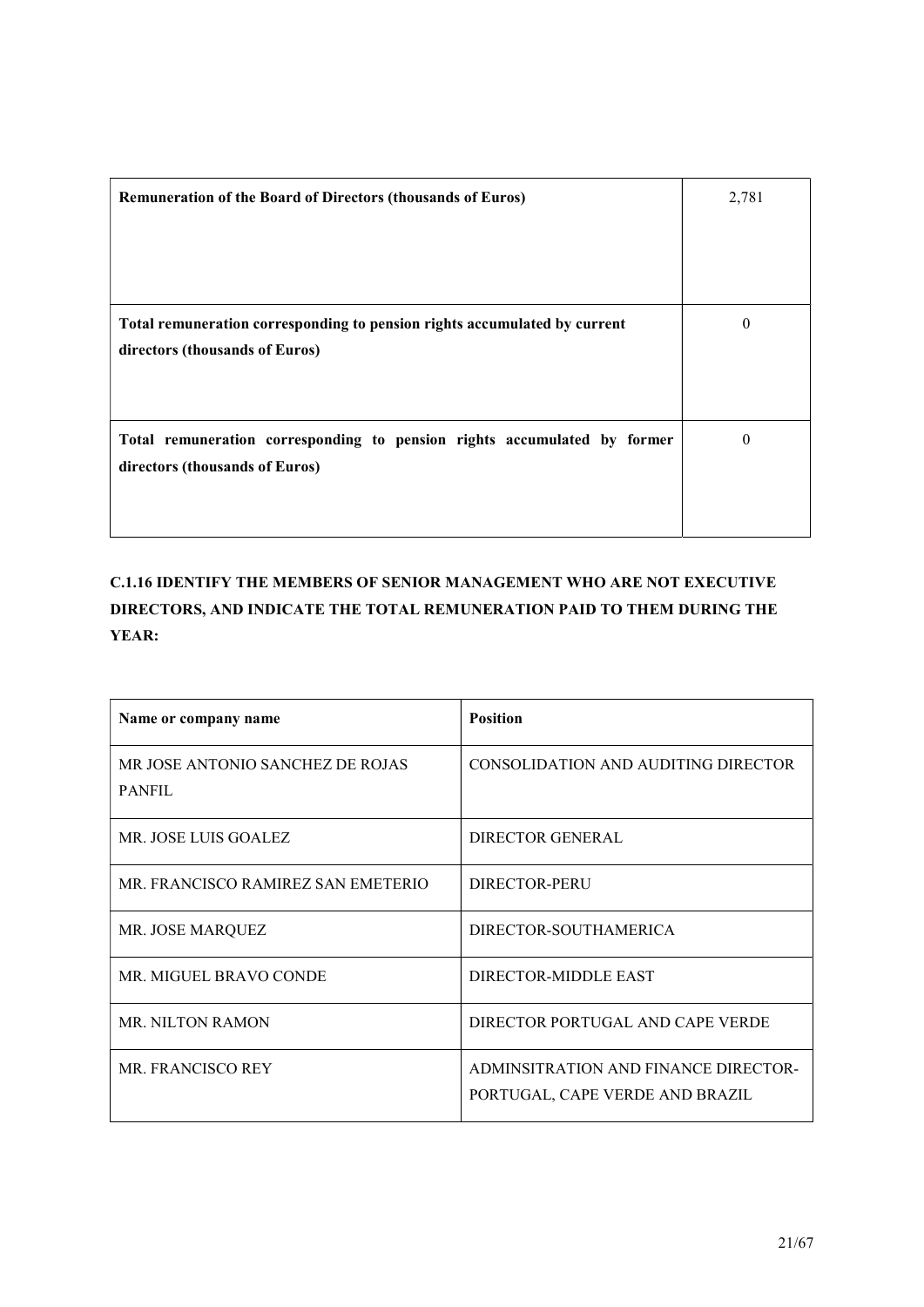| MR. JUAN ARESES VIDAL           | <b>GENERAL MANAGER CIVIL WORKS AND</b><br>PROCUREMENT CONSTRUCTORA SAN JOSE |
|---------------------------------|-----------------------------------------------------------------------------|
| MR. JEAN CLAUDE CURELL COSTANZO | INTERNATIONAL DIRECTOR-INDIA                                                |
| MR. PEDRO ALLER ROMAN           | Manager Carlos Casado                                                       |

| Total remuneration top management (thousands of Euros) | 1,474 |
|--------------------------------------------------------|-------|
|                                                        |       |

C.1.17 IDENTIFY, IF ANY, THE MEMBERS OF THE BOARD OF DIRECTORS WHO ARE ALSO MEMBERS OF THE BOARD OF DIRECTORS OF COMPANIES THAT HOLD SIGNIFICANT SHARES AND/OR GROUP ENTITIES:

| <b>Personal or Corporate Name of board</b><br>member | Corporate name of significant<br>shareholder | <b>Position</b>           |
|------------------------------------------------------|----------------------------------------------|---------------------------|
| <b>Mr. JACINTO REY GONZALEZ</b>                      | PINOS ALTOS XR.S.L.                          | <b>SOLE ADMINISTRATOR</b> |
| Mr. JACINTO REY LAREDO                               | CONSTRUCTORA SAN JOSE,<br>S.A.               | CHAIRMAN AND CEO          |
| Mr. JAVIER REY LAREDO                                | <b>COMERCIAL UDRA</b>                        | <b>CHAIRMAN AND CEO</b>   |

PROVIDE DETAILS OF ANY RELEVANT RELATIONS, AS THE CASE MAY BE, OTHER THAN THOSE CONTEMPLATED IN THE PREVIOUS SECTION, BETWEEN MEMBERS OF THE BOARD OF DIRECTORS AND SIGNIFICANT SHAREHOLDERS AND/OR GROUP ENTITIES:

Name or Corporate Name of the Board Member:

MR. JACINTO REY LAREDO

Personal or Corporate Name of the Significant Board member:

MR. JACINTO REY GONZÁLEZ

Description of the relationship:

FIRST DEGREE FAMILY RELATIONSHIP (FATHER-SON)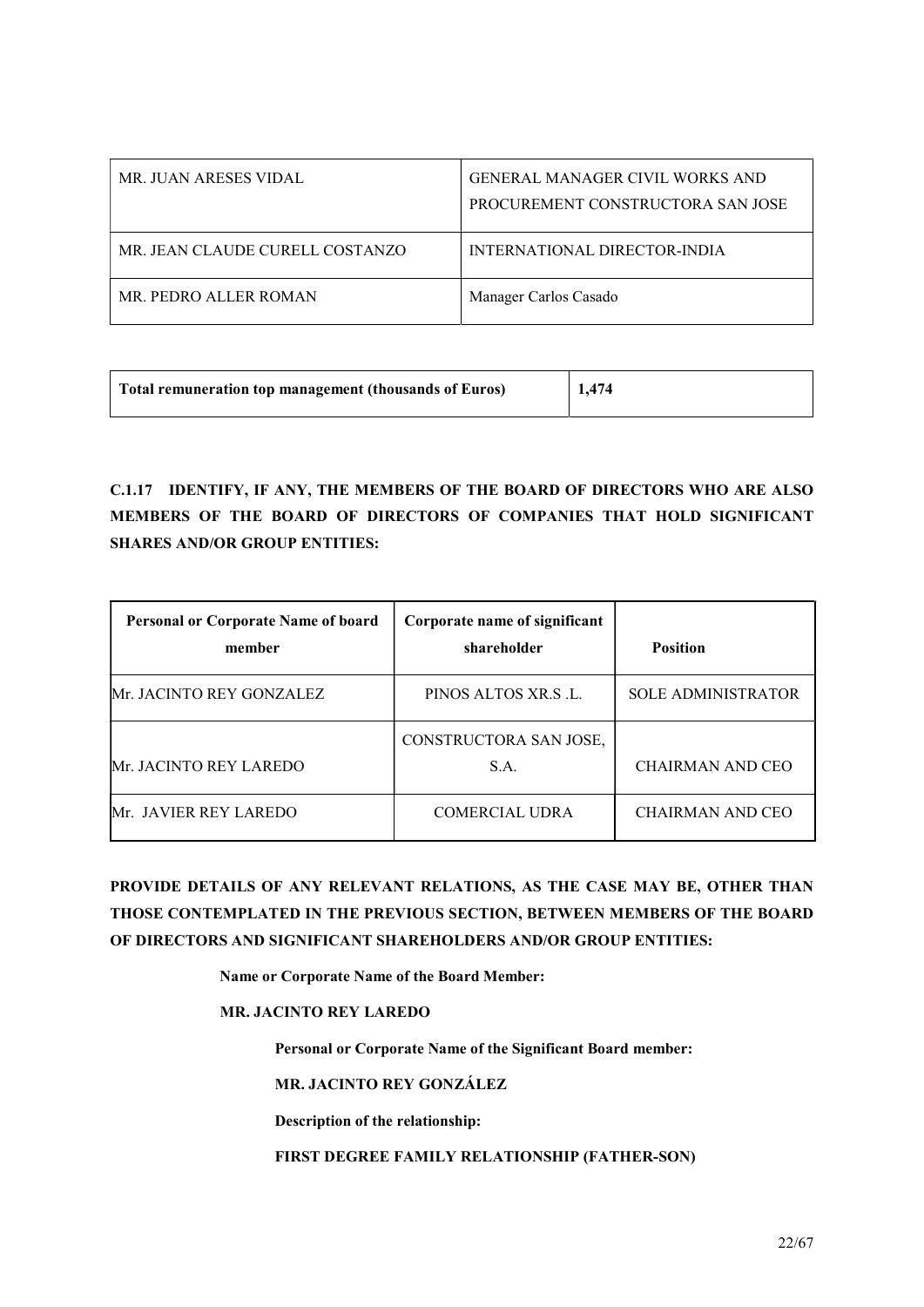Name or Corporate Name of the Board Member:

#### MR. JAVIER REY LAREDO

Personal or Corporate Name of the Significant Board member:

MR. JACINTO REY GONZÁLEZ

Description of the relationship:

FIRST DEGREE FAMILY RELATIONSHIP (FATHER-SON)

Name or Corporate Name of the Board Member:

# MR. ENRIQUE MARTIN REY

Personal or Corporate Name of the Significant Board member:

MR. JULIA SÁNCHEZ AVALOS

Description of the relationship:

SECOND DEGREE FAMILY RELATIONSHIP (SON-IN-LAW)

Name or Corporate Name of the Board Member:

#### MR. JACINTO REY LAREDO

Personal or Corporate Name of the Significant Board member:

MR. JAVIER REY LAREDO

Description of the relationship:

SECOND DEGREE FAMILY RELATIONSHIP (BROTHERS)

#### C.1.18 INDICATE IF ANY CHANGES HAVE TAKEN PLACE TO THE REGULATION OF THE BOARD OF DIRECTORS DURING THE YEAR:

 $Yes \Box No \boxtimes$ 

C.1.19. INDICATE THE SELECTION, APPOINTMENT, RE-ELECTION, ASSESSMENT AND REMOVAL PROCEDURES FOR BOARD MEMBERS. SPECIFY THE COMPETENT BODIES, THE PROCEDURES TO FOLLOW AND THE CRITERIA TO USE IN EACH OF THE ABOVE PROCEDURES.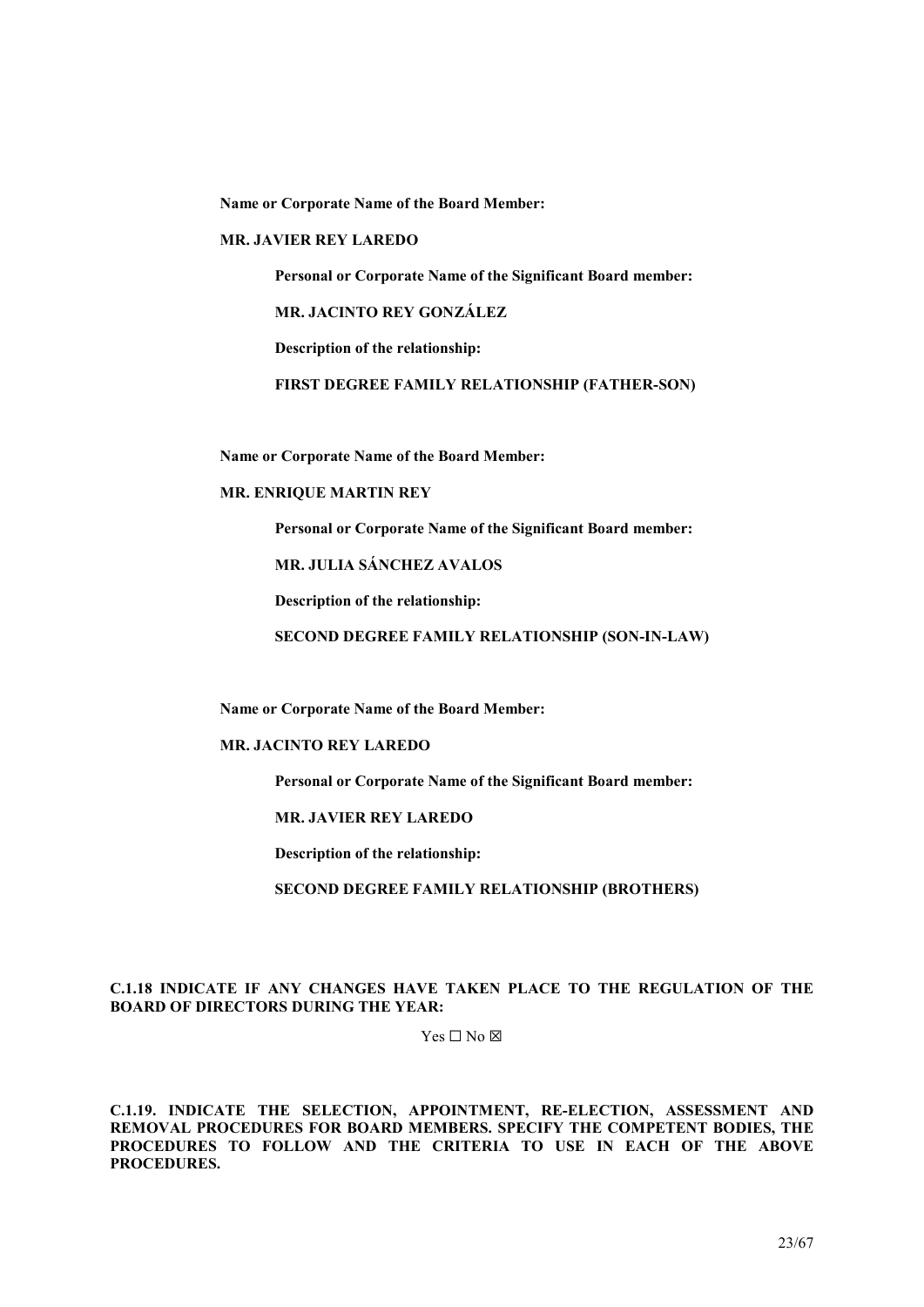The members of the Board of Directors are appointment by the General Meeting or by the Board itself.

The proposal to reappoint members corresponds to the Appointment, Remuneration and Good Governance Committee for Independent member and to the Board for all other members.

The proposal shall be submitted together with a report on competence, excellence and merits of the member which shall be provided with the Minutes of the General Meeting or the Meeting of the Board.

The reappointment proposal for members other than independent members shall be backed up by a report from the Appointment, Remuneration and Good Governance Committee. The Appointment, Remuneration and Good Governance Committee shall assess the quality of the work.

The board of Directors includes proprietary, independent, executive and other external members.

Proprietary and Independent members should represent majority regarding executive members due to the complexity of the Group and the participation percentage of the executive members in the social capital of the company.

Independent members should be well known professionals with sound experience and competence.

# C.1.20 EXPLAIN TO WHAT EXTENT THE BOARD'S ANNUAL ASSESSMENT HAS ENTAILED RELEVANT CHANGES IN ITS INTERNAL ORGANISATION AND PROCEDURES APPLICABLE TO ITS ACTIVITIES:

The Board of Directors analysed the assessment of the members and agreed there is no need to apply any changes within the internal organisation nor the procedures applicable to its activities.

# C.1.20.BIS DESCRIBE THE ASSESSMENT PROCESS AND THE AREAS ASSESSED BY THE BOARD OF DIRECTORS, WITH THE ASSISTANCE OF AN EXTERNAL CONSULTANT, AS THE CASE MAY BE, WITH RESPECT TO DIVERSITY IN ITS COMPOSITION AND COMPETENCES, THE OPERATION AND COMPOSITION OF ITS COMMITTEES, PERFORMANCE OF THE BOARD CHAIRPERSON AND COMPANY CEO AND PERFORMANCE/CONTRIBUTIONS MADE BY EACH DIRECTOR.

The Chairman or the Appointment, Remuneration and Good Governance Committee has carried out sundry interviews with members of the board on the performance of the board in order to perform a personal and direct assessment of its operation and fees. Upon the same, the Appointment, Remuneration and Good Governance Committee has drafted a report which shall be submitted to the board for its consideration.

#### C.1.20.ter Provide a breakdown, as the case may be, of the business relations that the consultant or any group company holds with the Company or any group company.

# C.1.21 INDICATE THE CASES IN WHICH DIRECTORS MUST RESIGN.

Article 25 of the Board of Directors Regulations - Directors Cessation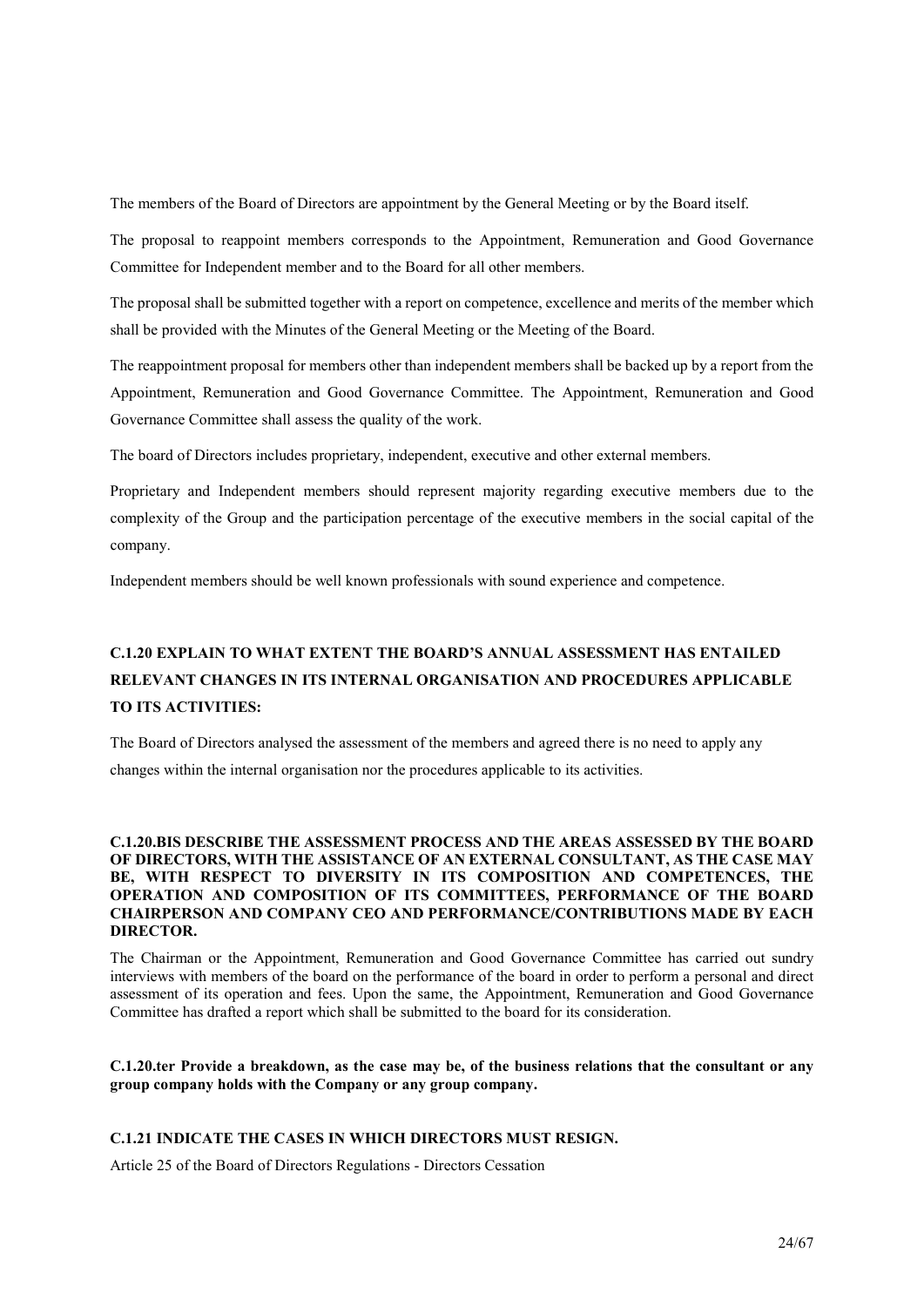Directors shall resign from their posts upon expiration of the period for which they were appointment, whenever elected by the General Meeting or when incurring into legal reason for such resignation.

Members of the Board must place their post at the dismissal of the Board of Directors and resign whenever incurring into prohibitions established by Art. 213 of the Companies Act and any other legal applicable provisions.

The Board of Directors shall not propose the cessation of independent directors until completion of the period which they were appointment for unless reasonable cause and duly reported to the Appointment, Remunerations and Good Governance Commission. Reasonable cause is that related to the non-compliance with obligations and liabilities inherent to the post. Additionally, the cessation of independent board members from mergers or other similar transactions which may involve a change in the social capital structure of the company.

#### C.1.21 REPEALED

#### C.1.23 ARE REINFORCED MAJORITIES OTHER THAN THOSE UNDER LAW REQUIRED FOR ANY TYPE OF DECISION?

 $Yes \Box No \boxtimes$ 

If applicable, describe the differences.

C.1.24 Indicate whether there are any specific requirements, apart from those relating to the directors, to be appointed Chairperson.

Yes □ No ⊠

#### C.1.25 Indicate whether the Chairperson has the casting vote.

Yes ⊠ No □

In compliance with article 26 of the by-laws and article 10 of the Board of Directors' Regulations, in the event of tied vote, the vote of the Chaiman shall be decisive.

C.1.26 Indicate whether the articles of association or the board regulations set any age limit for directors.

Yes □ No ⊠

C.1.27 Indicate whether the articles of association or the board regulations set a limited term of office for independent directors.

Yes □ No ⊠

C.1.28 INDICATE WHETHER THE ARTICLES OF ASSOCIATION OR REGULATION OF THE BOARD OF DIRECTORS ESTABLISHES SPECIFIC RULES FOR DELEGATION OF VOTES IN THE BOARD OF DIRECTORS, THE METHOD OF CASTING SUCH VOTES, AND IN PARTICULAR THE MAXIMUM NUMBER OF DELEGATED VOTES THAT A DIRECTOR MAY HOLD; AND WHETHER THE DELEGATED VOTE MUST BE DELEGATED TO A DIRECTOR OF THE SAME TYPE, BEYOND THE LIMITS IMPOSED BY THE LEGISLATION. IF SO, GIVE A BRIEF OUTLINE OF THESE RULES.

Article 26 of the By-Laws and 20 of the Board of the Board of Directors' Regulations state that representation shall be held by other member and when not being able to attend personally, the proxy shall have been provided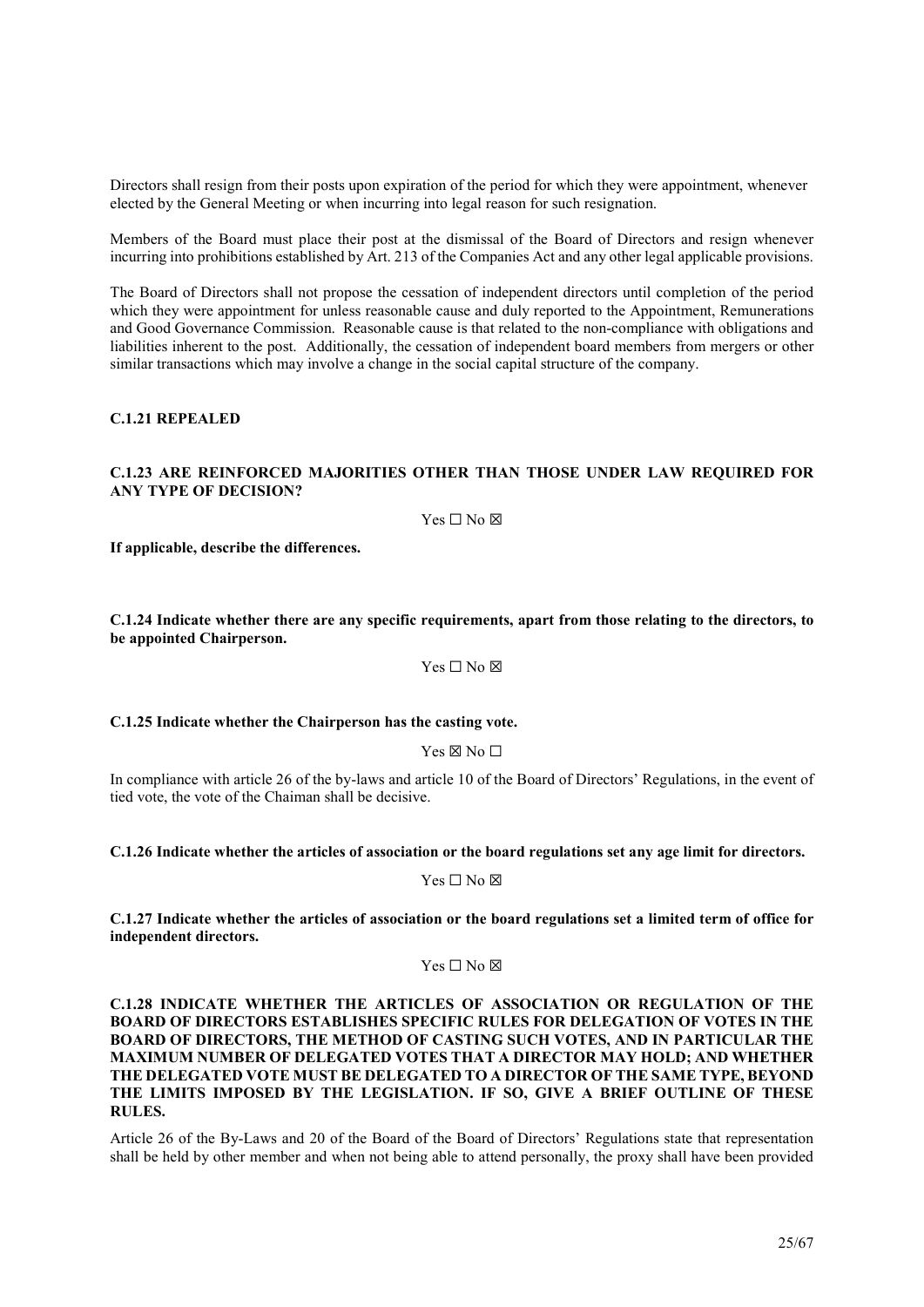clear and detailed instruction on the issues of the agenda, when applicable. Non-executive members can only delegate their representation on non-executive members.

# C.1.29 INDICATE THE NUMBER OF BOARD MEETINGS HELD DURING THE YEAR AND HOW MANY TIMES THE BOARD HAS MET WITHOUT THE CHAIRPERSON'S ATTENDANCE.

# ATTENDANCE WILL ALSO INCLUDE PROXIES APPOINTED WITH SPECIFIC INSTRUCTIONS.

| Number of board meetings                                           |  |
|--------------------------------------------------------------------|--|
| Number of board meetings without the attendance of<br>the Chairman |  |

If the chairperson is also the CEO, please indicate the number of meetings held, without the attendance or representation of any executive director and under the chairmanship of the coordinating director.

| <b>Number of meetings</b> |  |
|---------------------------|--|
|                           |  |

Indicate the number of meetings of the various board committees held during the year.

| Commission                                                        | <b>Number of meetings</b> |
|-------------------------------------------------------------------|---------------------------|
| APPOINTMENT, REMUNERATION AND GOOD GOVERNANCE<br><b>COMISSION</b> |                           |
| <b>EXECUTIVE COMMISSION</b>                                       |                           |
| <b>AUDIT COMMITTEE</b>                                            |                           |
| INTERNATIONAL EXECUTIVE COMMITTEE                                 |                           |

# C.1.30 INDICATE THE NUMBER OF MEETINGS THAT THE BOARD OF DIRECTORS HAS HELD DURING THE YEAR WITH ALL ITS MEMBERS ATTENDING. ATTENDANCE WILL ALSO INCLUDE PROXIES APPOINTED WITH SPECIFIC INSTRUCTIONS.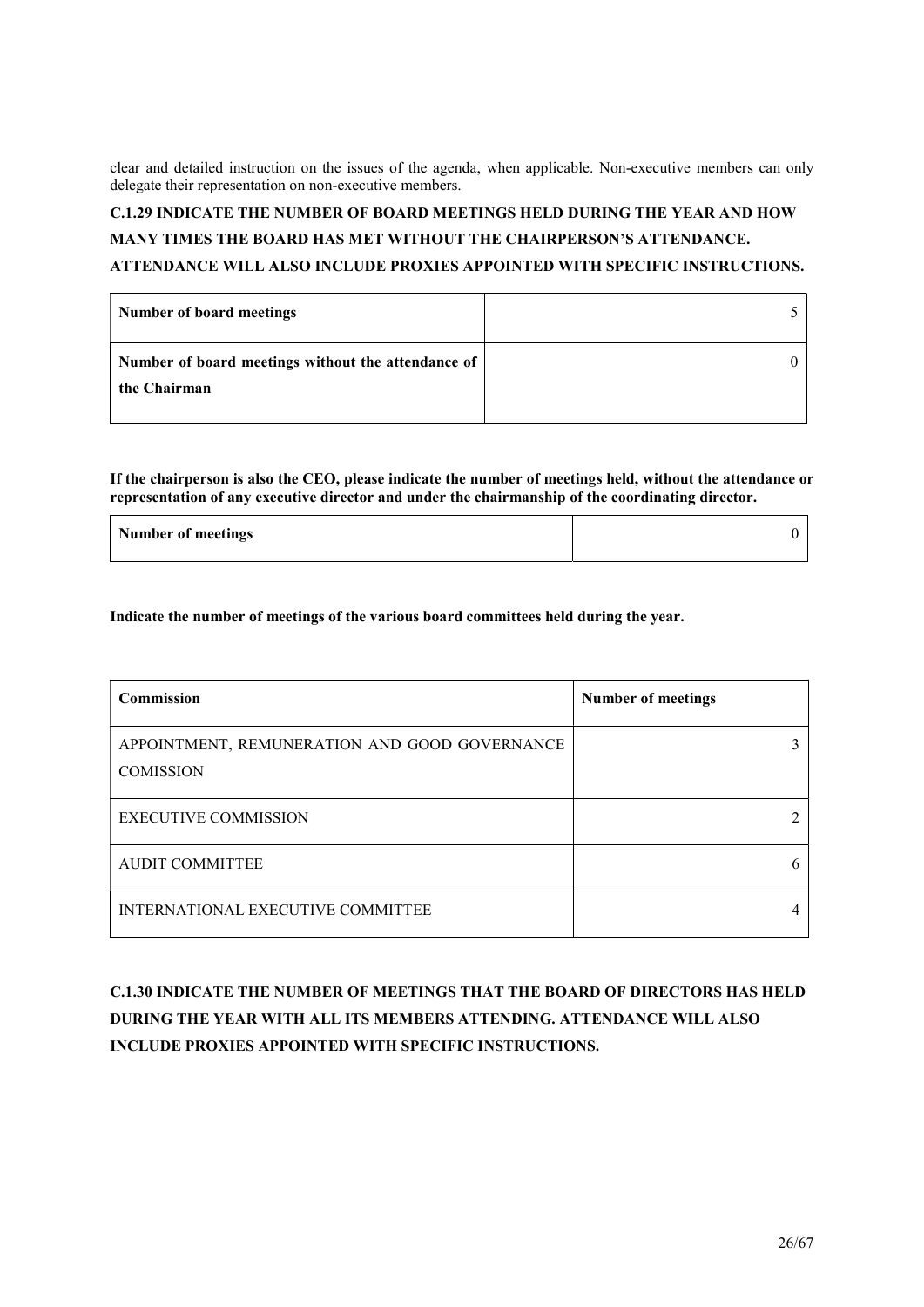| Number of Meeting with all Members of the Board          |        |
|----------------------------------------------------------|--------|
| % of attendances of the total votes cast during the year | 85.00% |

# C.1.31 INDICATE WHETHER THE CONSOLIDATED AND INDIVIDUAL FINANCIAL STATEMENTS SUBMITTED FOR AUTHORISATION FOR ISSUE BY THE BOARD ARE CERTIFIED PREVIOUSLY.

Yes ☐ No ☒

Identify, where applicable, the person(s) who certified the Company's individual and consolidated

financial statements prior to their authorisation for issue by the board.

# C.1.32 EXPLAIN THE MECHANISMS, IF ANY, ESTABLISHED BY THE BOARD OF DIRECTORS TO PREVENT THE INDIVIDUAL AND CONSOLIDATED FINANCIAL STATEMENTS IT PREPARES FROM BEING LAID BEFORE THE GENERAL SHAREHOLDERS' MEETING WITH A QUALIFIED AUDIT REPORT.

The Group has an internal control system whose main objective is to minimise the Group's exposure to risks which it is exposed to due to the intrinsic conditions of the activity it performs and the legal framework of the country where it operates.

Within the internal control system, the internal control system of financial information (ICFR) gains special importance: its purpose is to ensure the adequate generation of financial information at an individual and consolidated level within the Group, respecting the criteria and applicable accounting regulations. The Administration and Finance Department is responsible for the application of the ICFR and its update.

Additionally, the Internal Audit Department of the Group is entrusted the generation of the financial statements and explanatory notes and periodic information to be published both individually and / or consolidated of the companies that make up the Group, reviewing said information and confirming that it is appropriate to the reality of the business, and that applicable accounting regulations have been properly applied, and that the judgments and estimates adopted by the Management of Finance are reasonable and consistent.

Once the accounting information has been generated as described in the previous paragraphs, it is subject to review by the external auditor. The level of internal confidence about the correctness and goodness of the accounting information is very high. However, in addition to avoid the existence of possible exceptions that may arise from work of the external auditor, the following work procedure is established:

-It is coordinated jointly with the external auditor so that several reviews are carried out at various times throughout the year: half-year review (July), preliminary stage of the review work by the audit (November) and final stage of the audit work (months of February and March).

-In addition, the external auditor is immediately informed of any extraordinary operation that could be subject to interpretation or complex application of the accounting regulations, in order to check the registration and / or valuation criteria, information to be provided, etc.

-The final stage of the audit work begins prior to the formulation of financial statements by the Board of Directors.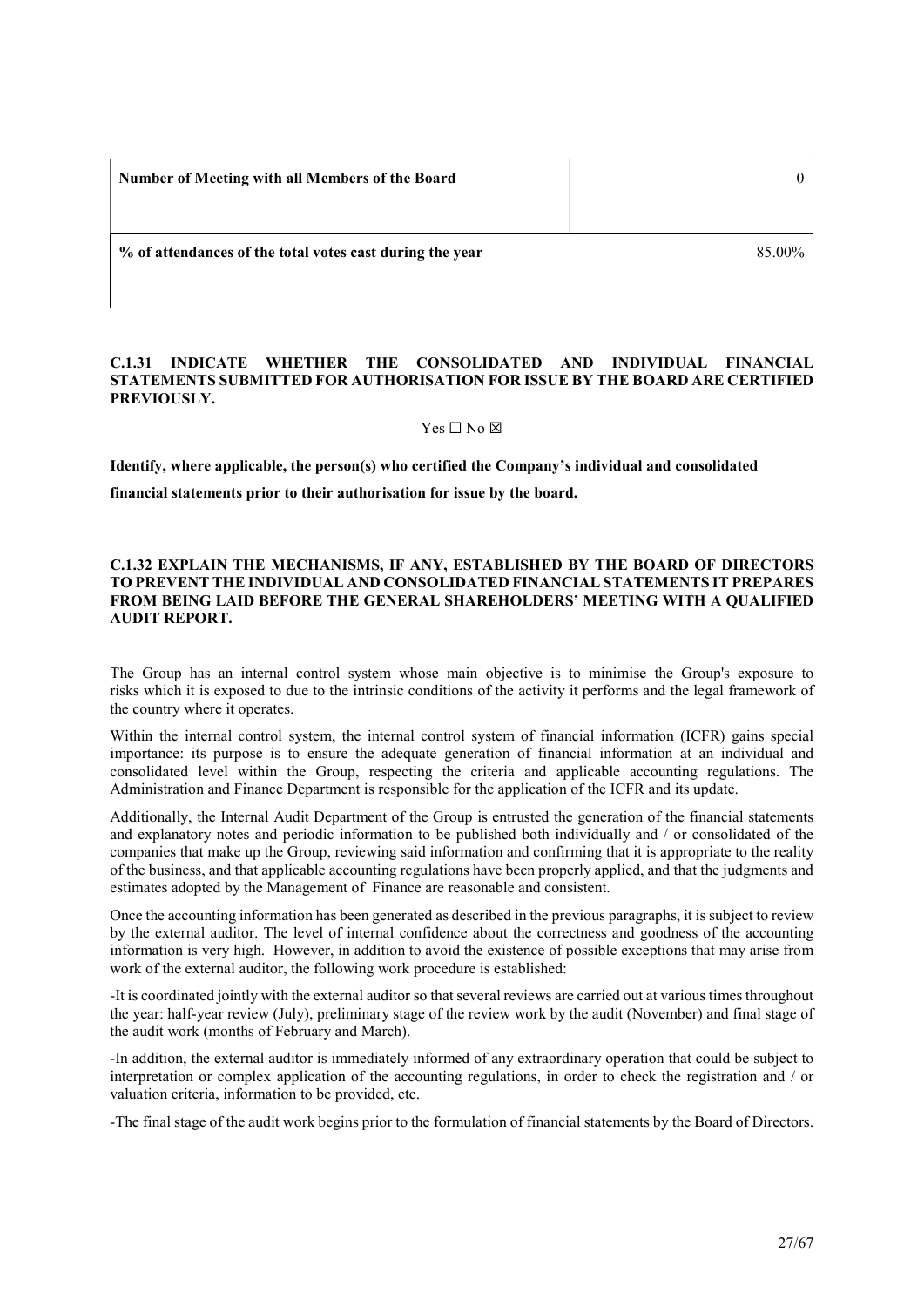Finally, prior to its formulation by the board of directors, the financial information is reviewed by the audit committee. Referred to half-year and annual closures, and partly justified by the fact that said information is subject to review and / or audit, the audit committee receives the conclusions issued by the external auditor, and reviews a draft of the auditor's report. Once verified that this report is correct, and lacks any kind of qualification. For the formulation of financial information in general, the board of directors has the positive opinion of the audit committee. In the case of half-year and annual reports, the Board also has a review and audit report issued by the auditor.

# C.1.33 IS THE SECRETARY OF THE BOARD ALSO A DIRECTOR?

 $Yes \Box No \boxtimes$ 

# C.1.34 REPEALED

# C.1.35 INDICATE, WHERE APPLICABLE, THE MECHANISMS ESTABLISHED BY THE COMPANY TO PRESERVE THE INDEPENDENCE OF EXTERNAL AUDITORS, FINANCIAL ANALYSTS, INVESTMENT BANKS AND RATING AGENCIES.

Article 33 of the by-laws and Article 16 of the Board Regulations empower the audit committee to raise the board for the selection, appointment, reappointment and removal of the external auditor as well as to set out the conditions of recruitment and to regularly gather information on the audit plan while preserving its independence in the exercise of its functions.

It is also authorised to establish appropriate relations with the external auditor and receive information on those issues that may jeopardize its independence and any others related to the process as well as other communications envisaged related to audit legislation and auditing standards. In any case, it should receive annually from the external auditors an independence declaration in relation to the entity or entities related to it directly or indirectly, as well as information of any further services, of any kind, provided and the fees received from these entities by the external auditor, or by people or entities related to it, in accordance with audit regulations and provisions.

Finally, it must issue annually, prior to the issuance of the audit report, a report on the independence of the auditor. This report shall contain, in any case, the assessment of the provision of additional services referred to in the preceding paragraph.

For the effectiveness of the exercise of its duties, the audit committee may seek the assistance of experts if it considers that for reasons of independence or specialisation, it is not enough with the technical means of the Company. The committee can as well ask for the cooperation of any of the Company's employee or directors, even ask them to appear before the committee without the presence of any other director.

# C.1.36 INDICATE WHETHER THE COMPANY HAS CHANGED ITS EXTERNAL AUDIT FIRM DURING THE YEAR. IF SO, IDENTIFY THE INCOMING AND OUTGOING AUDITOR.

#### $Yes \Box No \boxtimes$

C.1.37 Indicate whether the audit firm carries out other tasks for the company and/or its group other than those of auditing. If so, specify the amount of fees received for this work and the percentage this amount represents of the total fees invoiced to the company and/or its group:

Yes ☒ No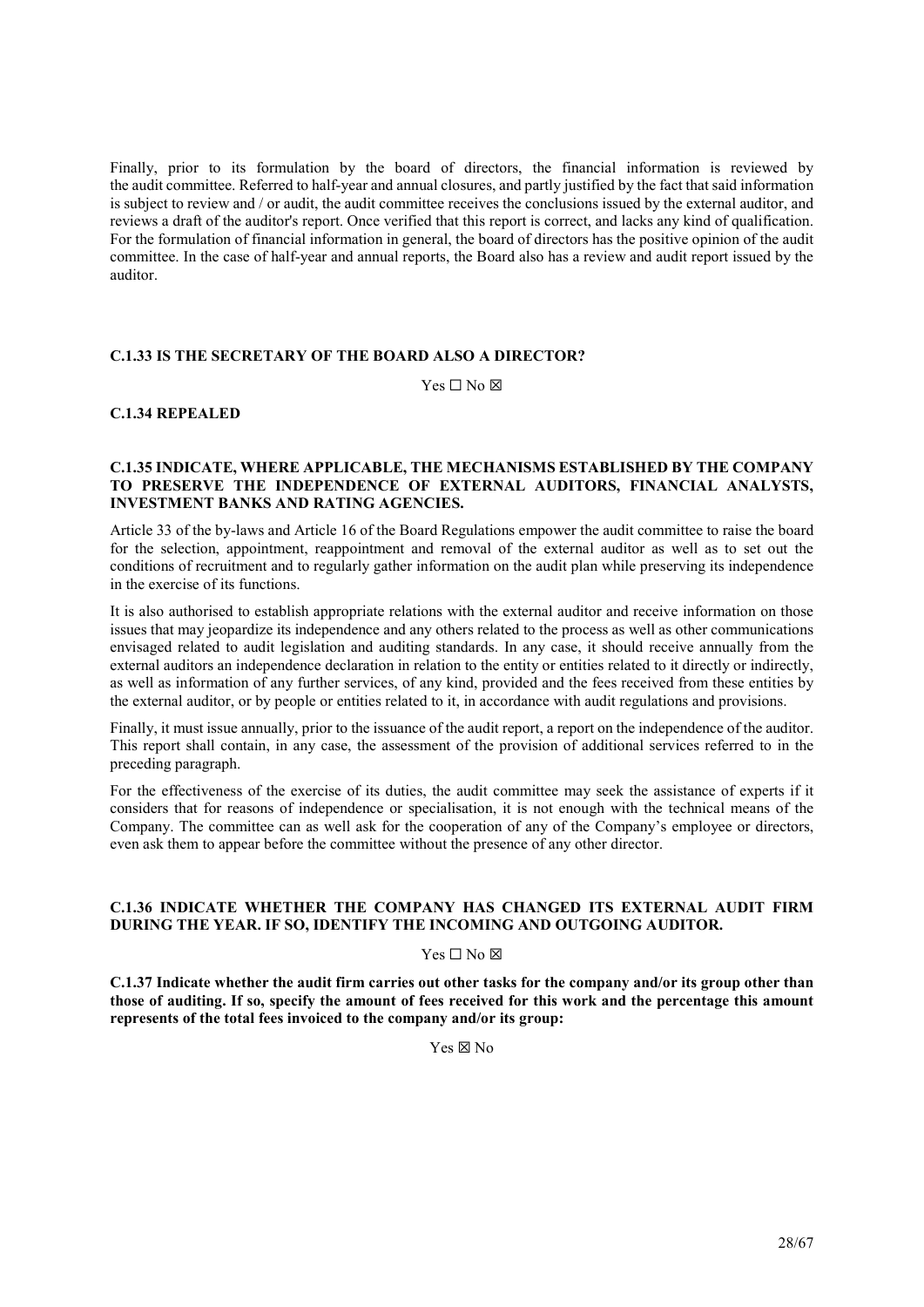|                                                                               | Company | Group    | <b>Total</b> |
|-------------------------------------------------------------------------------|---------|----------|--------------|
| Fees for non-audit work (in thousands of Euros)                               | 30      | v        | 30           |
| Fees for non-audit work/total amount invoiced<br>by the audit firm (in $\%$ ) | 44.78%  | $0.00\%$ | 17.54%       |

C.1.38 Indicate whether the audit report on the previous year's financial statements is qualified or includes reservations. Indicate the reasons given by the Chairperson of the Audit Committee to explain the content and scope of those reservations or qualifications.

# Yes □ No ⊠

C.1.39 Indicate the number of consecutive years during which the current audit firm has been auditing the financial statements of the company and/or its group. Likewise, indicate for how many years the current firm has been auditing the financial statements as a percentage of the total number of years over which the financial statements have been audited.

|                                                                                                              | Company | Group   |
|--------------------------------------------------------------------------------------------------------------|---------|---------|
| Number of consecutive years                                                                                  | 23      | 23      |
| Number of years audited by the current auditing<br>company / number of years the company has been<br>audited | 100.00% | 100.00% |

# C.1.40 INDICATE AND GIVE DETAILS OF ANY PROCEDURES THROUGH WHICH DIRECTORS MAY RECEIVE EXTERNAL ADVICE.

 $Yes \boxtimes No \Box$ 

Article 27 of the Board of Directors – External Advice

In order to appropriately develop their functions and duties, Directors, Commissions and Committees may request the Chairman of the Board the support of legal, accountancy and financial counsellors.

Only certain problems of great significance and complexity may be subject to these services.

# C.1.41 INDICATE WHETHER THERE ARE PROCEDURES FOR DIRECTORS TO RECEIVE THE INFORMATION THEY NEED IN SUFFICIENT TIME TO PREPARE FOR MEETINGS OF THE GOVERNING BODIES.

# $Yes \boxtimes No \Box$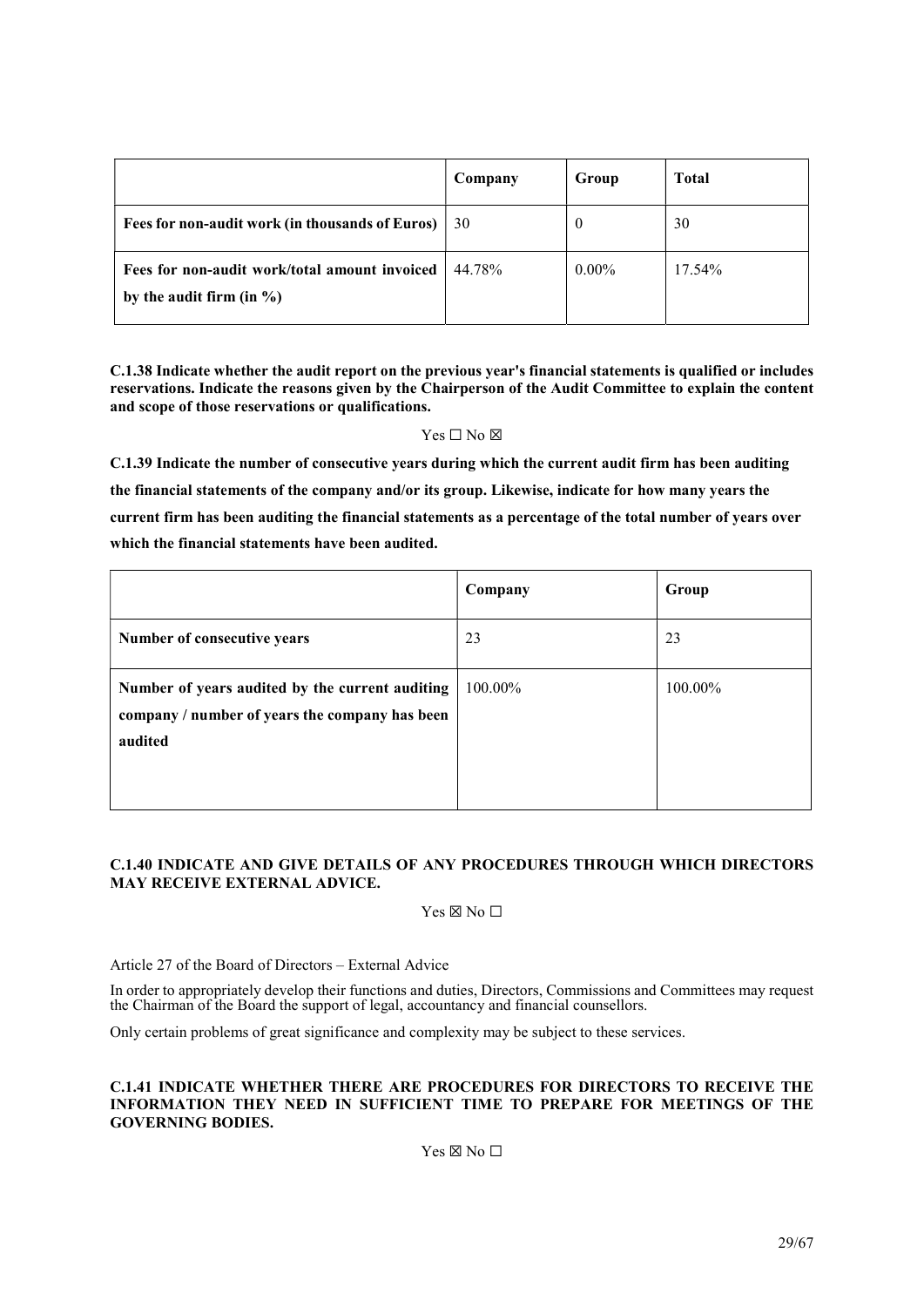Article 26 of the Board of Directors Regulations - Disclosure rights

The Director shall be duly informed on the performance of the Company and, with such purpose, may request information to top management executives, informing the Chairman or CEO of the same. Further, any Director may request, trough the Chairman, CEO, Secretary and Deputy-Secretary of the Board, information deemed appropriate on the Company. Information Rights affect branch offices, both at domestic and International markets. Each member of the board shall have all the information submitted to the Board.

The Chairman, Deputy-Chairman, the CEO, the Secretary and the Deputy-Secretary shall try to respond to information request directly or providing the name of the adequate person within the organisation. If the Chairman considers said information may negatively affect the organisation, the issue may be dealt with by the Board.

### C.1.42 Indicate and, where appropriate, give details of whether the company has established rules obliging directors to inform the board of any circumstances that might harm the organisation's name or reputation, tendering their resignation as the case may be.

#### $Yes \boxtimes No \square$

Article 25 of the Board of Directors Regulations.

Directors shall resign from their posts upon expiration of the period for which they were appointment, whenever having incurred into legal prohibitions established by the Companies Act or any other applicable regulations.

# C.1.43 INDICATE WHETHER ANY DIRECTOR HAS NOTIFIED THE COMPANY THAT THEY HAVE BEEN INDICTED OR TRIED FOR ANY OF THE OFFENCES STATED IN ARTICLE 213 OF THE LIMITED LIABILITY COMPANIES LAW:

#### $Yes \Box No \boxtimes$

Indicate whether the Board of Directors analysed the case. If the answer is yes, explain the reasons for the decision taken on whether or not the board member should continue to hold its post or, as the case may be, state the actions that the Board of Directors have taken up to the date of this report or the report intended to be issued later.

# C.1.44 LIST THE SIGNIFICANT AGREEMENTS ENTERED INTO BY THE COMPANY WHICH COME INTO FORCE, ARE AMENDED OR TERMINATE IN THE EVENT OF A CHANGE OF CONTROL OF THE COMPANY DUE TO A TAKEOVER BID, AND THEIR EFFECTS.

The finance restructuring agreement signed 29 December 2014 considers the compulsory amortisation in advance in the event of change of control. Change of control is if Mr. Jacinto Rey González o his successors would not hold direct or indirect control of GESJ pursuant to the terms established by Article 42 of the Code of Commerce, excluding change of control due to the transfer into shares of the warrants issued by GESJ.

# C.1.45 IDENTIFY, IN AGGREGATE FORM AND PROVIDE DETAILED INFORMATION ON AGREEMENTS BETWEEN THE COMPANY AND ITS OFFICERS, EXECUTIVES AND EMPLOYEES THAT PROVIDE INDEMNITIES FOR THE EVENT OF RESIGNATION, UNFAIR DISMISSAL OR TERMINATION AS A RESULT OF A TAKEOVER BID OR OTHER.

Number of beneficiaries: 4

 Type of beneficiaries: PERSONAL. Description of the Agreement: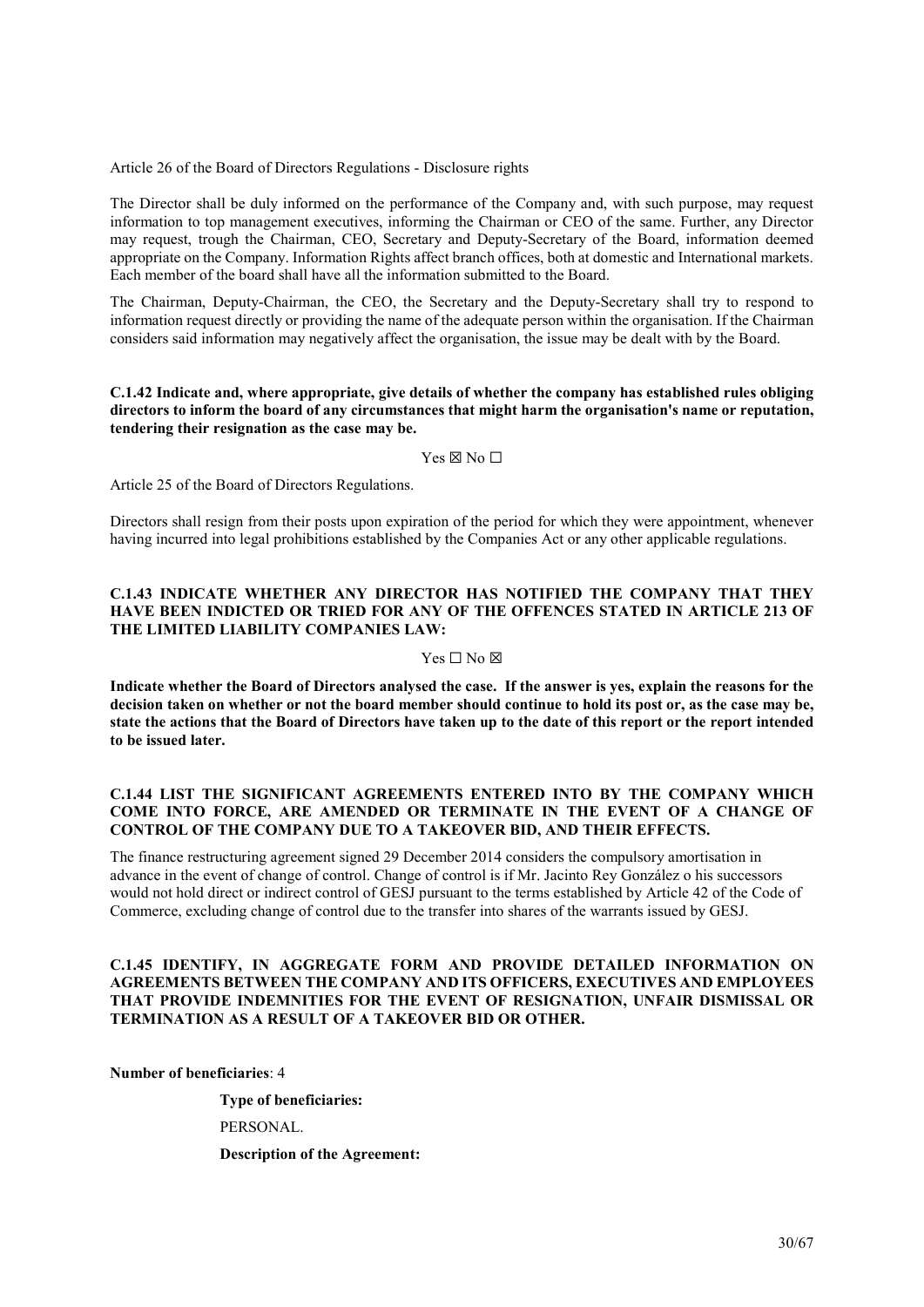The Company may unilaterally terminate the contract of the general manager and of the executive directors.

In this case, the general manager and the executive directors will be entitled to receive a compensation amounting to a minimum of two annuities and a maximum of three annuities, of the agreed remuneration in their contracts. This forecast is in accordance with the approved remuneration policy by the AGM.

Indicate whether the governing bodies of the company or its group must be informed of and/or must approve such contracts:

|                              | <b>Board of Directors</b> | <b>General Meeting</b> |
|------------------------------|---------------------------|------------------------|
| Body authorising the clauses | Yes                       | No                     |

|                                                  | <b>Yes</b> | No |
|--------------------------------------------------|------------|----|
| Has the AGM been informed on clauses authorised? |            |    |

Indicate whether these contracts need to be reported to and/or approved by the bodies of the company or its group:

# C.2. BOARD COMMITTEES

# C.2.1 SPECIFY ALL THE COMMITTEES OF THE BOARD OF DIRECTORS, THEIR MEMBERS AND THE PROPORTION OF REPRESENTATIVE AND INDEPENDENT DIRECTORS WHO ARE MEMBERS OF THEM: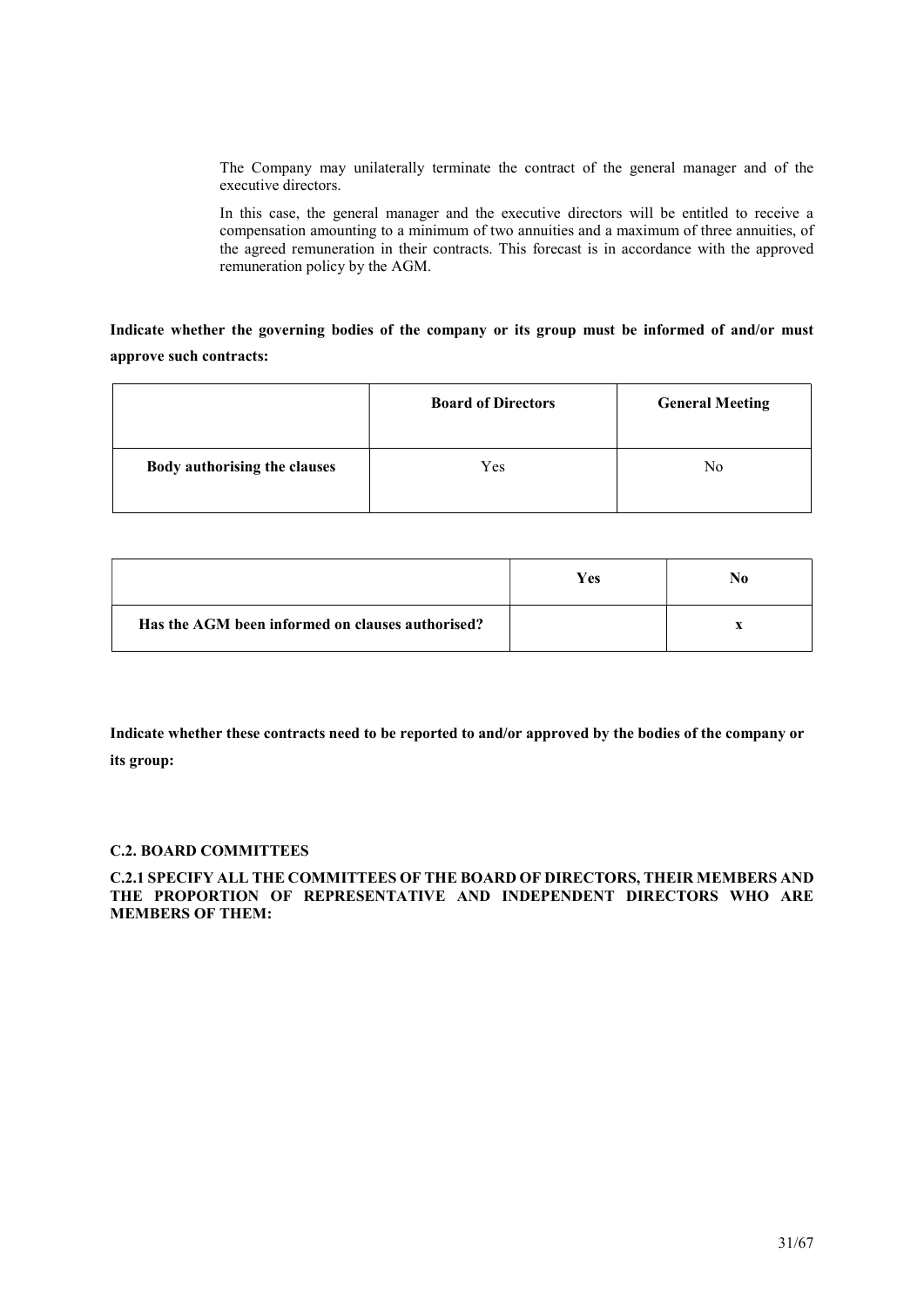# APPOITMENT AND REMUNERATION COMMITTEE

| <b>Name</b>                               | <b>Position</b> | <b>Type</b>        |
|-------------------------------------------|-----------------|--------------------|
| <b>MR. RAMON BARRAL</b><br><b>ANDRADE</b> | <b>CHAIRMAN</b> | <b>INDEPENDENT</b> |
| MR. MANUEL OTERO<br>NOVAS Z               | <b>MEMBER</b>   | <b>INDEPENDENT</b> |
| MR. ROBERTO ALVAREZ<br><b>ALVAREZ</b>     | <b>MEMBER</b>   | <b>INDEPENDENT</b> |
| MR ENRIQUE MARTIN REY                     | <b>MEMBER</b>   | <b>PROPRIETARY</b> |

| % of proprietary board members | 25.00%   |
|--------------------------------|----------|
| % of independent board members | 75.00%   |
| % of external board members    | $0.00\%$ |

# Explain the tasks assigned to this committee, describe the organisational and operational rules and procedures of the same and summarise its most important actions during the year.

Article 34 of the bylaws and Articles 17 and 18 of the Board of Directors' Regulations deal with the composition, standards, performance and functionality of the Appointments, Remunerations and Good Governance Commission.

The Appointment, Remuneration and Good Governance Commission will consist of a minimum of three members and a maximum of 5. The Commission shall be composed exclusively of non-executive directors appointed by the Board of Directors, two of whom, at least, must be independent directors. The Chairman of the Commission shall be appointed from among the independent directors. The term of office of the Chairman shall be four (4) years and may be reappointed after the expiry of one (1) year from the date of termination. Any member of the management or personal team of the company is obliged to attend the meetings of the Committee when required to do so.

The request for information to the Commission shall be issued by the Board of directors or the Chairman. The Commission will meet, whenever called by the Chairman, when most of its members request it, or whenever required by the Board of Directors. Without prejudice to this, the Commission shall meet at least twice a year.

The Secretary will take record of the resolutions of the Commission, which shall be adopted by a majority of its members.

Without prejudice to the aforementioned regulation, the Board of Directors may establish any other additional rules of operation for the Committee.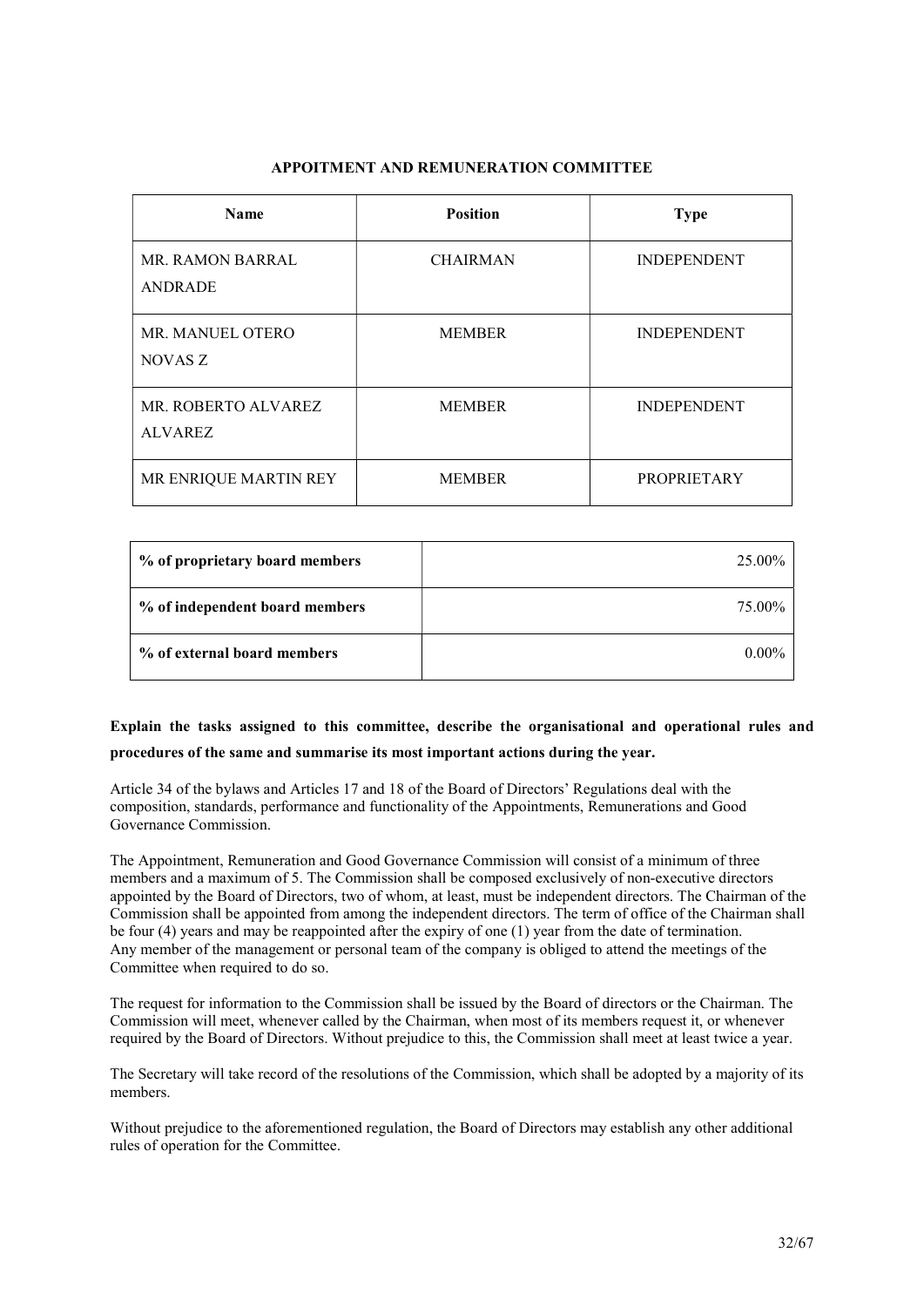The functions of the Commission are:

- 1. To evaluate the competencies, knowledge and experience required for the Board of Directors. For this purpose, it defines the functions and skills of the candidates for each vacancy and assess the necessary time and dedication so that they can effectively play their role.
- 2. To establish a goal of representation for the under-represented sex in the Board and draw up guidelines so to achieve this objective.
- 3. To raise proposals to the Board of Directors for the appointment of independent directors, for their designation by co-optation or for the submission to the decision of the general meeting of shareholders, as well as to propose candidates for re-election by the general meeting of shareholders.
- 4. To submit proposals for appointment of the remaining directors by co-optation or for its submission to the decision of the general meeting of shareholders.
- 5. To inform on the proposals for appointment and cessation of senior managers and the basic terms of their contracts.
- 6. To examine and arrange the succession of the Chairman of the Board of Directors and the Chief Executive Office and, where appropriate, make proposals to the Board of Directors of such succession in an orderly and planned manner.
- 7. To propose the remuneration policy of the directors to the Board of Directors, members of the ·committees or CEOs, as well as the Individual remuneration and other contractual conditions of the Executive Directors.
- 8. To report to the Board of Directors on transactions with associates.
- 9. To supervise and monitor transparency in social actions, compliance with the Company's rules and principles and the compliance with applicable standards of all members and directors of the company, informing the board of Directors of any breach of conduct, so as it to be corrected or, If not corrected, to be reported to the general meeting.
- 10. To propose to the Board of Directors the amendment of its regulations.
- 11. To raise to the Board of Directors, for consideration and approval, any other proposals deemed appropriate.
- 12. The Commission should ensure that procedures for the selection of advisors encourage gender diversity, and not suffer from any implicit biases that may involve any discrimination and, in particular, facilitate the selection of counselors.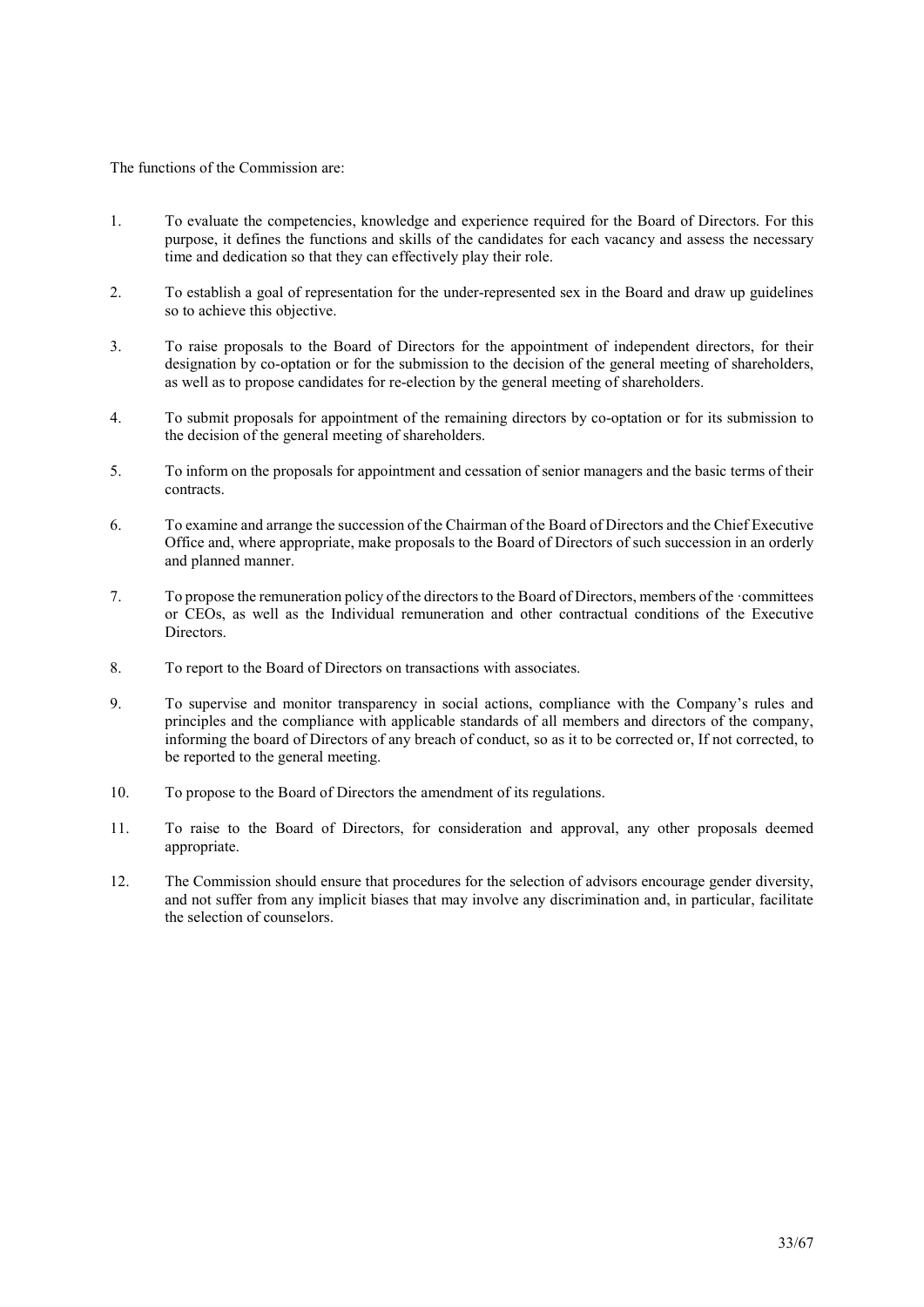# EXECUTIVE COMMITEE

| <b>Name</b>                           | <b>Position</b> | <b>Type</b>        |
|---------------------------------------|-----------------|--------------------|
| MR. JACINTO REY GONZALEZ              | <b>CHAIRMAN</b> | <b>EXECUTIVE</b>   |
| MR JACINTO REY LAREDO                 | <b>MEMBER</b>   | <b>EXECUTIVE</b>   |
| MR. JAVIER REY LAREDO                 | <b>MEMBER</b>   | <b>EXECUTIVE</b>   |
| MR. JOSE MANUEL OTERO<br><b>NOVAS</b> | <b>MEMBER</b>   | <b>INDEPENDENT</b> |

| % of executive board members   | 75.00%   |
|--------------------------------|----------|
| % of proprietary board members | $0.00\%$ |
| % of independent board members | 25.00%   |
| % of external board members    | $0.00\%$ |

Explain the tasks assigned to this committee, describe the organisational and operational rules and procedures of the same and summarise its most important actions during the year.

The Executive Committee is dealt with in Article 31 of the By-Laws and Article 14 of The Board's Regulations.

The Executive Committee will be comprised of a minimum of three (3) and a maximum of five (5) directors, nominated by the Board of Directors among its component, for a period equal to the term in the office of each Member of the Board.

The Executive Committee, will have the powers which may be delegated by the Board of Directors, which in turn will determine the rules for the operation of the same.

The Chairman of the Board of Directors shall chair the Executive Committee. In the absence of the Chairman, his functions shall be exercised by the Deputy Chairman, and if there are several, it depends on number priority, and in the absence of all of them, the Member the Committee designated from among its members.

It is borne to the following performance rules:

The Executive Committee will meet according to the schedule of meetings to be set at the beginning of each year and whenever the Chairman deems it appropriate in order to ensure the proper performance of the Committee.

Notice of meetings of the Executive Committee shall be by any means which can be recorded.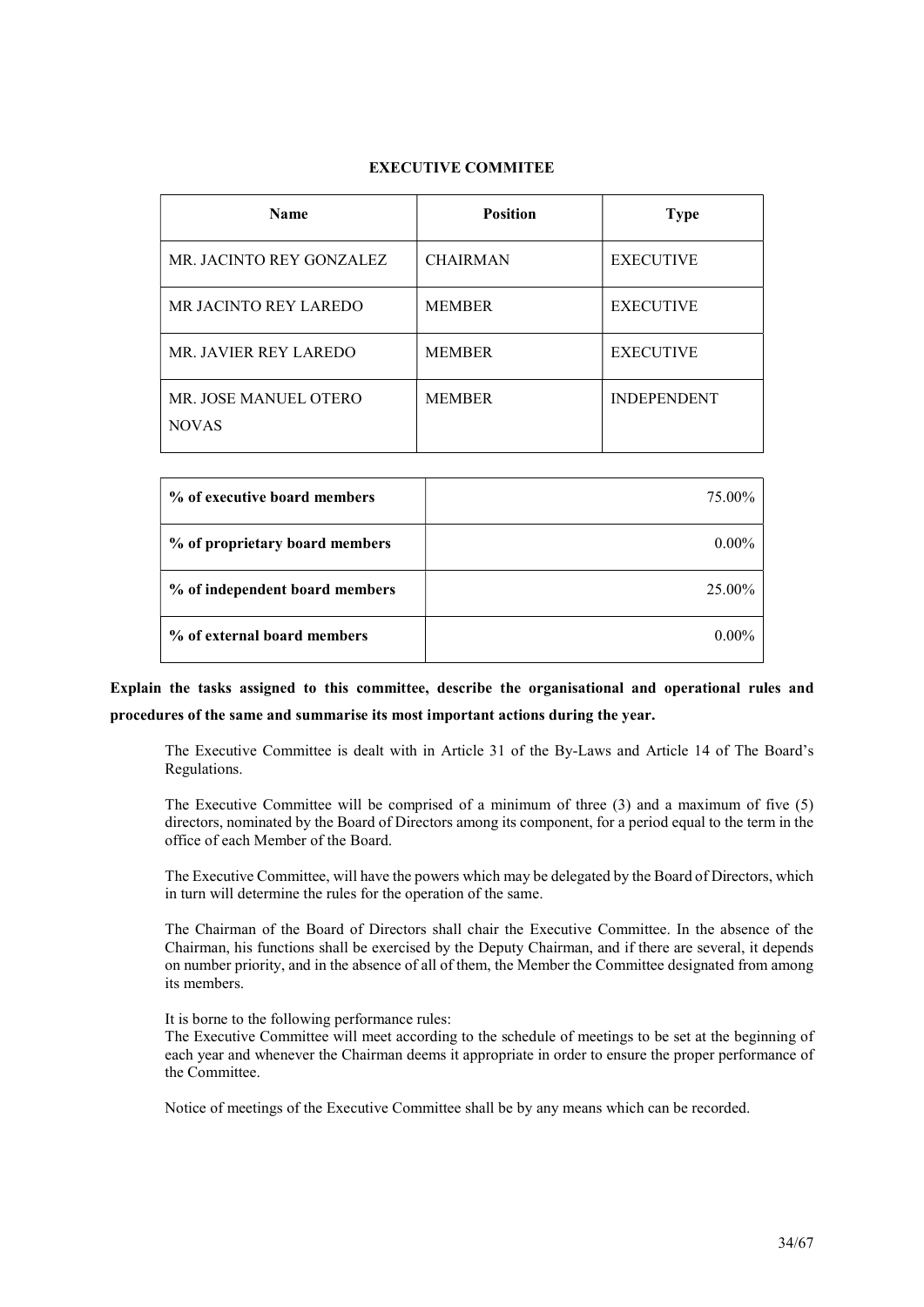Executive Committee will be quorate when at least half of its members are present or represented. Whenever Directors Member of the Executive Committee cannot personally attend the meeting, Directors may delegate their representation to another attendee members by letter addressed to the Chairman.

Meetings shall be chaired by the Chairman of Board. In the absence of the Chairman, his duties shall be exercised by the Deputy-Chairman, and in the event of being several priorities, these shall be set out by number, and in default of these, the Director appointed by the Committee from among its members to fulfil this function.

Secretary and Deputy Secretary of the Board of Directors shall act as Secretary and Deputy-Secretary of the Executive Committee and, in the event of being several priorities shall be set out by priority number, and in the absence of these, the Director appointed by the Commission from among its members to fulfil this function.

Agreements shall be adopted by majority Resolutions shall be adopted by an absolute majority of those present at the meeting.

The Executive Committee may pass resolutions without a calling a meeting pursuant to the same conditions of the Board.

Notwithstanding the foregoing, the Board of Directors may establish any additional rules or operating rules applicable to the Executive Committee.

The Board of Directors shall have knowledge of matters discussed and any decisions adopted by the Executive Committee.

Similarly, the Board of Directors may constitute, if so it is deemed desirable or necessary, other commissions, including and an Audit Committee and an Appointments, Remunerations and Good Governance Commission.

Without prejudice to the possible attribution of other functions decided by the Board of Directors, advisory committees have powers of information, advisory and proposal on matters determined by the following articles, as well as in any other established by the Board of Directors. The powers of the commissions do not mean that the Board may decide on these issues on its own initiative.

The chairman of each Committee shall be appointed from among its members by the Board of Directors and must an independent director.

The Secretary is the Secretary of the Board of Directors. In the event of the absence or disability of the Secretary, there is a Deputy Secretary and, if not, whoever is appoint by the Committee from among its members. In matters not provided, standards established by this regulation in relation to the Executive Commission apply as long as they are consistent with the nature and function of the Committee concerned.

Indicate whether the composition of the Executive Committee reflects the participation within the Board of the different categories of Director.

Yes ☐ No ☒

If no, explain.

The Executive Commission is composed by 3 executive members and an independent member.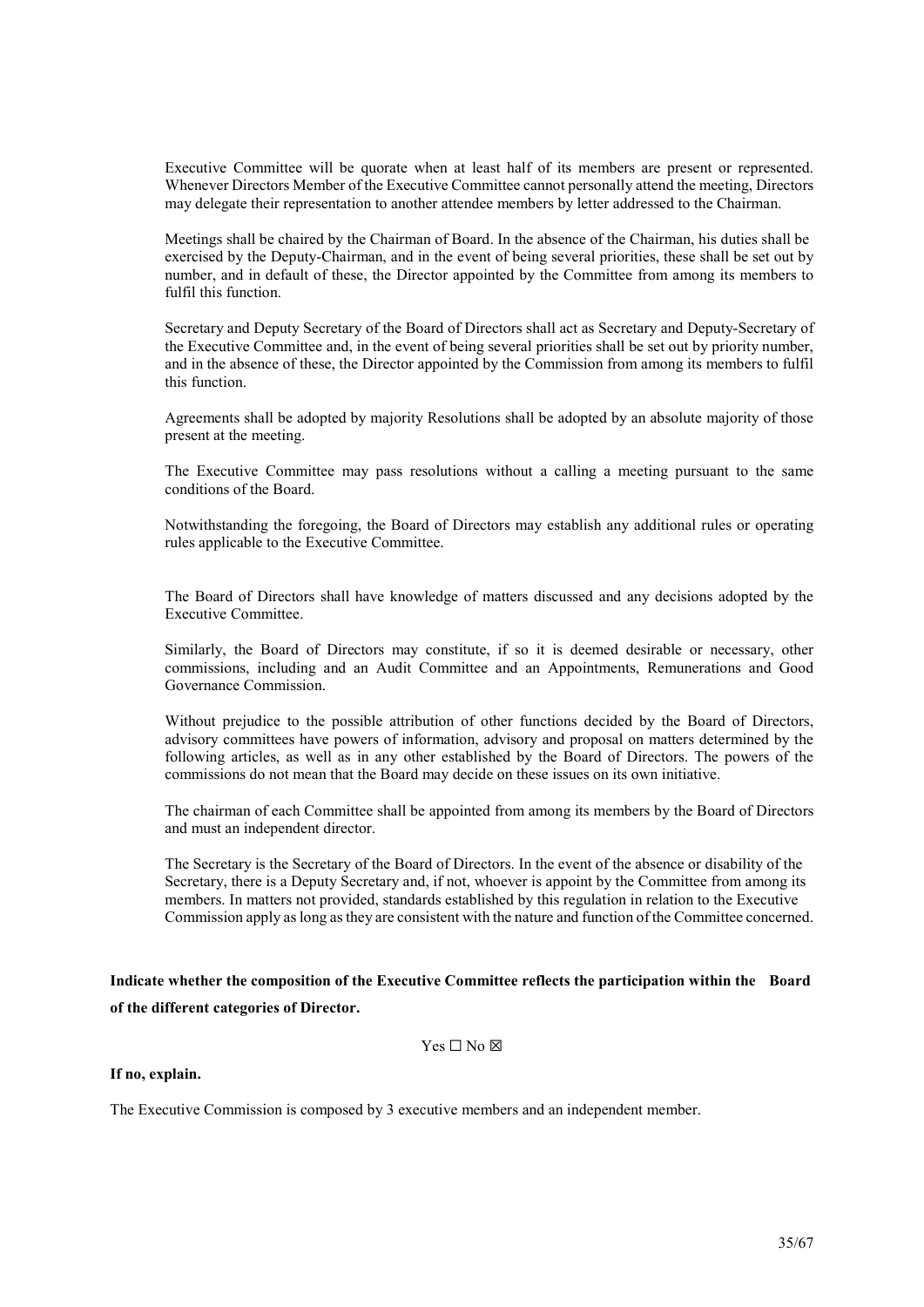# AUDIT COMMITTEE

| <b>Name</b>                                | <b>Position</b> | <b>Type</b>        |
|--------------------------------------------|-----------------|--------------------|
| Ms. ALTINA DE FÁTIMA<br>SEBASTIÁN GONZÁLEZ | <b>CHAIRMAN</b> | <b>INDEPENDENT</b> |
| MR RAMÓN BARRAL<br>ANDRADE                 | <b>MEMBER</b>   | <b>INDEPENDENT</b> |
| MR. JOSE MANUEL OTERO<br><b>NOVAS</b>      | <b>MEMBER</b>   | <b>INDEPENDENT</b> |

| % of executive board members   | $0.00\%$ |
|--------------------------------|----------|
| % of independent board members | 100.00%  |
| % of external board members    | $0.00\%$ |

# Explain the tasks assigned to this committee, describe the organisational and operational rules and procedures of the same and summarise its most important actions during the year.

Article 33 of the By-laws and Articles 15 and 16 of the Board of Directors' Regulations deals with the Audit Committee.

The audit Committee shall be composed exclusively of non-executive directors appointed by the Board of Directors, two of whom, at least, shall be independent directors and one of them shall be appointed taking into account the knowledge and experience in the field of accounting or audit or both.

The Chairman of the Audit Committee will be appointed from among the independent directors who forma part of the Committee and must be replaced every four years, and may be reelected once after a period of one year from its cessation.

The mandate of members of the Committee shall end by replacement, for the end of the period which they were appointed for, by own will or by the loss of the condition of member.

The legal consultant shall also be member of the Committee, with voice yet without vote. The Secretariat of the Committee shall be the Secretary of the Board of Directors.

Any member of the management team or staff of the company must attend the meetings if required to do so. External auditors may also be required to attend a meeting.

The Committee has powers regarding the information, monitoring, advisory and proposal of matters within its competence.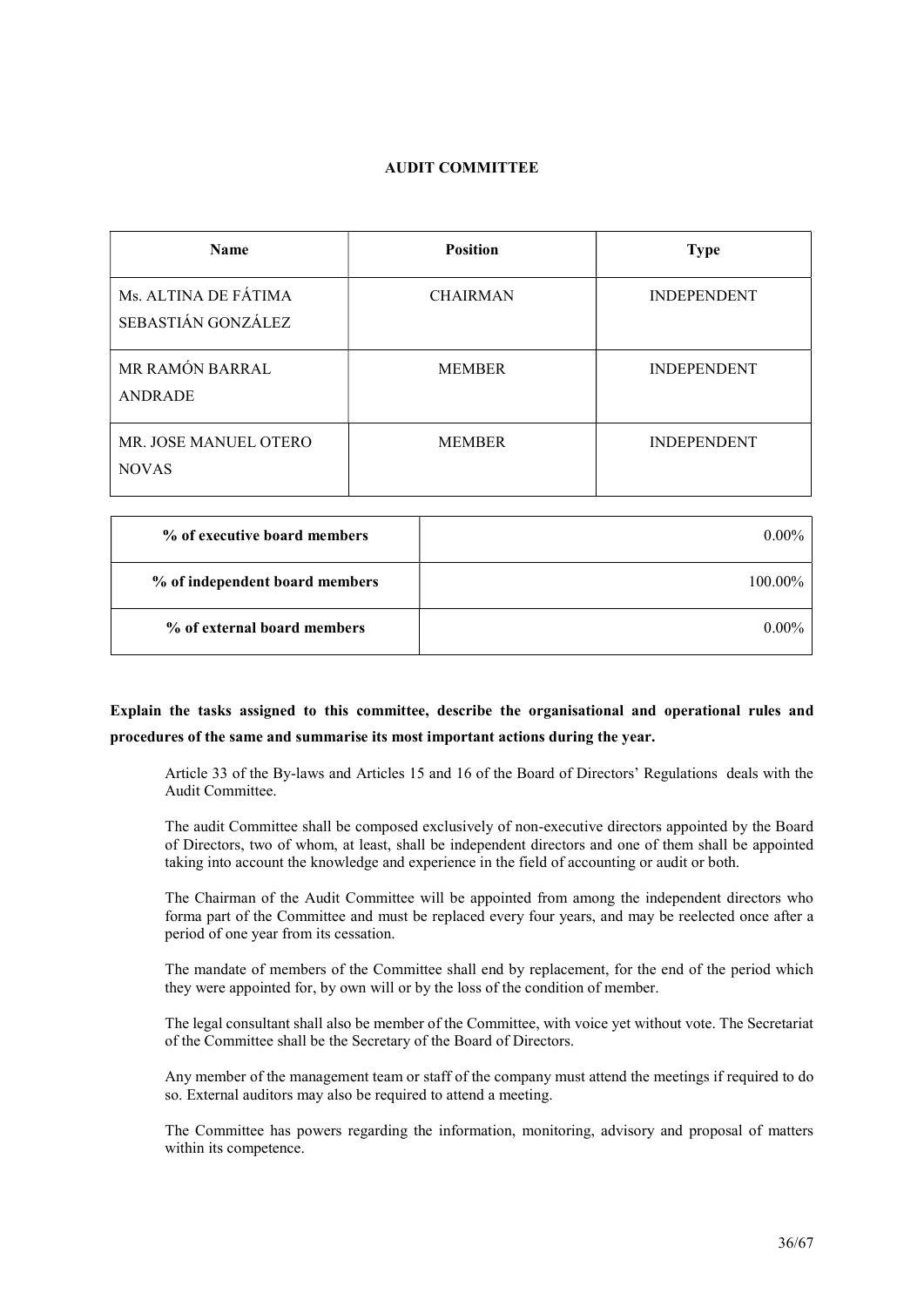The Audit Committee shall meet whenever called by its Chairman, who shall do so whenever the Board of Directors, the Chairman or two members of the Audit Committee require so and whenever it is deemed convenient for the proper exercise of its functions. In any case, the Audit Committee shall meet not less than four times a year.

The Chairman of the Audit Committee shall chair the meetings and lead the discussions. The Audit Committee's meeting is understood to be validly constituted when attended by the most of its members, with a minimum of three.

Provisions set out by the by-laws apply for the running and calling of meeting of the Audit Committee.

The Audit Committee shall prepare an annual report on its activities to be included within the management report of the company.

The responsibilities of the Committee are:

a) To inform the General Meeting of Shareholders on the issues raised regarding matters within its competence.

b) To supervise the efficiency of the internal control system of the Company, internal audit and risk management systems.

c) To supervise the elaboration of financial information.

d) To propose the Board of Directors, for its subsequent submission to the General Meeting, the appointment of external auditors, the terms of the contract, the scope of the mandate and, its termination or non-renewal.

e) To maintain relations with external auditors to receive information on any issues that may jeopardize their independence and any others matters related to the development process of the audit and other communications provided, if applicable, by auditing legislation and technical auditing standards.

f) To issue on an annual basis, prior to the issuance of the auditor's report, a report regardless the auditor's impressions.

g) To inform, previously, the Board of directors of all issues applicable by law, by-laws and regulations of the Board regarding:

1. Financial information to be released regularly.

2. The creation or acquisition of stakes in special purpose vehicles.

In the exercise of its functions, the Audit Committee may request the assistance of experts whenever it considers that, for reasons of independence or specialization, technical means of the company are not sufficient.

In addition, the Committee may request the collaboration of any employees or directors of the company.

Indicate the member of the Audit Committee who has been appointed for sound knowledge and experience regarding accounting, audit or both fields and indicate the total number of years the chairman has been in this position.

| Name of the Member with experience               | MS. ALTINA DE FATINA SEBASTIAN |
|--------------------------------------------------|--------------------------------|
|                                                  | GONZALEZ                       |
| Number of years of the Chairman in this position |                                |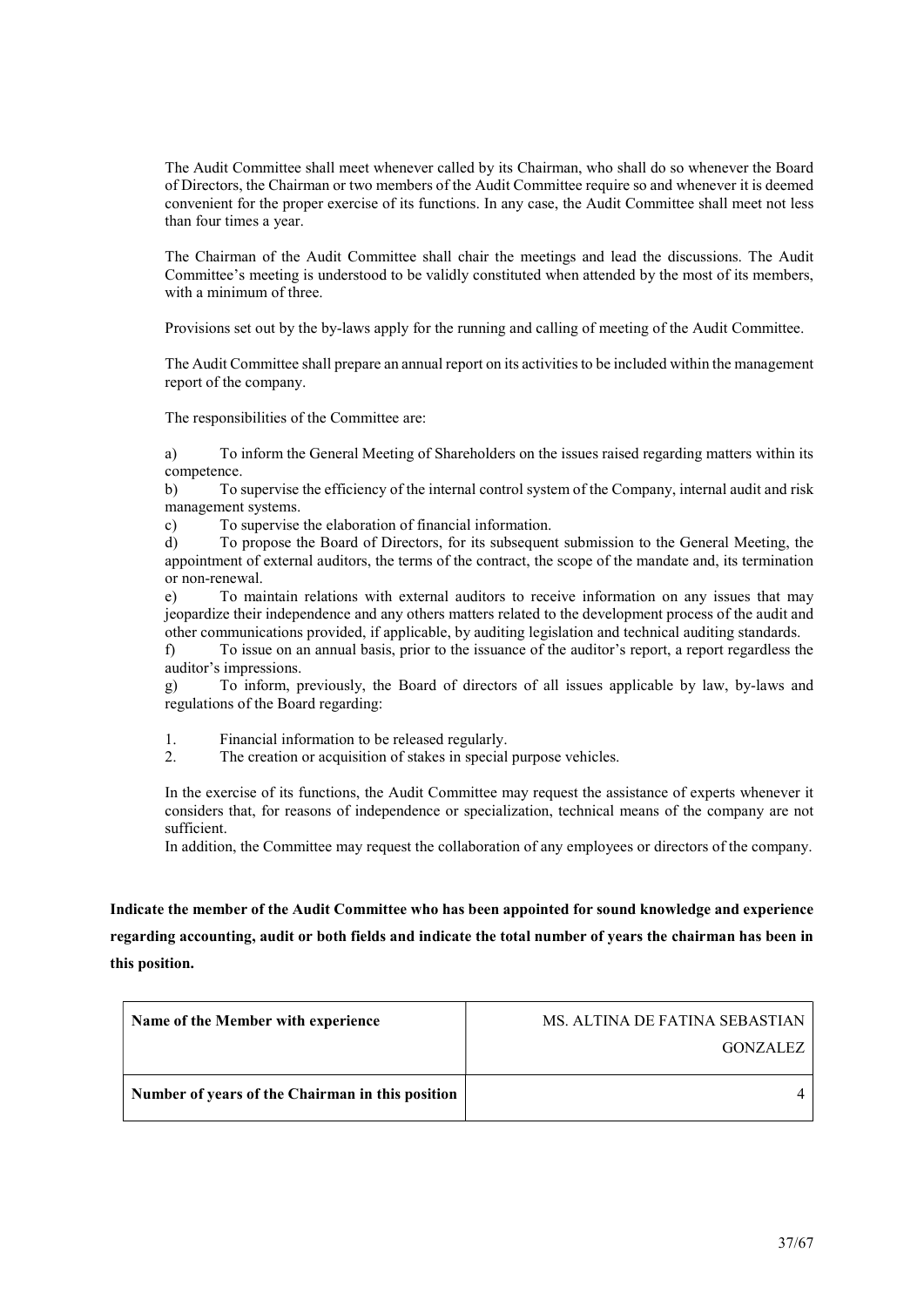# INTERNATIONAL EXECUTIVE COMMITTEE

| <b>Name</b>                                   | <b>Position</b> | <b>Type</b>      |
|-----------------------------------------------|-----------------|------------------|
| MR. JACINTO REY GONZALEZ                      | <b>CHAIRMAN</b> | <b>EXECUTIVE</b> |
| MR JACINTO REY LAREDO                         | <b>MEMBER</b>   | <b>EXECUTIVE</b> |
| MR. JAVIER REY LAREDO                         | <b>MEMBER</b>   | <b>EXECUTIVE</b> |
| <b>MR. KUNIL KANORIA</b>                      | <b>MEMBER</b>   | Independent      |
| MR. NASSER HOMAID SALEM ALI<br><b>ALDEREI</b> | <b>MEMBER</b>   | Other External   |
| MR. GUILLERMO EMILIO NIELSEN                  | <b>MEMBER</b>   | Independent      |

| % of executive board members   | 50.00%    |
|--------------------------------|-----------|
| % of proprietary board members | $0.00\%$  |
| % of independent board members | 33.33%    |
| % of external board members    | $16.67\%$ |

# Explain the tasks assigned to this committee, describe the organisational and operational rules and procedures of the same and summarise its most important actions during the year.

Article 18 (2) of the regulations of the Board of Directors reflects the composition, functioning and internal regulation of the International Executive Committee. Composition.

The International Executive Committee will comprise a maximum of twelve members, who shall be appointed by the Board of Directors under the unique proposal of the Chairman.

The members of the International Executive Committee shall be either members of the Board of Directors, as directors, or either technicians, with the character of international advisors or sector experts, especially appointed for this function.

The International Executive Committee is responsible for the information, monitoring, advisory and proposal of matters of its competence in the international arena. The Committee will be chaired by the Chairman of the Board of Directors. The resolutions of the Committee, adopted with the Chairman, shall be considered as legal decisions by the Chairman in accordance with the delegated powers of the Board. The members of the International Executive Committee shall cease by substitution, the termination of the period which they have been appointed for, willingly or by loss of the condition of Member. Functioning

The International Executive Committee shall meet whenever the Chairman deems it appropriate. The sessions of the Committee may be plenary or by sections, consisting the latter in private meetings with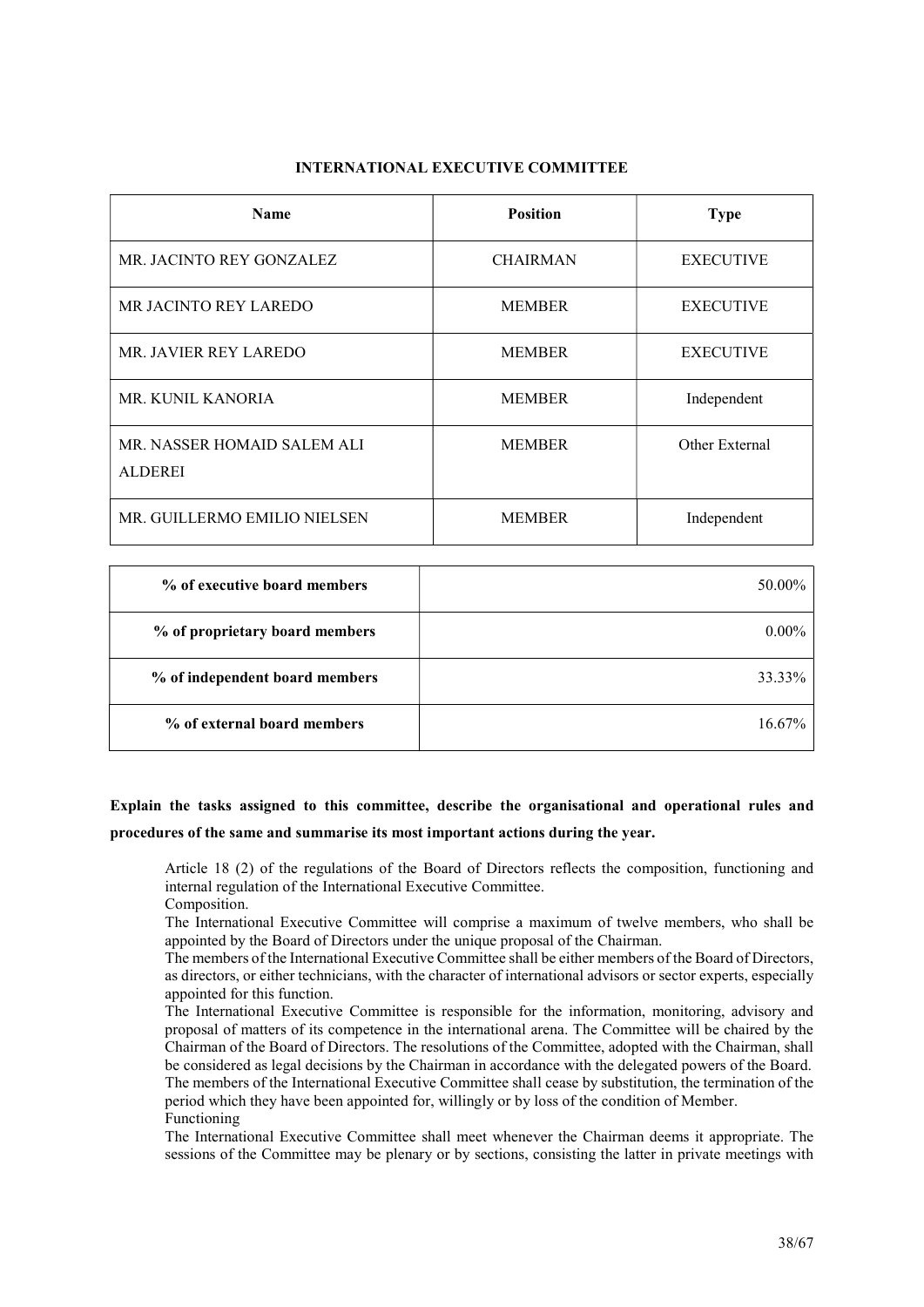the members invited in each case by the Chairman, in response to a variety of countries, areas of specialization or sectors of activity.

Competencies:

Without prejudice to other tasks assigned by the Board of Directors, the International Executive Committee shall have the following powers:

(a) To collaborate in the development of the Group's international area in all its divisions, both in construction and in concessions, energy and real estate projects and urban or any other type of business. b) To contribute to the increase of the international relations of the Group with public and private, local and international partners.

(e) To search for new business opportunities and projects, elaborate proposals for foreign, either public or private, institutions, and other entities that develop projects worldwide.

(d) To raise capital and investment financing for international projects.

(e) To propose projects with the appropriate partners.

Indicate whether the composition of the International Executive Committee reflects the participation within the Board of the different categories of Director.

 $Yes \Box No \boxtimes$ 

# If no, explain.

The International Executive Commission is composed by 3 executive members, two independent members and an external member.

# C.2.2 COMPLETE THE FOLLOWING TABLE WITH INFORMATION RELATED TO THE NUMBER OF FEMALE DIRECTORS MAKING UP THE BOARD OF DIRECTORS' COMMITTEES DURING THE LAST FOUR YEARS:

|                                                                  | <b>Total number of board members</b> |                        |                   |                        |                   |                        |                   |                        |
|------------------------------------------------------------------|--------------------------------------|------------------------|-------------------|------------------------|-------------------|------------------------|-------------------|------------------------|
|                                                                  | <b>Year 2017</b>                     |                        | <b>Year 2016</b>  |                        | <b>Year 2015</b>  |                        | <b>Year 2014</b>  |                        |
|                                                                  | <b>Number</b>                        | $\frac{6}{6}$          | <b>Numb</b><br>er | $\frac{0}{0}$          | <b>Numb</b><br>er | $\frac{6}{6}$          | <b>Numb</b><br>er | $\frac{6}{6}$          |
| <b>APPOITMENT AND</b><br><b>REMUNERATION</b><br><b>COMMITTEE</b> | $\Omega$                             | $0.00\%$               | $\theta$          | $0.00\%$               | $\theta$          | $0.00\%$               | $\Omega$          | $0.00\%$               |
| <b>EXECUTIVE COMMITEE</b>                                        | $\Omega$                             | $0.00\%$               | $\Omega$          | $0.00\%$               | $\Omega$          | $0.00\%$               | $\theta$          | $0.00\%$               |
| <b>AUDIT COMMITTE</b>                                            | 1                                    | 33.00<br>$\frac{0}{0}$ | 1                 | 33.00<br>$\frac{0}{0}$ | $\mathbf{1}$      | 33.00<br>$\frac{0}{0}$ | $\mathbf{1}$      | 33.00<br>$\frac{0}{0}$ |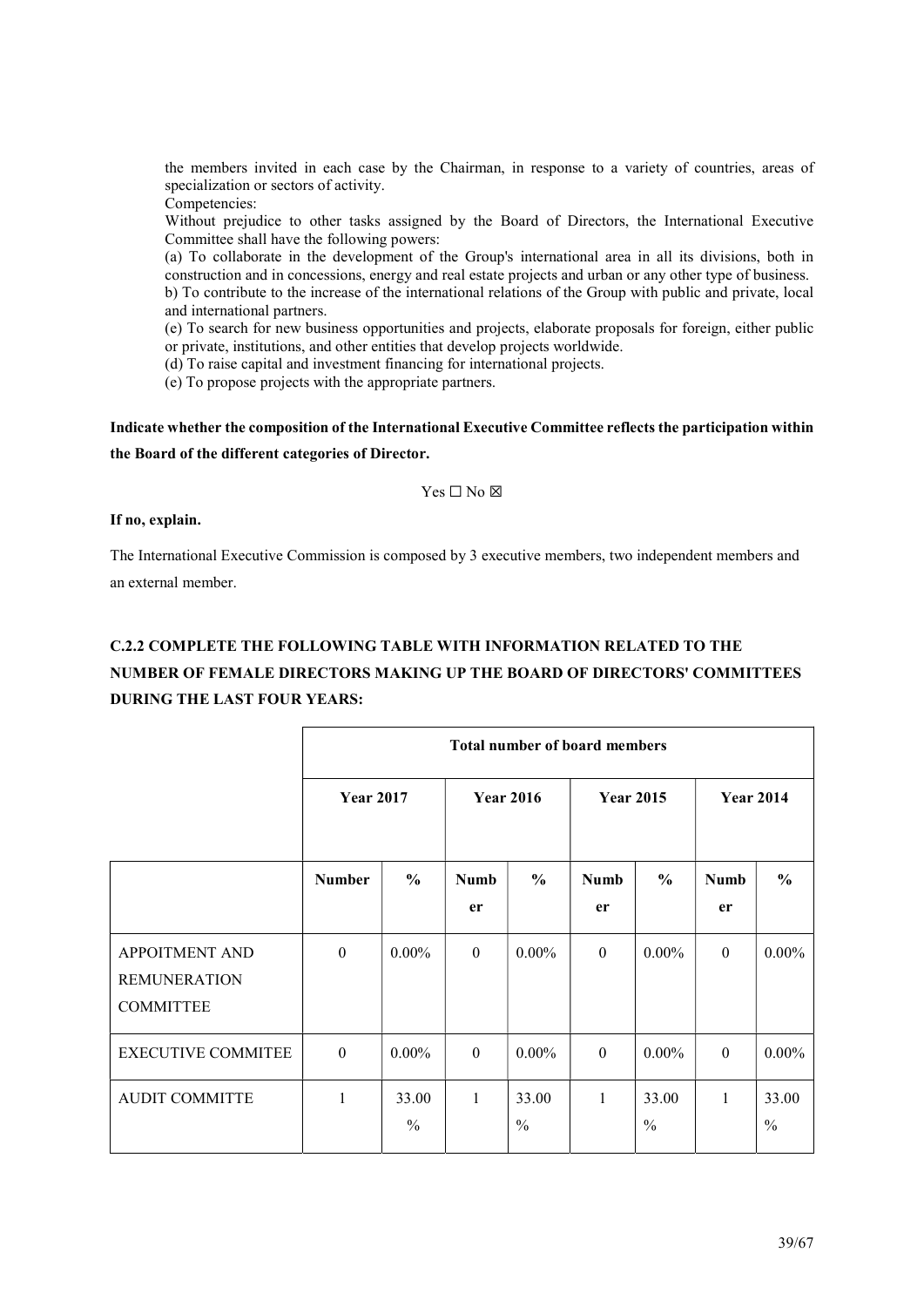| <b>INTERNATIONAL</b> | $0.00\%$ | $0.00\%$ | $0.00\%$ | $0.00\%$ |
|----------------------|----------|----------|----------|----------|
| <b>EXECUTIVE</b>     |          |          |          |          |
| <b>COMMITTEE</b>     |          |          |          |          |
|                      |          |          |          |          |

# C.2.3 REPEALED

# C.2.4 REPEALED

# C.2.5 INDICATE, AS APPROPRIATE, WHETHER THERE ARE ANY REGULATIONS GOVERNING THE BOARD COMMITTEES. IF SO, INDICATE WHERE THEY CAN BE CONSULTED, AND WHETHER ANY AMENDMENTS HAVE BEEN MADE DURING THE YEAR. ALSO INDICATE WHETHER AN ANNUAL REPORT ON THE ACTIVITIES OF EACH COMMITTEE HAS BEEN PREPARED VOLUNTARILY.

The commissions of the Board are borne to the following articles of the by-laws: Article 31 Executive Commission, Article 33 Audit Committee and Article 34 Appointment, Remuneration and Good Governance Commission. And the Following articles from the Board of Directors' Regulations: Article 14 Executive Commission, Articles 15 and 16 Audit Committee, Articles 17 and 18 Appointment, Remuneration and Good Governance Commission and 18 82) International Executive Committee.

Documents for each commission are available online.

Amendments recorded are those necessary for adapting their performance to legal amendments.

Reports on their activities are issued on an annual basis.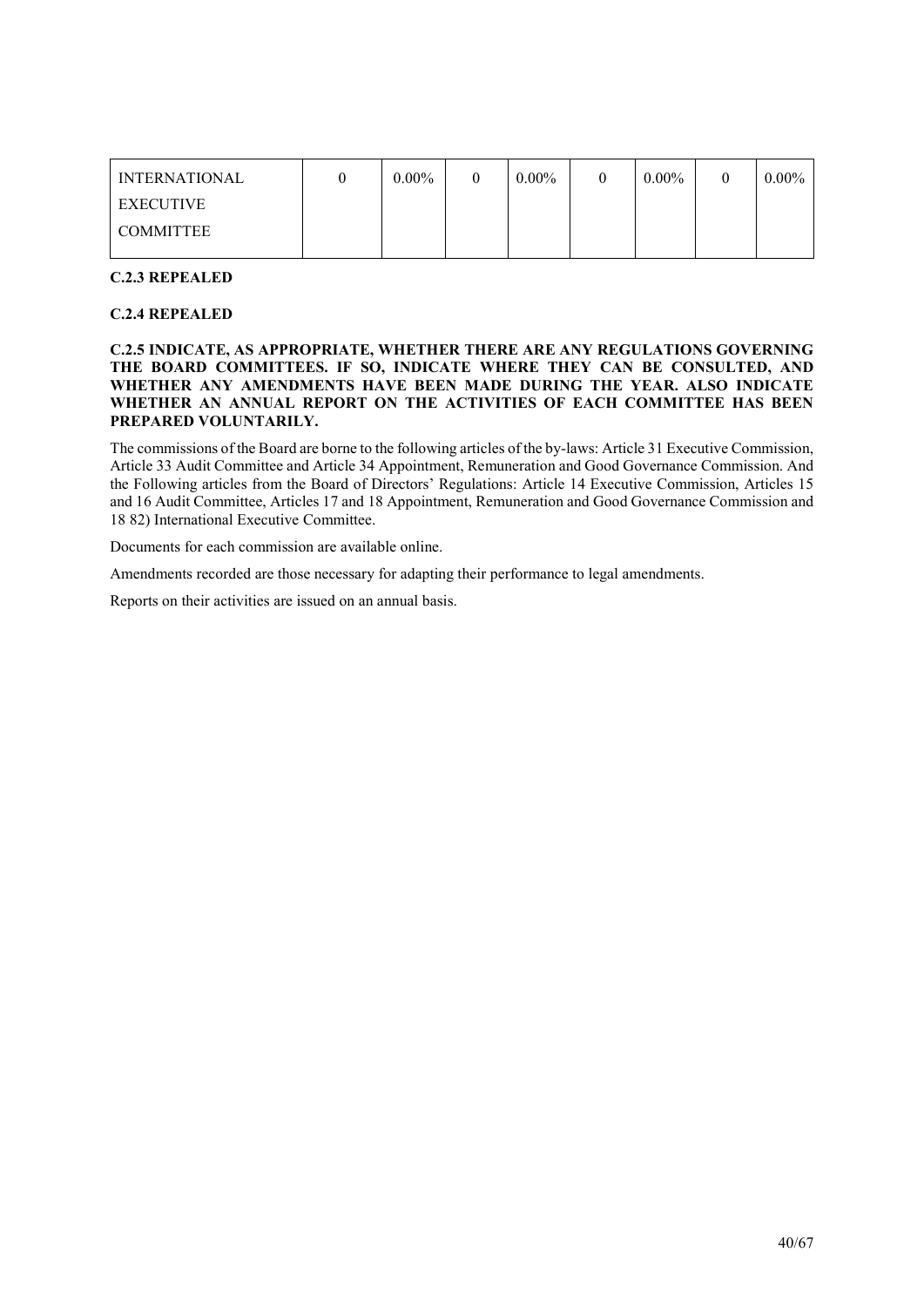# D. RELATED-PARTY AND INTRA-GROUP TRANSACTIONS

# D.1 Where appropriate, explain the procedure for approving related-party and intra-group transactions.

Article 32 of the Board of Directors Regulation – Associate transactions

All the transactions executed by the Company, either direct or indirectly, with Members of the Board, significant shareholders or representatives of Members of the Board, require the authorisation of the Board and the prior approval of the Appointment, Remuneration and Good Governance Committee, unless for daily business common transactions.

Transactions referred to in the previous paragraph must comply with principles of equal treatment and market conditions and shall be listed in the Annual Good Governance Report and public information released according to applicable standards and regulations.

Persons connected to members of the Board are those fulfilling requirements by law for such consideration.

D.2 List any relevant transactions, by virtue of their amount or importance, between the company or its

group of companies and the company's significant shareholders.

| Name or<br>company name of<br>the Shareholder | Name or<br>company name of<br>the company of<br>the Group | Type of<br>relationship | Type of<br>transaction         | Amount<br>(thousands of<br>Euros) |
|-----------------------------------------------|-----------------------------------------------------------|-------------------------|--------------------------------|-----------------------------------|
| <b>PINOS</b><br><b>ALTOS</b><br>XR, SL        | Grupo<br>Empresarial<br>San<br>Jose, S.A.                 | <b>Business</b>         | Provision<br>of<br>Services    | 113                               |
| <b>ALTOS</b><br><b>PINOS</b><br>XR, SL        | Xornal de Galicia,<br>S.A.                                | <b>Business</b>         | Financing<br>agreements: loans | 1,193                             |

D.3 List any relevant transactions, by virtue of their amount or importance, between the company or its group of companies and the company's managers or directors.

| Name or company<br>name of the directors | Name or company name<br>of the associate | <b>Type of</b><br>association | Nature of the<br>transaction | <b>Amount</b><br>(thousan<br>ds of<br>Euros) |
|------------------------------------------|------------------------------------------|-------------------------------|------------------------------|----------------------------------------------|
| MR.<br><b>NASSER</b>                     | Tecnocontrol<br>General                  | Shareholder                   | Other                        | 38                                           |
| <b>HOMAID SALEM ALI</b>                  | contracting LLC San Jose                 |                               |                              |                                              |
| <b>ADEREI</b>                            | Construction LLc                         |                               |                              |                                              |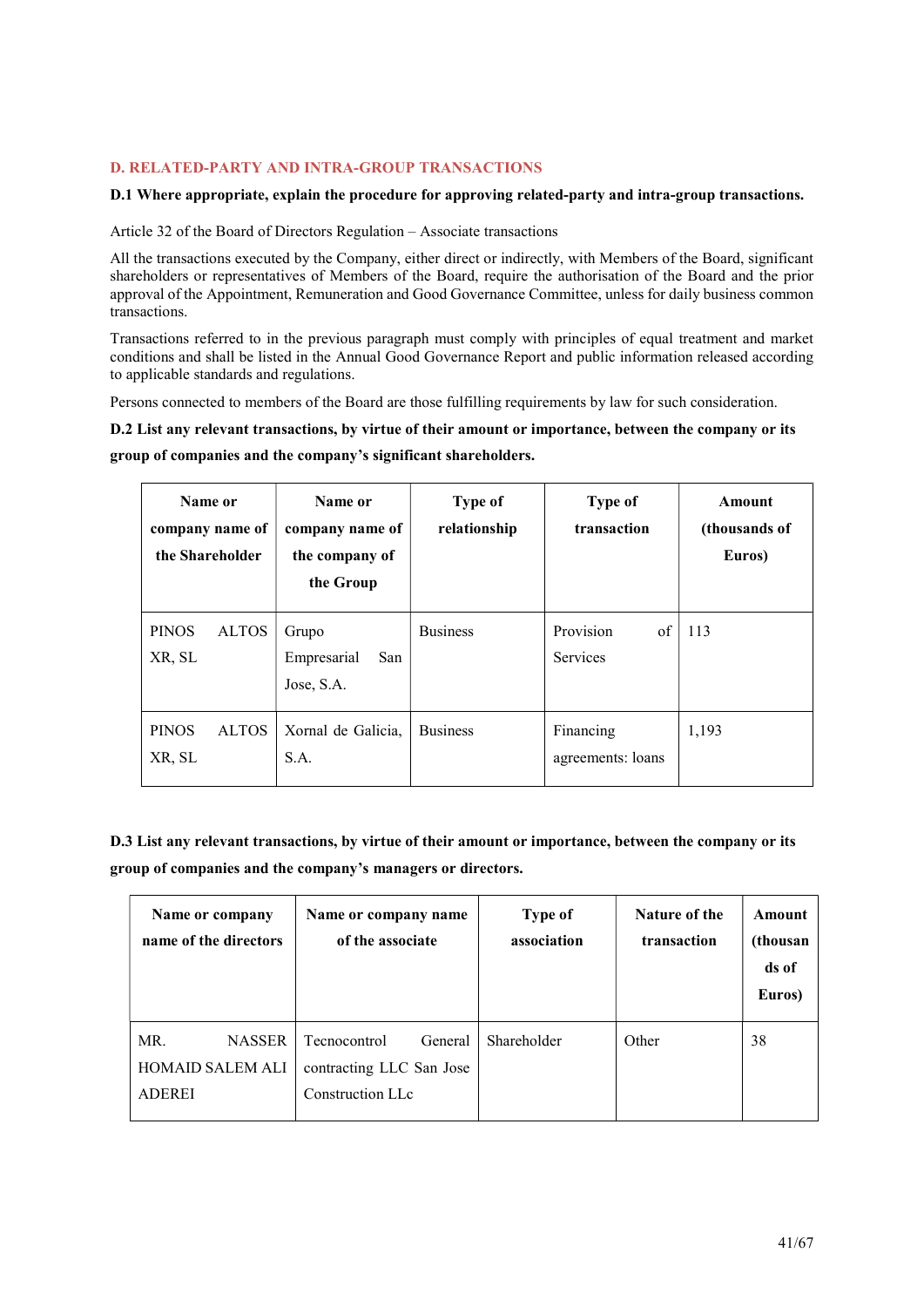| MR PEDRO ALLER   Grupo Empresarial San   Director for Africa   Financing |      |                  |  |
|--------------------------------------------------------------------------|------|------------------|--|
| <b>ROMÁN</b>                                                             | Jose | agreement: loans |  |

D.4. List any relevant transactions undertaken by the company with other companies in its group that are not eliminated in the process of drawing up the consolidated financial statements and whose subject matter and terms set them apart from the company's ordinary trading activities.

In any case, list any intra-group transactions carried out with entities in countries or territories

considered to be tax havens.

At any rate, report shall be issued on any intra-group transaction with entities in countries or territories classified as tax havens:

# D.5 Indicate the amount from related-party transactions.

0 (thousands of euros).

# D.6 List the mechanisms established to detect, determine and resolve any possible conflicts of interest between the company and/or its group, and its directors, management or significant shareholders.

The Board of Directors Regulations details the general obligations and commitments of the members pursuant to Article 225 and the following articles of the Companies Act.

Article 28 – General obligations

- 1. Directors shall fulfil functions and obligations in compliance with applicable laws and by-laws, taking into consideration the nature of the position and the main functions attributed to each of them.
- 2. Directors hall be devoted to their position and adopt all necessary measures for the smooth performance and control of the Company.
- 3. Within its functions, the Members shall request all Company Information for the fulfilment of the obligations.
- 4. Directors shall perform their functions according to loyalty and good faith practises and for the interest of the company.

Loyalty commits Directors to:

- a) Not to use powers for purposes other than those for which they have been granted to.
- b) Keep secret all information, data, reports and records released within the performance of this position, even after its office, unless requested by law.
- c) Not to take part in the decision-making process of the any issues, agreements or decisions which the director or any other person linked to the same may be interested in, either directly or indirectly. Decisions affecting his condition as member are excluded, such as the renewal or cessation of Directors.
- d) To development the tasks and functions under the principle of personal liability regardless any third parties.
- e) To adopt as many measures may be deemed necessary so as not to incur in any conflict of interest with the company.

The commitment to not face any conflict of interest, obliges the Member: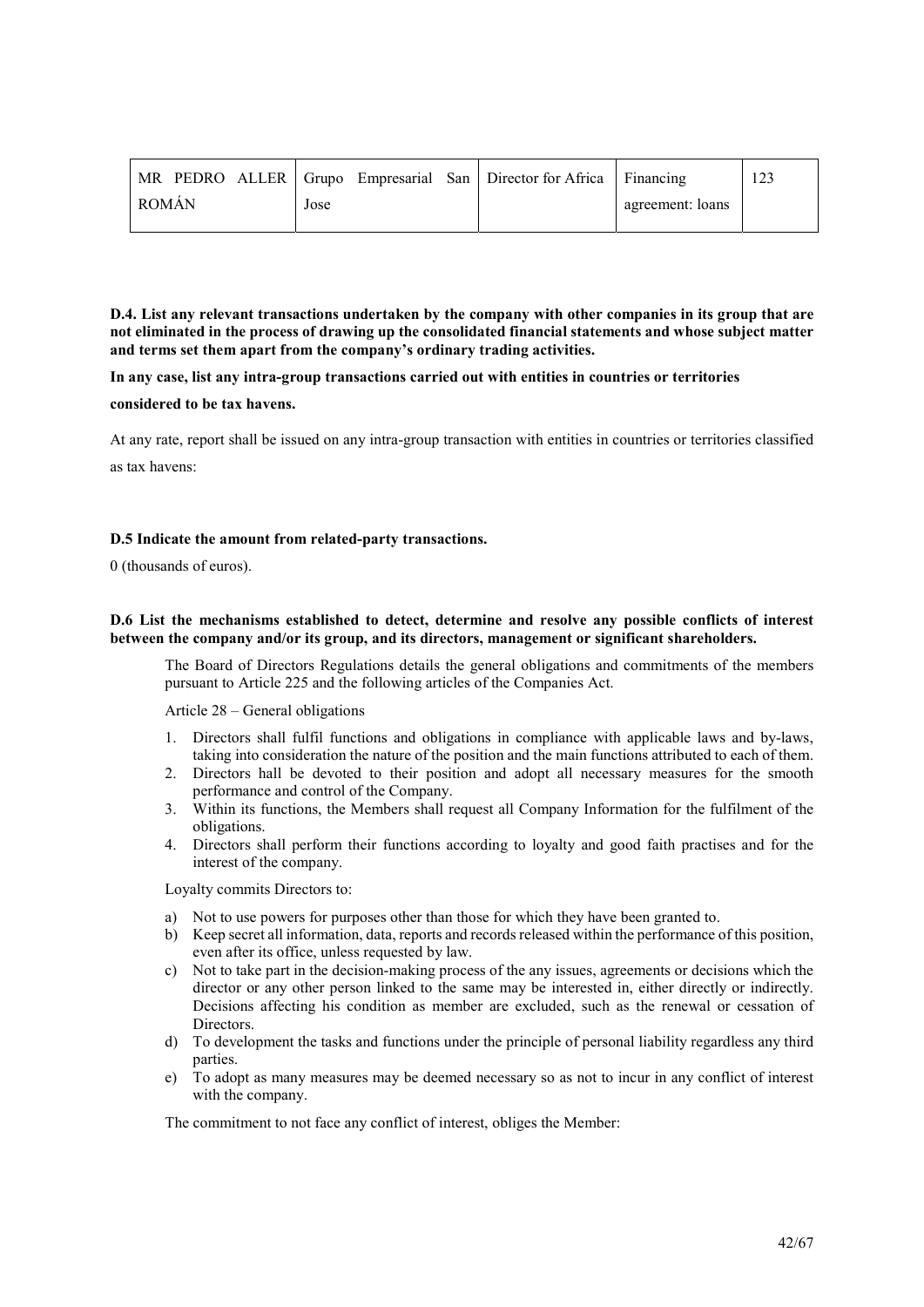- a) Not to perform transactions with the Company, other than ordinary transactions, under standard conditions for clients, understanding as such those which request equity, or financial information of the Company.
- b) Not to use the name of the Company or the condition of Director to force any private transactions.
- c) Not to use company assets, even confidential information of the company, with private purposes.
- d) Not to take advantage of the Company's business opportunities.
- e) Not to get any advantages or disadvantages from third parties other than courtesy events.
- f) Not to develop activities which may involve direct or indirect competence with to the company or represent a conflict of interest.

Art. 29 Confidentiality, Article 30 – non-competence, Article 31 – Conflict of interest, Article 32 – Associate transactions, Article 33 – Confidential information, Article 34 - Waiver of rights by Members.

#### D.7 Is more than one group company listed in Spain?

 $Yes \Box No \boxtimes$ 

Identify the listed subsidiaries in Spain:

Indicate whether the respective business lines and possible business relations among such companies have been publicly and precisely defined, as well as those of the listed subsidiary with the other companies in the group:

Identify the mechanisms envisaged to resolve any possible conflicts of interests between the listed subsidiary and the other companies in the group: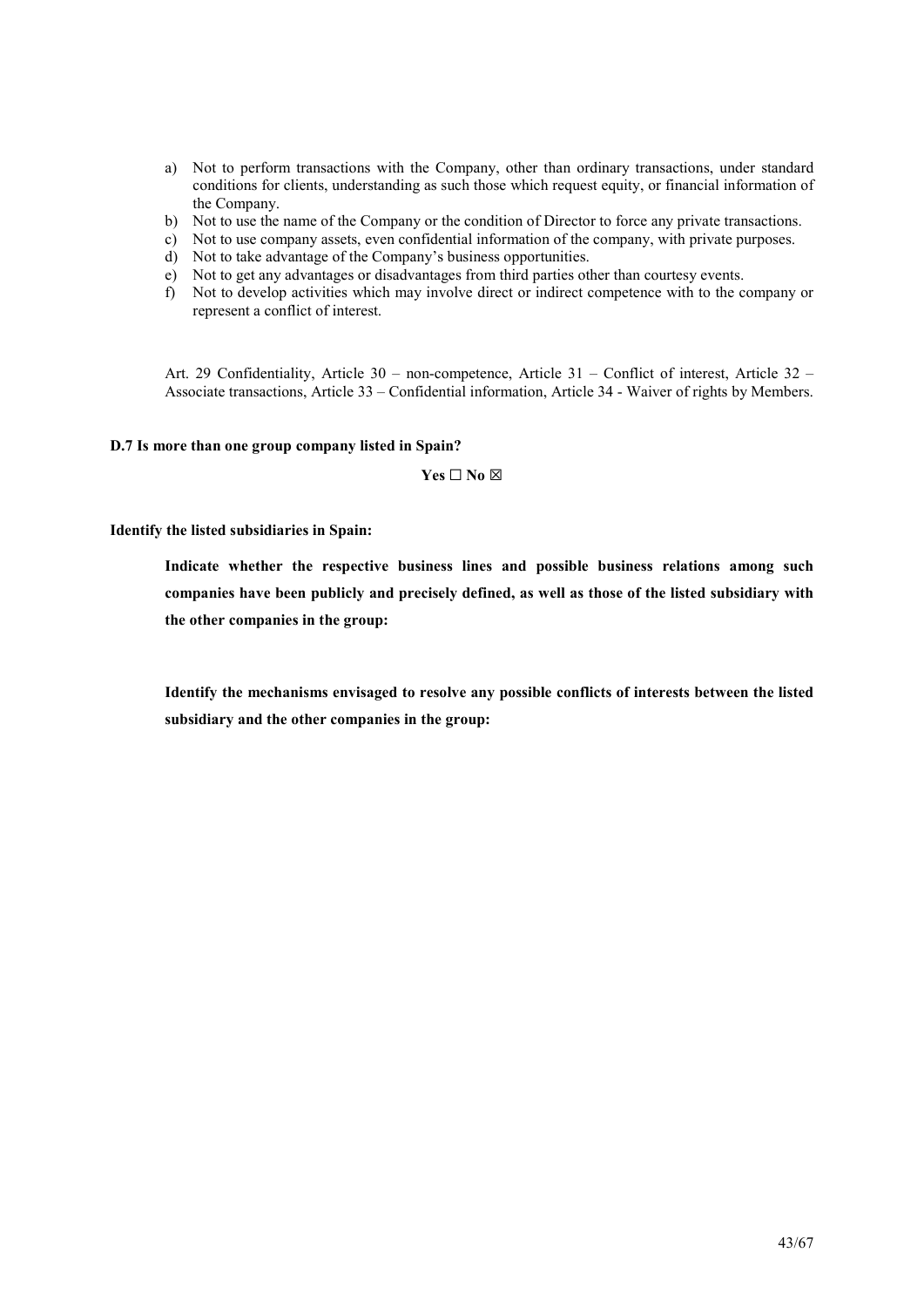# E. RISK CONTROL AND MANAGEMENT SYSTEMS

#### E.1 Explain the scope of the company's risk management system, including for tax risks.

Grupo SANJOSE is a group of companies operating globally in various fields of activity: construction, concessions, maintenance, real estate, etc.

To do this, it has a local address in each of the countries where it is present, with professionals with great experience and knowledge related to the country and the type of activity. Additionally, it has support and control departments at central level, located at the Group's headquarters in Madrid, highlighting mainly the Tax and Consolidation and Audit Department.

The scope of the risk management system covers the entire Group, regardless of the activity and / or geographical region.

The Internal Audit Department of the Group, based on the principles of:

-Integral management of risk.

-Valuation of risks and establishment of the level of risk assumed.

-Respect for the ethical code and anti-corruption, and

-Consistence and coherence of the internal control system of financial information,

identifies and evaluates the risks which it is exposed to. This process allows to identify in advance and assess the risks which the Group is exposed to, based on its probability of occurrence and its potential impact on the strategic objectives of the business, in order to take management and assurance measures tailored to the nature and location of the risk.

The Board of Directors approves the policy on control and risk management that the Audit Committee, or other special according to the matter, analyses and evaluates together with the reports of the Internal Audit Department.

#### E.2 Identify the company's bodies responsible for preparing and executing the risk management system, including tax risks.

Without prejudice to the supervisory functions that correspond to the Board according to the Law and the Articles of Association, the Board of Directors and the Audit Committee supervise the work carried out by the different departments of the Group for the purpose of correct application of the Internal Control System.

The Group has a risk management policy and has approved the periodic monitoring of internal information and control systems. This function is transferred to the Audit Committee, which periodically checks the correct design and development of the internal control system.

In the preparation and execution of the risk management system, it is particularly important that all business divisions and the management of the investee companies identify and assess the risks, including those of a fiscal nature, that they face in achieving their objectives. of business, in order to identify in advance the mitigating measures that minimise or eliminate the possibility of occurrence of the risk and its possible impact on the Group's objectives.

#### E.3 Explain the main risks, including tax risks, that may affect the achievement of the business objectives.

The main risks which the Group is exposed to, arising from the type of activity it carries out and related to the risks inherent to the markets where it operates, which affect the development of the Group's strategy, its ability to create value and, in general, the achievement of its objectives, are the following:

-Marks risk: specifically, those related to the demand for services and products offered by the Group. The slowdown in growth in economic activity worldwide as a result of the economic and financial crisis has reduced the demand for infrastructure and construction in general. This circumstance increases competition, with the consequent increase in price pressure and reduction of margins.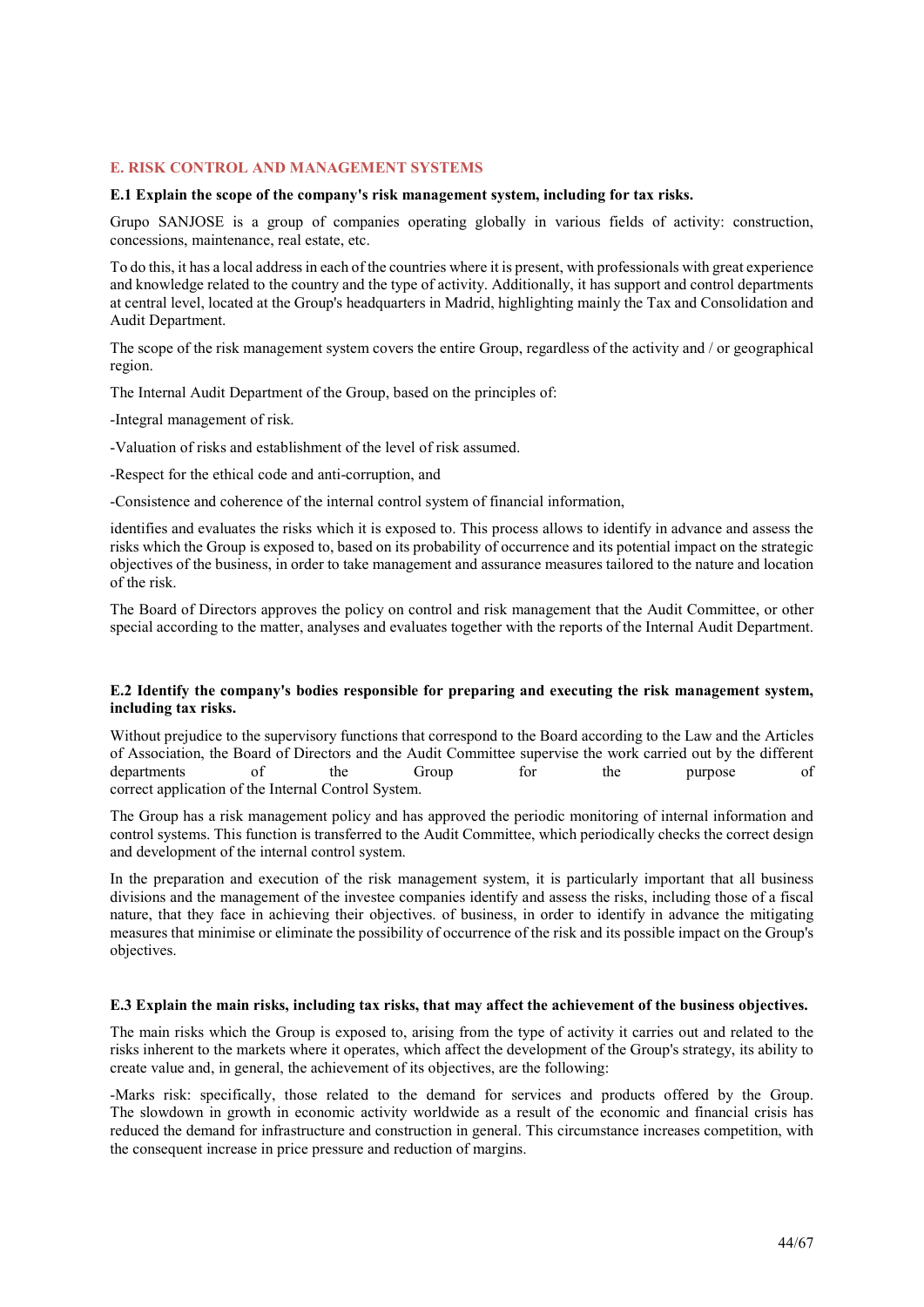- Regulatory and political risk: relating to compliance with legal requirements that affect the development of the activity. The number of countries where the Group operates in is high, being subject to the regulatory framework of each country. Additionally, some of the assets managed by the Group are subject to specific regulation, considered in the preparation of the business plans. There may be unforeseen regulatory or legislative changes that may modify the legal and regulatory environment, conditioning the Group's ability to manage and capitalise its businesses.

In certain cases, the Group's adequate and complete business development may be affected and conditioned by political decisions or changes in governance structures that may be contrary to the interests of the Group, increasing the difficulty of achieving the business plan.

-Safety of information and cyber attacks: occurrence of criminal acts, cybernetic in nature, that may affect assets and suppose prolonged paralysis of operations.

-Labour conflict: provision of labour-intensive services, diversity of geographical locations and applicable labour laws. Individual or collective conflicts may arise with employees that damage the productive capacity of the Group and / or the corporate reputation.

-Financial risk: exposure to credit risk, liquidity risk, exchange rate risk and interest rates.

-Operational risk: the Group's activity consists mainly of the design, development and management of construction projects.

The Group is endowed with very demanding controls in order to ensure the proper development of its activity, and the provision of services of maximum quality to its customers. Compliance with the quality levels and delivery deadlines of goods and services provided by the Group.

-Breach of contract with third parties: potential breach of contractual obligations assumed with third parties (customers, suppliers, financial entities, public administrations, etc.) that may cause sanctions or endanger the continuity of the projects and / or the Group's financial position.

-Damage to the environment: actions that may have a potential negative impact on the environment and the natural environment where the Group develops its activity.

-Risk of fraud and corruption: the diversity of projects, geographical locations and the high number of clients, suppliers, workers and, in general, interest groups which it interacts with, expose the Group to the risk of fraudulent practices that pursue a profit at the expense of generating a direct financial loss to the Group, or to any of the members of the related interest groups.

# E.4 Identify whether the company has a risk tolerance level, including for tax risks.

Grupo SANJOSE has a level of risk tolerance, including tax risks, consistent with the expected profitability.

Taking into account the strategic objectives of the Group and the strategic lines for its achievement, the acceptable level of risk for each risk group, type of business and geographical location is approved, as well as the permitted deviation levels. The acceptable risk levels are periodically updated in line with the variations in the corporate strategy and the business risk profile.

The combination of the impact and the probability of occurrence determines the level of severity of the risk.

#### E.5 Indicate what risks, including tax risks, have materialised during the year.

The main risks which the Group is exposed to that have materialised during 2017 have been:

Breach of contract: during December 2016 the unilateral termination by the client of the contract "ICB-01: Airside infrastructure and land side terminal improvement at TIA, Simikhot and Rara Airports", due to an alleged breach of certain contractual obligations by the Group. Previously, the Group had already repeatedly transferred to the client a series of claims.

The Group considers that the reasons alleged by the client lack merit and legitimacy and, consequently, during year 2017, all the mechanisms contemplated in the contract for the defense of its interests have been implemented.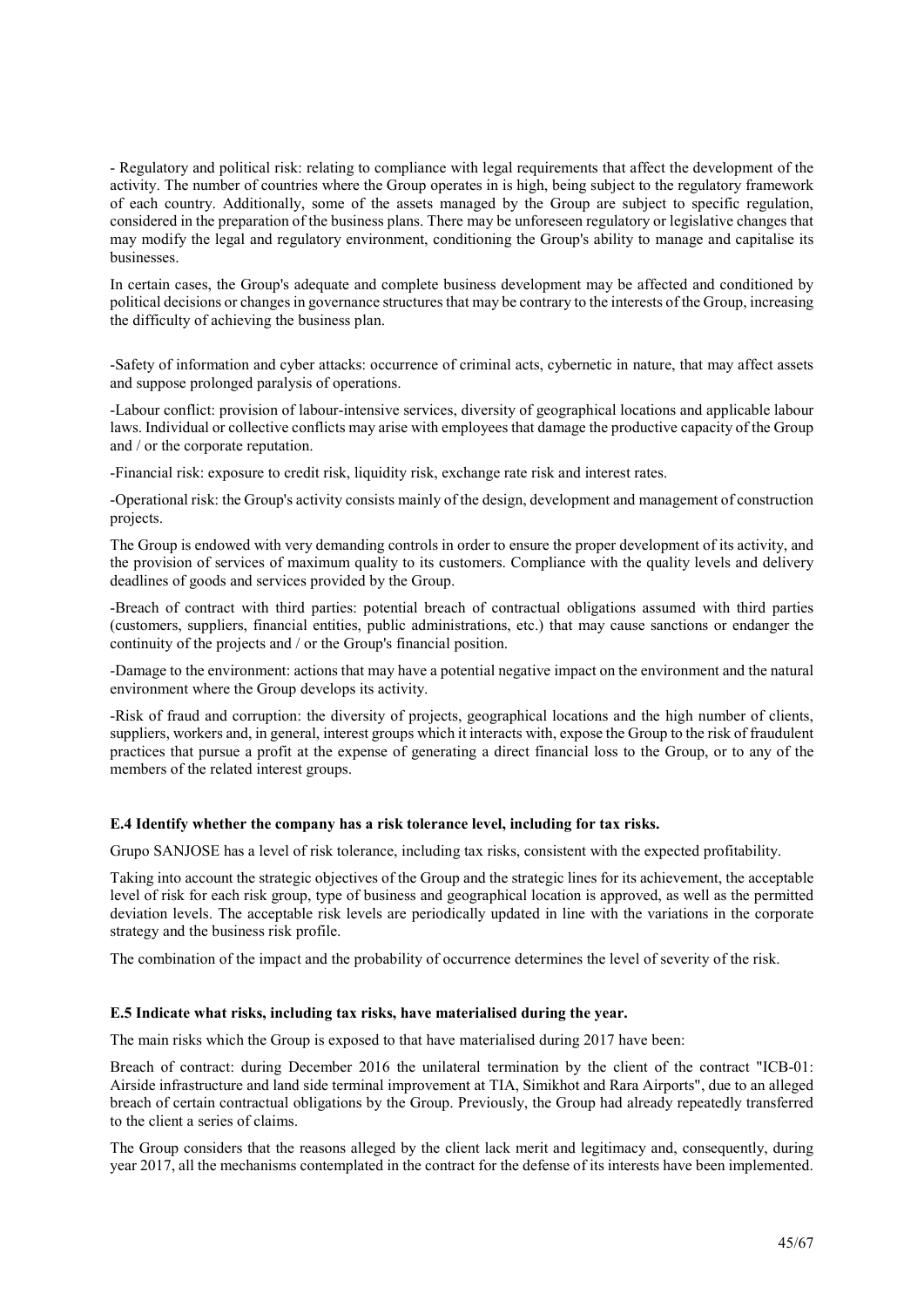Financial risk – exchange rate risk. During 2017, the Euro has been appreciated relative to the US Dollar and relative to other currencies of countries where the Group has assets and develops its activity. Mainly, the Argentinian Peso.

Currency fluctuation risks is covered naturally since it is the policy of the Group to operate in local currency. However, the appreciation of local currency has involved a significant increase during 2017 of negative translation differences recorded by the Group.

# E.6 Explain the response and supervision plans for the main risks to the company, including tax risks.

The internal control system is mainly focused on identifying the risks which the Group may be exposed to by the intrinsic characteristics of the activity or markets where it operates, so as to establish the necessary controls to minimise possible contingencies that may arise, and create actions or responses to those contingences once occurred.

In this regard, monitoring and response plans for major risk events are:

- Upon the risk of demand: the commercial department has multiple instruments to detect and evaluate new business opportunities, establishing regular procurement meetings, and being in full coordination with the Production Management.
- Upon the risk of information security and cyber attacks: the IT department is endowed with the material elements and protocols to guarantee back-ups and security of information, limitation in access to systems, etc.
- Upon the risk of work conflict, the Group is endowed with a human resources department that, in a centralised manner, establishes recruitment, training, professional follow-up policies, etc., in a coordinated manner with local personnel departments in each of the geographical locations where it operates, establishing as a main objective compliance with labour legislation and respect for workers' rights.

Additionally, and in coordination with the Human Resources and Production Division, the Occupational Risk Prevention Division stands out, whose main objective is to maximise the level of safety and protection of workers in the different work centres.

- Upon financial risks:
	- i. Liquidity risk: activity budgets are carried out and monitored periodically, specifically, treasury estimates, daily, weekly and monthly.
	- ii. Interest rate and exchange rate risk: the Group's policy is to obtain financing at local level, and in the currency which the flows and rents derived from the development of the activity are obtained in. When it is not feasible to contract fixed interest rates, the contracting of derivative financial instruments is valued.
	- iii. Credit risk: the Group has a credit risk management department, that assesses the solvency of the clients beforehand, and establishes credit limits for each one.
- Risk of production: a supervision and authorisation system is established with the objective of not assuming risk positions in bids submitted, as well as in the production and development stage of works.
- Upon environmental risk, the Group periodically carries out external audits of quality and environment, in order to confirm that the proper procedures are maintained to guarantee that, in the development of the activity, either directly or through subcontractors, the environment is respected.
- Risk of fraud and corruption: a very strict system is established in the granting of powers to the governing body and employees of the Group, as well as in the realisation and control of payments. The Group has a code of conduct and an anti-corruption policy that, among other measures, establishes the creation of a whistleblower channel.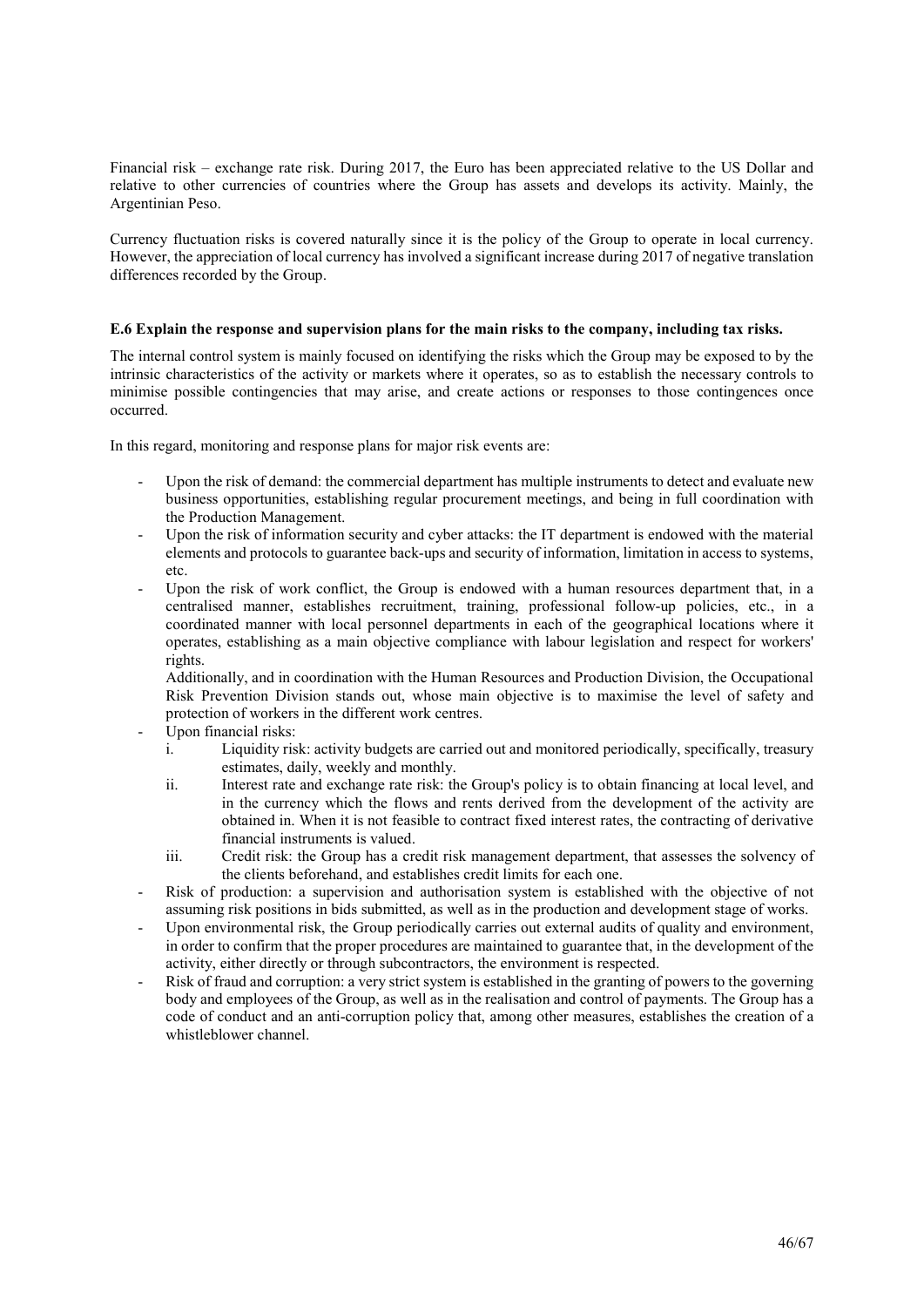# F. INTERNAL RISK CONTROL AND MANAGEMENT SYSTEMS RELATED TO FINANCIAL REPORTING (ICFR)

The mechanisms which comprise the risk control and management systems related to financial reporting are as follows:

#### F.1. The company's control environment

# F.1.1. The bodies and/or functions responsible for: (i) the existence and regular updating of a suitable and effective ICFR; (ii) its implementation; and (iii) its monitoring.

The Internal Control System on Financial Information (ICFR) of the Group is based on the principles and good practices of the reports published by the Committee of Sponsoring Organisations of the Tread way Commission (COSO) that sets out the main guidelines for the implementation, management and control of a system of internal control and corporate risk management.

The Board of Directors formally assumes the ultimate responsibility for the existence and correct application of Internal Control Systems on Financial Information. The Board of Directors' role is to approve the risk control and management policy, and the regular monitoring of internal information and control systems Said function has been transferred to the Audit Committee, who should be informed of controls implemented by the Financial Department. For controls which may be considered appropriate, especially those made directly by the Finance Department and with a high element of subjectivity, the Board of Directors will require the implementation of appropriate control procedures.

The design, implementation and operation of ICFR is the responsibility of the General Directorate of Administration and Finance Group, as set forth the San Jose Group Oversight Policy of ICFR.

Internal Audit Management of Grupo SANJOSE shall be responsible for the monitoring and control of said functions, as well as any other functions entrusted by the Board of Directors.

#### F.1.2. The existence or otherwise of the following components, especially in connection with the financial reporting process:

#### • The departments and / or mechanisms in charge of: (i) designing and reviewing the organisational structure; (ii) defining clear lines of responsibility and authority, with an appropriate breakdown of tasks and functions; and (iii) deploying procedures so this structure is communicated effectively throughout the company.

In accordance with the provisions of the Regulations of the Group's Board of Directors, among other assigned functions, the Appointment, Remuneration and Corporate Governance Committee is responsible for examining and organising the succession of the Chairman of the board of directors and the chief executive of the company and, where appropriate, make proposals to the board of directors so that said succession takes place in an orderly and planned manner. Likewise, this Commission is responsible for informing the proposals for the appointment and dismissal of senior management.

Additionally, the administration body, with the advice and participation of the Human Resources Department, as well as any other management members, are responsible for setting the organisational structure relative to the first line of the organisation. In turn, the latter are responsible for setting changes in the organisational structure under their respective dependencies, in coordination and advice from the Human Resources Department, and with prior authorisation from the Administration body.

With regard to the units and departments that directly intervene in the process of preparing and controlling financial information, the General Management and Finance Division of the Group are responsible for the design and definition of the organisational structure, establishing the main lines of responsibility and authority, with an adequate distribution of tasks and functions. In this, the intervention and advice of the Human Resources Department is essential.

The Group has a section on the Intranet where the organisation chart and the functions of the main area managers are published. Access to such content is restricted according to the type of user.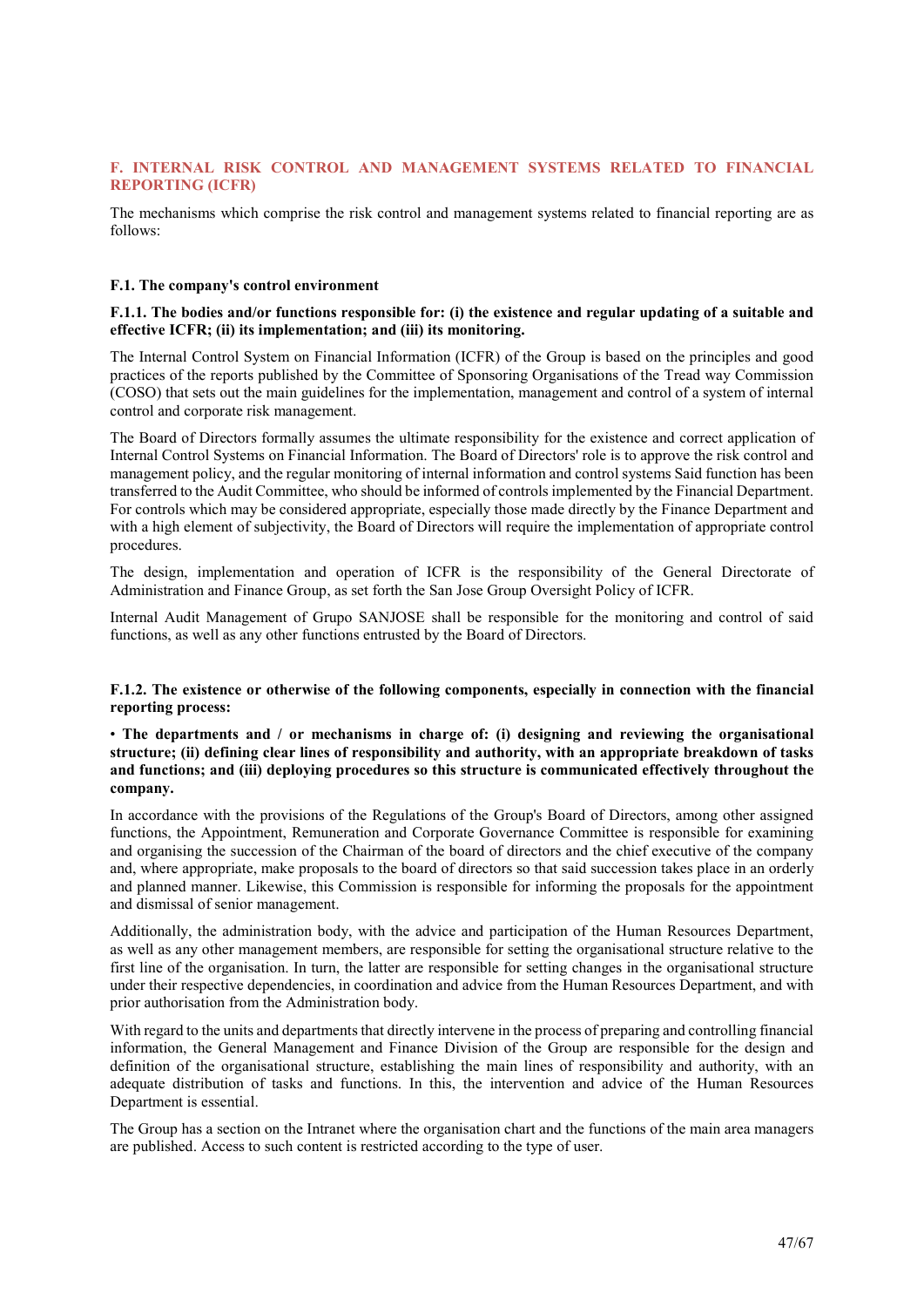# • Code of conduct, approving body, dissemination and instruction, principles and values covered (stating whether it makes specific reference to record keeping and financial reporting), body in charge of investigating breaches and proposing corrective or disciplinary action.

The SANJOSE Group has an Organisation and Management Model for the Prevention of Crimes that has as its main objective to institutionalise the corporate ethical culture of the Group, which is oriented towards the compliance with the regulatory framework and the development and improvement of corporate social responsibility.

The Model is mainly composed of a Code of Conduct and the Anticorruption Policy, being approved by the Group's Board of Directors, and informed to the rest of the organisation, published on the Group's corporate website.

It contemplates formative actions that shall affect the whole of the organisation, so that the adequate diffusion, understanding and commitment of all the affected agents is guaranteed.

The principles that constitute the sources which the Code of Conduct of the Group is based on, are those included in the United Nations Global Compact in the area of human rights, which are the following:

- To support and respect the protection of internationally proclaimed human rights.
- To not be complicit in human rights abuses.
- To uphold the freedom of association and the effective recognition of the right to collective bargaining.
- To eliminate all forms of forced and compulsory labour.
- To effectively abolish child labour.
- To eliminate the discrimination in respect of employment and occupation.
- To support a precautionary approach to environmental challenges.
- To undertake initiatives to promote greater environmental responsibility.
- To encourage the development and diffusion of environmentally friendly technologies.
- To work against corruption in all its forms, including extortion and bribery.

The Model considers as a basic pillar to ensure an adequate compliance culture, the existence of a series of tools, manuals, protocols and procedures that the Group has implemented, which allow mitigating the risk of default or violation. It is worth highlighting the existence of computer control tools implemented in the Group, especially the ERP: Sigrid Gestión. It is a computer system aimed at management and planning of resources and business activities. It provides a complete computer system that, among others, includes the management of human resources, the planning and control of financial resources, commercial management, the integral management of works and projects, etc. In particular, it provides a powerful support for the registration of financial information and document management, ensuring an adequate and complete system of registration, documentation and approval of transactions.

The ERP becomes a key element in the internal control system, especially in the system of internal control of financial information.

The body in charge of analysing potential breaches and proposing, if necessary, corrective actions and sanctions is the Surveillance Body. It is a body of internal character in charge of supervising the operation and compliance of the Model through the execution of, among others, the following functions:

-Revision of the adequacy of the Model and promotion of its update whenever it considers it appropriate.

-Promotion of the dissemination of the Model and supervision of the training activities carried out.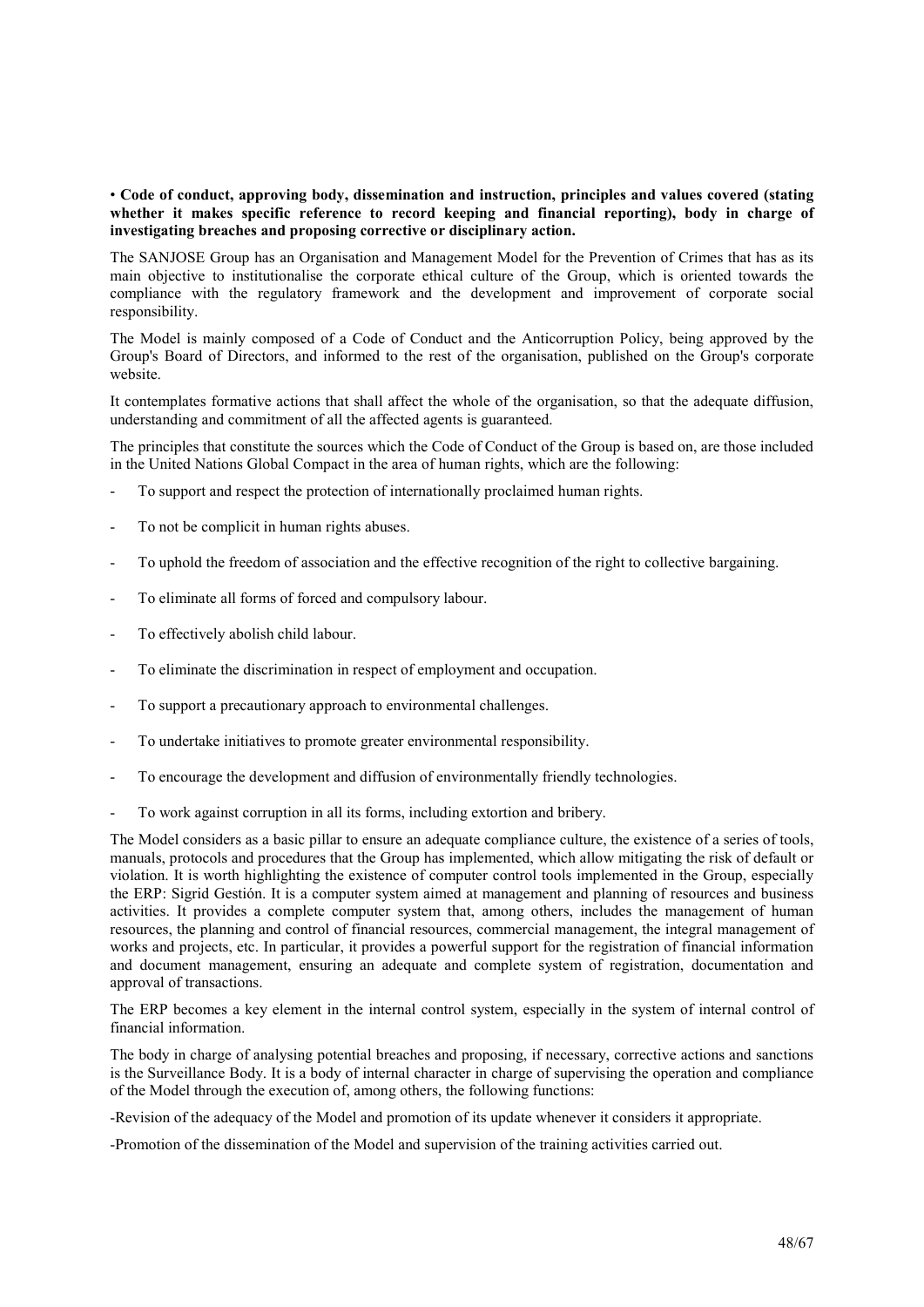-Reception and management of complaints received through the Whistleblowing Channel.

-Instruction of internal review processes that are carried out when there is any indication of unlawful acts.

-Inform the Board of Directors.

The Supervisory Body is appointed by the Board of Directors, following a report from the Appointment, Remuneration and Good Governance Committee, and enjoys full autonomy and independence for the performance of its functions.

# • 'Whistle-blowing' channel for reporting to the Audit Committee any irregularities of a financial or accounting nature, as well as breaches of the code of conduct and malpractice within the organisation, stating whether reports made through this channel are confidential.

The Organisation and Management Model for the Prevention of Crimes established by the Group contemplates, among others, the existence of a whistleblowing channel.

The administrators, executives and employees of the Group have the obligation to inform the Surveillance Body of any fact that they have knowledge that may constitute an offense or breach of the Model and the controls which the Model refers to (Code of Conduct, Anti-Corruption Policy, and other tools, manuals, protocols and internal procedures).

For the reporting of allegedly unlawful or constitutive acts of noncompliance (including irregular conduct of a financial, accounting or any other similar nature), the complainant may use any of the following channels, constituting the group's whistleblower channel:

-By email, at the address established by the Group for these purposes.

-By telephone through a personal interview or conversation with the Compliance Officer.

Regardless of the formula chosen by the complainant, the Group fully guarantees the confidentiality of the identity of the complainant.

The Compliance Officer shall implement whatever measures deemed appropriate so as to assess, analyse and resolve the complaints, for what he may rely, on absolute discretion and confidentiality, on the support and advice on internal and/or external advisors.

With regards to accounting and financial irregular conducts, the Surveillance Body shall report the issue to the Audit Committee.

# • Training and refresher courses for personnel involved in preparing and reviewing financial information or evaluating ICFR, which address, at least, accounting rules, auditing, internal control and risk management.

Grupo SANJOSE personnel involved in the preparation and review of financial information and evaluation of the ICFR receives the training programmes and updating of the regulations and good practices necessary to guarantee

the reliability of the financial information generated.

# F.2. Risk assessment in financial reporting

# F.2.1. The main characteristics of the risk identification process, including risks of fraud or error, stating whether:

#### • The process exists and is documented.

The identification of risks is one of the most important stage in the overall process of the ICFR of Grupo SANJOSE.

It has a double objective: a) To guarantee with reasonable security the reliability of the financial information provided to the market and, b) To support the responsibilities of the people involved in the preparation of the financial information.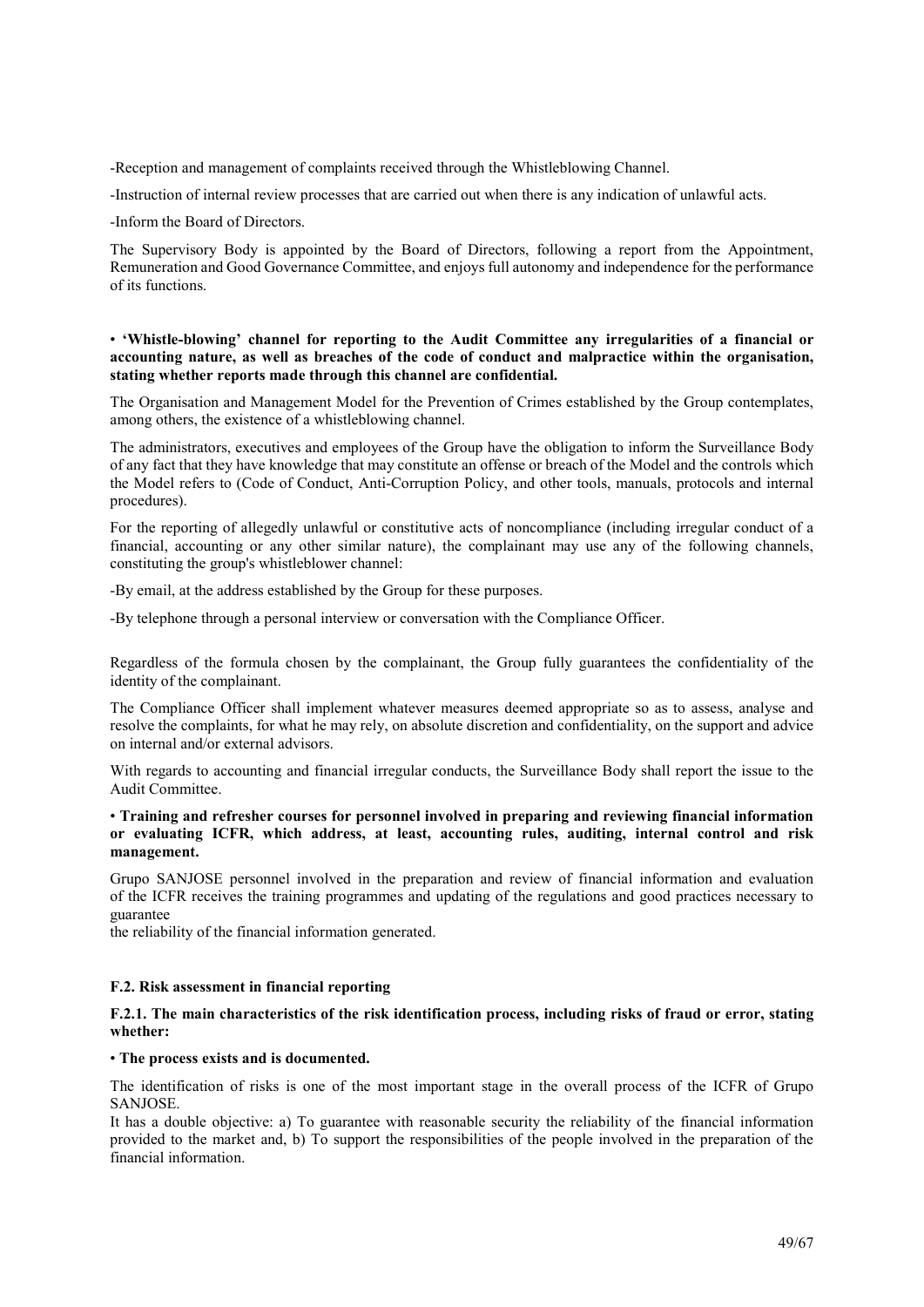The presence of the SANJOSE Group in various business areas and in different countries with different regulatory, political and social environments means that there are risks to be identified and managed of a very varied nature. These are identified and analysed in the first instance by the General Management and Board of Directors of the Group, in order to adequately define the registration and control processes of the information and documentation, or to include the modifications to existing processes, in demand of the specific characteristics of the business to be carried out or of the regulatory framework of the country where the activity is carried out.

Additionally, among the works scheduled in the Group's Audit Plan, a review of the financial / accounting magnitudes of each unit that makes up the Group is included, as well as the most relevant transactions that may have been carried out, with a relatively high frequency throughout the year. In this work carried out by the Group's Internal Audit Department, the identification of risks, including errors or fraud, is particularly important, affecting the review processes contemplated in the Annual Audit Plan.

Annually, included as part of the Group Audit Plan that is presented to the Audit Committee for its approval, the Internal Audit Department identifies, evaluates and updates the risks which the Group is exposed to, and proposes the proposed actions for review and control.

### • Whether the process covers all financial information objectives (existence and occurrence; integrity; valuation; presentation, breakdown and comparability; and rights and obligations), whether it is updated and how often.

The identification and evaluation of risks carried out by the Group covers all the objectives of the financial information: existence and occurrence, integrity, valuation, presentation, breakdown and comparability, rights and obligations.

The identification and evaluation of risks is carried out by the Administration and Finance Department, in a continuous manner, in response to the modifications that may occur in the Group's activity or business (new businesses, new locations, etc.). guaranteeing its adequate updating.

Additionally, the Internal Audit Department, on a monthly basis, reviews the main risk indicators that it has established, in order to guarantee the work previously carried out by the Administration and Finance Department.

#### • A specific process is in place to define the scope of consolidation, with reference to the possible existence of complex corporate structures, special purpose vehicles, holding companies, etc.

The Group has a documented internal process that guarantees the correct definition of the consolidation perimeter and the identification of any possible alteration that may affect it, through an adequate segregation of functions in the application, authorisation, communication and registration of any incorporation, merger, spin-off, acquisition or sale transaction of companies, as well as of any other corporate transaction, that implies for its execution, directly, and in a coordinated manner, the Corporate Departments of Central Administration, Consolidation, Legal and Tax, among others.

This process considers the possible existence of complex corporate structures, instrumental entities or special purpose entities, among others, through the establishment of an adequate segregation structure of request, authorisation and communication functions to carry out any corporate transaction in the Group.

#### • The process addresses other types of risk (operational, technological, financial, legal, reputational, environmental, etc.) insofar as they may affect the financial statements.

The design of the ICFR of the Group is made from a global perspective, taking into account the possible effects of other risks (operational, technological, legal, reputational, environmental, etc.), including references and links to them.

# Which governing body within the company is in charge of supervising the process.

The Internal Audit Department of the Group is responsible for supervising the adequacy and correct application of the ICFR:

a) Follow up on the recommendations made and confirm their correct implementation by the General Directorate of Administration and Finance;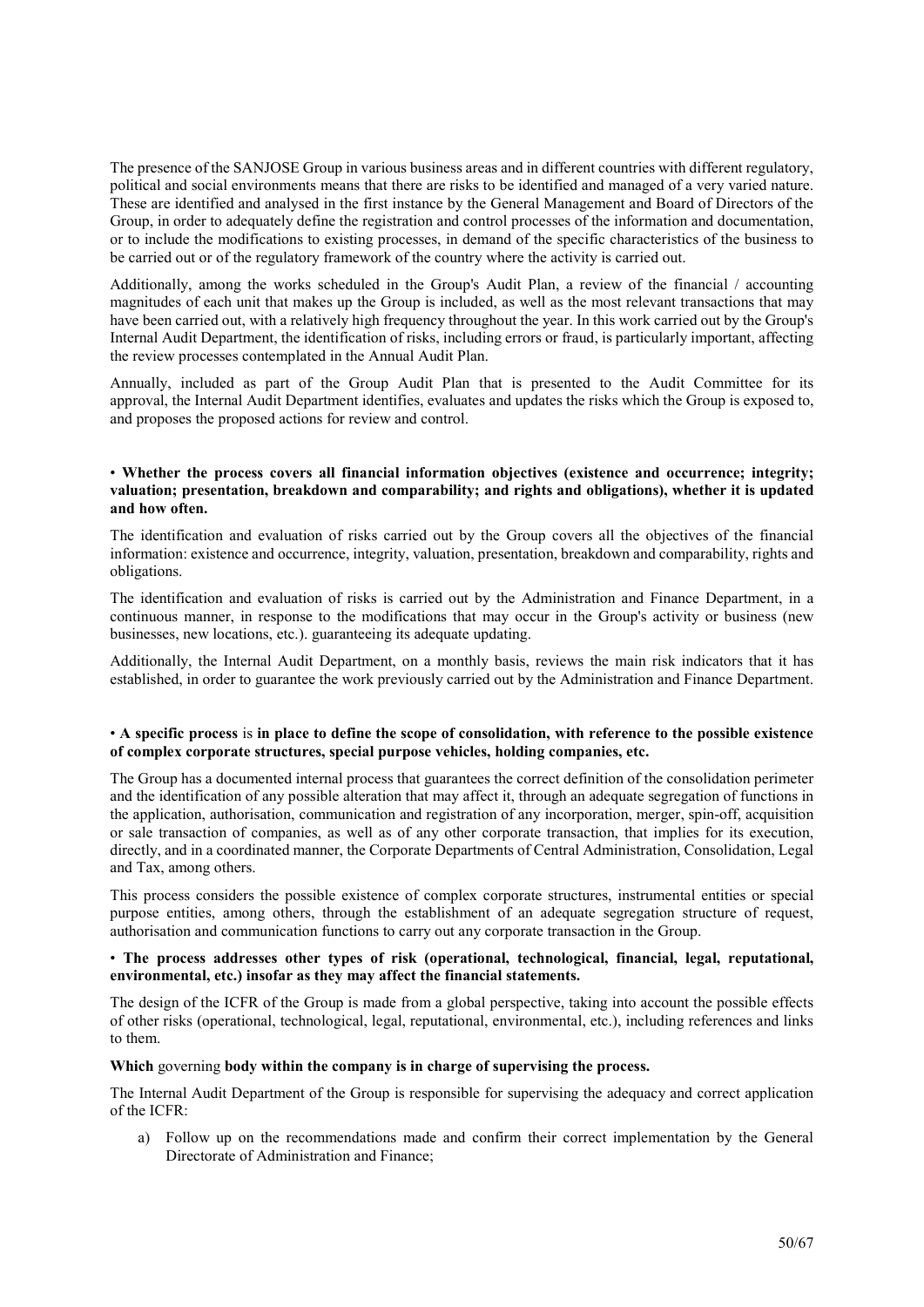- b) Issue an opinion (binding) on the changes proposed by the General Directorate of Administration and Finance, etc.
- c) The General Directorate of Administration and Finance is responsible for periodically evaluating the ICFR, and ensuring its proper updating.

The risk identification process is presented, at least on an annual basis, by the Internal Audit Department to the Audit Committee for its supervision.

# F.3. Control activities

F.3.1. Procedures for reviewing and authorising the financial information and description of ICFR to be disclosed to the markets, stating who is responsible in each case and documentation and flow charts of activities and controls (including those addressing the risk of fraud) for each type of transaction that may materially affect the financial statements, including procedures for the closing of accounts and for the separate review of critical judgements, estimates, measurements and projections.

The financial information and the description of the ICFR that is published in the securities markets is generated by the General Directorate of Administration and Finance. In the process of generating financial information, the control and authorisation procedures carried out by the different hierarchical and liability levels are particularly important.

The Internal Audit Department of the Group directly intervenes in the preparation of the individual and consolidated financial statements of each and every one of the companies that make up the Group and, in particular, of the financial information to be published periodically, reviewing and confirming the financial statements, as well as judgments, estimates, valuations and relevant projections taken into account by the General Directorate of Administration and Finance in its preparation.

As established in Article 16.7 of the Regulations of the Board of Directors of Grupo Empresarial San José, S.A., it is established as a function of the audit committee "to inform, in advance, to the board of directors, on all the matters foreseen in the Law, the bylaws and in the regulations of the board and, in particular, on: i) The financial information that the society must make public periodically. "

In the development of its functions, the audit committee requires explanations and / or documentation to the managers or workers they deem appropriate. In particular, the presence of the General Director of Administration and Finance and the Director of Internal Audit is required. Likewise, and at least referred to the half-year and annual closings, the presence of the external Auditor is required to confirm that said information is complete and that the criteria consistent with the previous annual closing have been followed.

Prior to its publication, the financial information is reviewed by the board of directors, based on the report presented by the chair of the audit committee. Additionally, it may require the presence, explanations and / or documentation to the people it deems appropriate and necessary to guarantee the goodness of the information to be published.

#### F.3.2. Internal control policies and procedures for IT systems (including secure access, control of changes, system operation, continuity and separation of duties) giving support to key company processes regarding the preparation and publication of financial information.

Grupo SANJOSE has policies, standards and procedures of internal control of information systems and security management set within the MSIS or Management System of Safety of Information Systems, in accordance with international standards, such as ISO 27001, ISO27002.

 Access to information systems is managed in accordance with the job title of positions, limitations are established by applicable regulations and business needs in order to ensure the reliability of the information. Following corporate policy, Companies of the Group, coordinated by the Director of Systems, define access profiles, modification, validation or query information based on each user's role, assigned under the criteria of an adequate segregation of duties.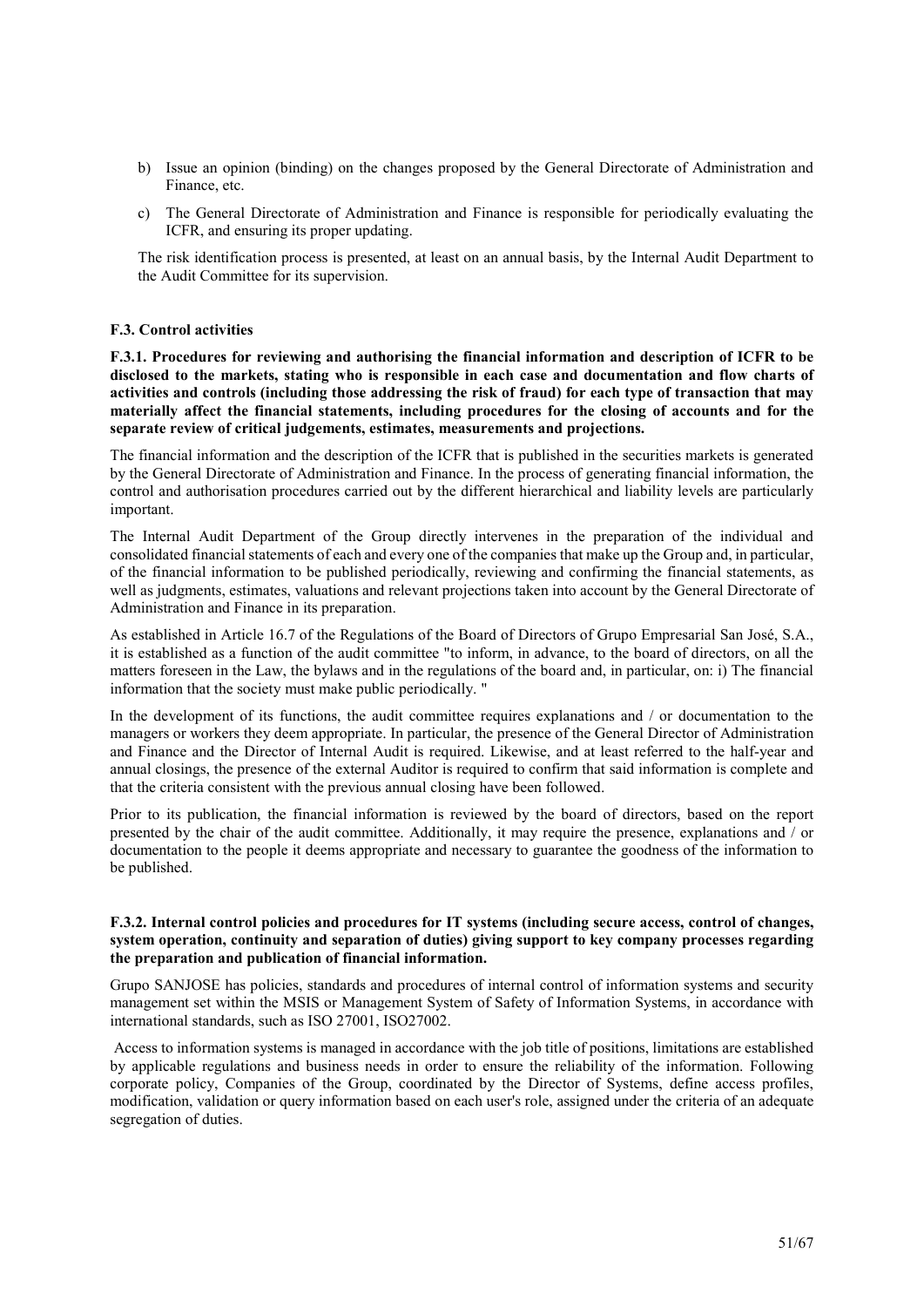Procedures have been established to ensure that installed software cannot be changed without specific permission. All information systems are protected against viruses and software updates are available to prevent hacking into information systems

#### F.3.3. Internal control policies and procedures for overseeing the management of outsourced activities, and of the appraisal, calculation or valuation services commissioned to independent experts, when these may materially affect the financial statements.

As a general rule, Grupo SANJOSE performs management controls of activities which may affect the reliability of financial statements by the direct use of internal resources, avoiding outsourcing activities.

The management of assessment activities, calculation or assessment procedures commissioned to independent experts refer mainly to real estate appraisal. The selection of such companies is performed according to methods consistent with the criteria established by "The Royal Institution of Chartered Surveyors" in implementing International Assessment Standards.

The reports on assets assessment are subjected to an internal review process to verify the adequacy of hypotheses and most significant assumptions used, as well as its compliance with International Accounting and Assessment Standards.

# F.4. Information and communication

F.4.1. A specific function in charge of defining and maintaining accounting policies (accounting policies area or department) up to date and settling doubts or conflicts over their interpretation, maintaining regular communication with the persons responsible for the organisation's transactions, as well as an updated accounting policy manual that is provided to all the company's operating units.

The accounting policies adopted by the Group are in accordance with the provisions of the International Financial Reporting Standards adopted in the European Union (IFRS-EU), taking into account all the principles and accounting standards and the criteria for valuation of mandatory application of the IFRS-EU.

Due to the complexity of the applicable accounting regulatory framework, as well as the relative frequency of changes in the standard, the Group places great importance on the function of defining, maintaining, interpreting and guaranteeing the application in a homogeneous manner.

This function is carried out in the General Administration and Finance Department, especially in the Consolidation Department, and there is full coordination with the Administration Department.

The Group has the appropriate procedures and mechanisms to transmit to the personnel involved in the process of preparing the financial information, the applicable performance criteria, as well as the information systems used in such processes.

# F.4.2. Mechanisms to collect and prepare financial information in a standard format, applied and used by all units of the company or the group, backing up the main financial statements and notes, as well as any information described in the internal control over financial reporting (ICFR).

The Group's financial information is produced through a process consisting of aggregating individual financial statements for further consolidation in response to consolidation and accounting regulations on consolidated financial information publishing in the markets.

All of the units within the SANJOSE Group are required to submit detailed financial information using a single format and a CFO is responsible for each level of aggregation. The Consolidation Department establishes the formats to use and analyses potential problems which may arise, reporting the same to the General Direction of Administration and Finance.

In the process of aggregation and consolidation of financial statements, the Group employs the software application so-called CONSOLIDADA; this tool is parameterised for testing and automatic reconciliations looking for inconsistencies in the recorded data before validating them. This tool generates improvements in information security, as well as progress in the implementation of details.

# F.5. Supervision of system operation

F.5.1. The ICFR monitoring activities undertaken by the Audit Committee and an internal audit function whose competencies include supporting the Audit Committee in its role of monitoring the internal control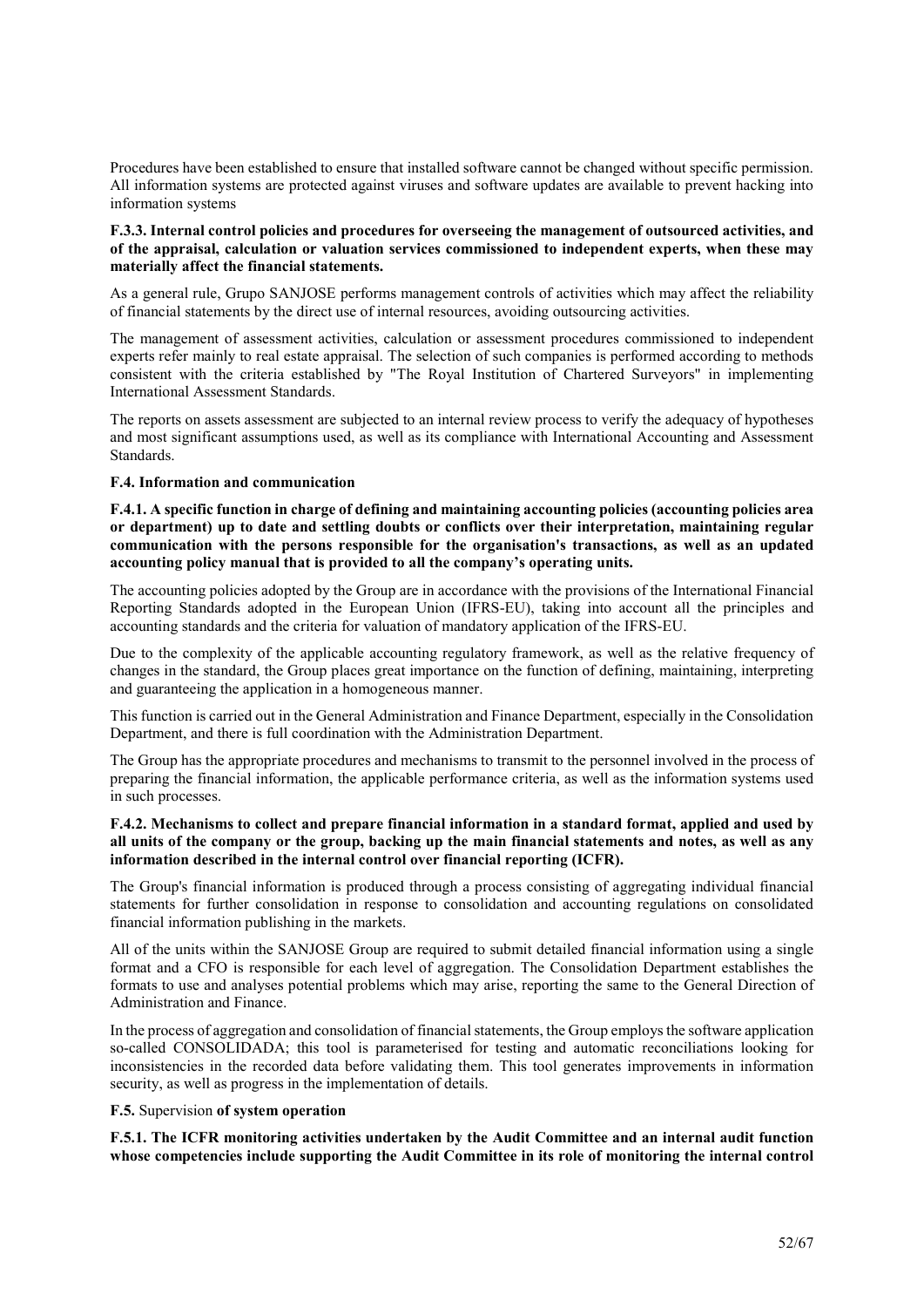system, including ICFR. Describe the scope of the ICFR assessment conducted in the year and the procedure for the person in charge to communicate its findings. State also whether the Company has an action plan specifying corrective measures for any flaws detected, and whether it has taken stock of their potential impact on its financial information

Among the functions of the Audit Committee, the Board of Directors Regulation includes the monitoring of accounting and financial information, internal and external audit services and corporate governance.

The ICFR monitoring activities undertaken by the Audit Committee include the following:

-To approve the internal audit plan for the assessment of Internal Control Systems of Financial Information Reporting and receive regular information on worked performed and a corrective action plan.

- To monitor the independence and efficacy of internal auditing; proposing the selection, appointment, re-election and removal of the head of internal audit; proposing the department's budget; receiving regular feedbacks on its activities; and verifying whether senior management is acting on the findings and recommendations of the reports.

- To review on a semi-annual and quarterly basis the preparation of financial statements.

The Group has an Internal Audit Department responsible for the assurance and consulting functions, among other, supporting the Audit Committee on monitoring the internal control system of financial reporting.

The Internal Audit Department submits to the Audit Committee its annual working plan, reports directly of all incidents identified in its development, proposing possible corrective measures on the same.

F.5.2. A discussion procedure whereby the auditor (pursuant to TAS), the internal audit function and other experts can report any significant internal control weaknesses encountered during their review of the financial statements or other assignments, to the company's senior management and its Audit Committee or Board of Directors. State also whether the company has an action plan to correct or mitigate the weaknesses found.

The Audit Committee maintains a stable and professional relationship with the external auditors of Grupo SANJOSE and the main Group companies, with strict respect for their independence. This relationship facilitates communication and discussion of significant weaknesses of internal control identified during the revision of financial statements.

In this regard, the Audit committee is regularly informed by the external auditor on the progress and findings of the auditing plan and to ensure that senior management act on its recommendations. The Department of Internal Audit assesses correction measures regarding implementing time and method. The Internal Audit Department reports on a regular basis to the Audit Committee of the main weaknesses identified as well as the correction process implemented.

# F.6. Other relevant information

None.

#### F.7. External audit report

F.7.1. The ICFR information supplied to the market has been reviewed by the external auditor, in which case the corresponding report should be attached. Otherwise, please provide the reasons.

Grupo San Jose does not submit to review of an external auditor ICFR info sent to the markets.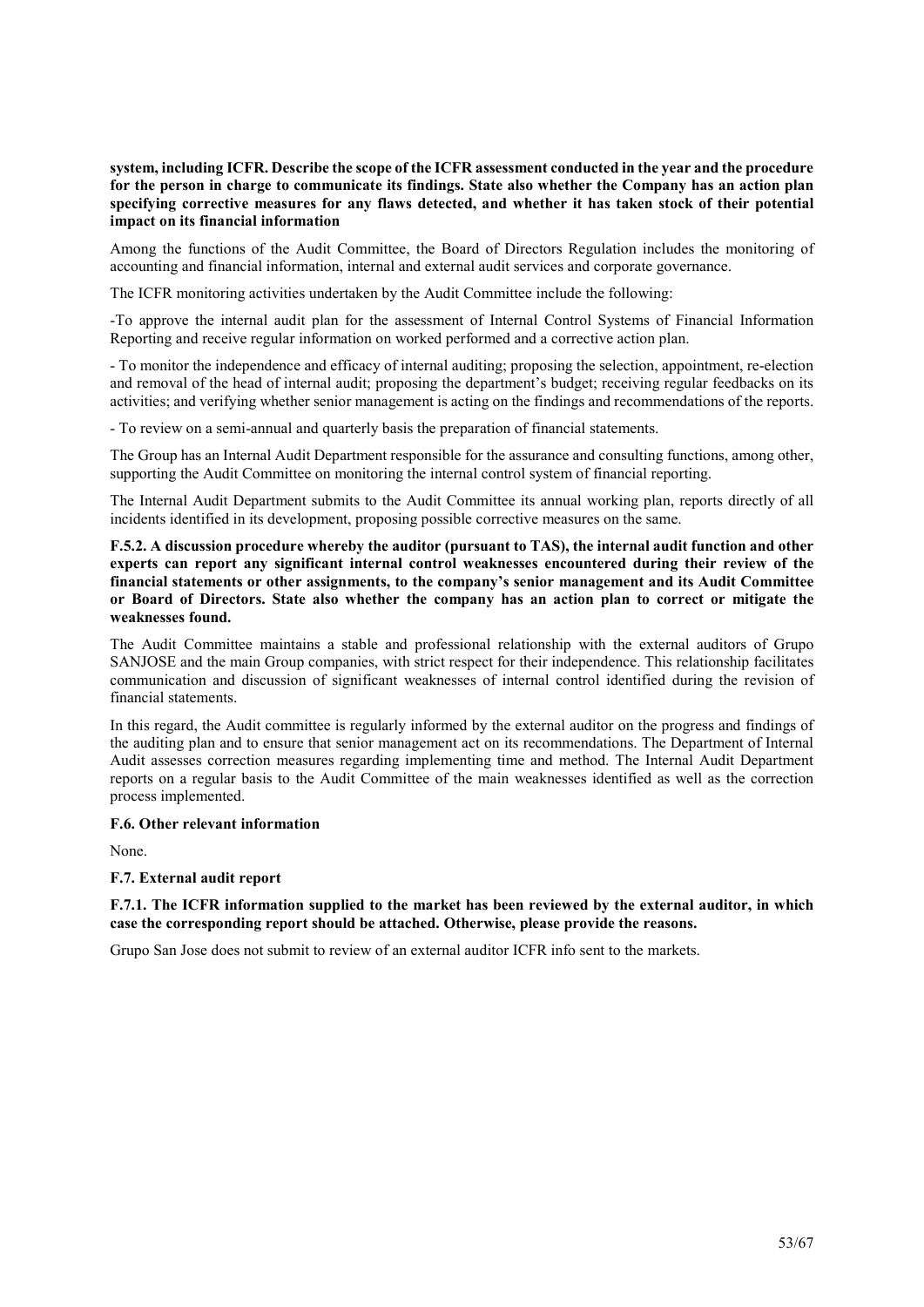### G DEGREE OF COMPLIANCE WITH CORPORATE GOVERNANCE RECOMMENDATIONS

Indicate the company's degree of compliance with the recommendations of the Code of Good Governance for publicly traded companies. Should the Company not comply with any of the recommendations or comply only in part, include a detailed explanation of the reasons so that shareholders, investors and the market in general have enough information to assess the Company's behaviour. General explanations are not acceptable.

1. The bylaws of listed companies should not place an upper limit on the votes that can be cast by a single shareholder, or impose other obstacles to the takeover of the Company by means of share purchases on the market.

#### Compliant ⊠ Explain □

2. When a dominant and a subsidiary company are stock market listed, the two should provide detailed disclosure on:

a) The type of activity they engage in, and any business dealings between them, as well as between the subsidiary and other group companies.

b) The mechanisms in place to resolve possible conflicts of interest.

#### Compliant  $\Box$  Partially compliant  $\Box$  Explain  $\Box$  Not applicable  $\boxtimes$

3. During the Annual General Meeting, as a supplement to the distribution in writing of the annual corporate governance report, the chairperson of the Board of Directors informs the shareholders verbally, in sufficient detail, of the most relevant corporate governance aspects of the company, and in particular:

a) Of the changes that have occurred since the previous Annual General Meeting.

b) Of the specific reasons why the company does not follow any of the recommendations of the Code of Corporate Governance and of any alternative rules that may be applicable in this matter.

# Compliant  $\boxtimes$  Partially compliant  $\Box$  Explain  $\Box$

4. The company defines and promotes a policy of communication and contact with shareholders, institutional investors and proxy advisers that is fully respectful of the rules against market abuse and gives a similar treatment to shareholders that are in the same position. The company makes public this policy through its website, including information relating to the way in which it has been implemented and identifying the contacts or those responsible for carrying it out.

# Compliant  $\boxtimes$  Partially compliant  $\Box$  Explain  $\Box$

5. The Board of Directors does not submit to the Annual General Meeting a proposal for delegating powers to issue shares or convertible securities, except for the right to preferential subscription, for an amount greater than 20% of the share capital at the time of delegation.

And when the Board of Directors approves any issue of shares or convertible securities, not including the right to preferential subscription, the company immediately publishes on its website the reports on this exclusion referred to be company law.

# Compliant  $□$  Partially compliant  $□$  Explain  $□$

The Board of Directors took to the shareholders' meeting held on 24.06.2015 a proposal to delegate powers and faculties to issue shares, lacking the shareholder's preemptive right for an amount exceeding 20% total social capital pursuant to contractual obligations set out by the financing agreements signed on 29.12.2014 which became enforceable as from 30.06.2015, and with the final goal of allowing holders of warrants, if applicable, change said warrants for shares of GESJ.

The Company published on the corporate website reports on the refusal of preemptive right.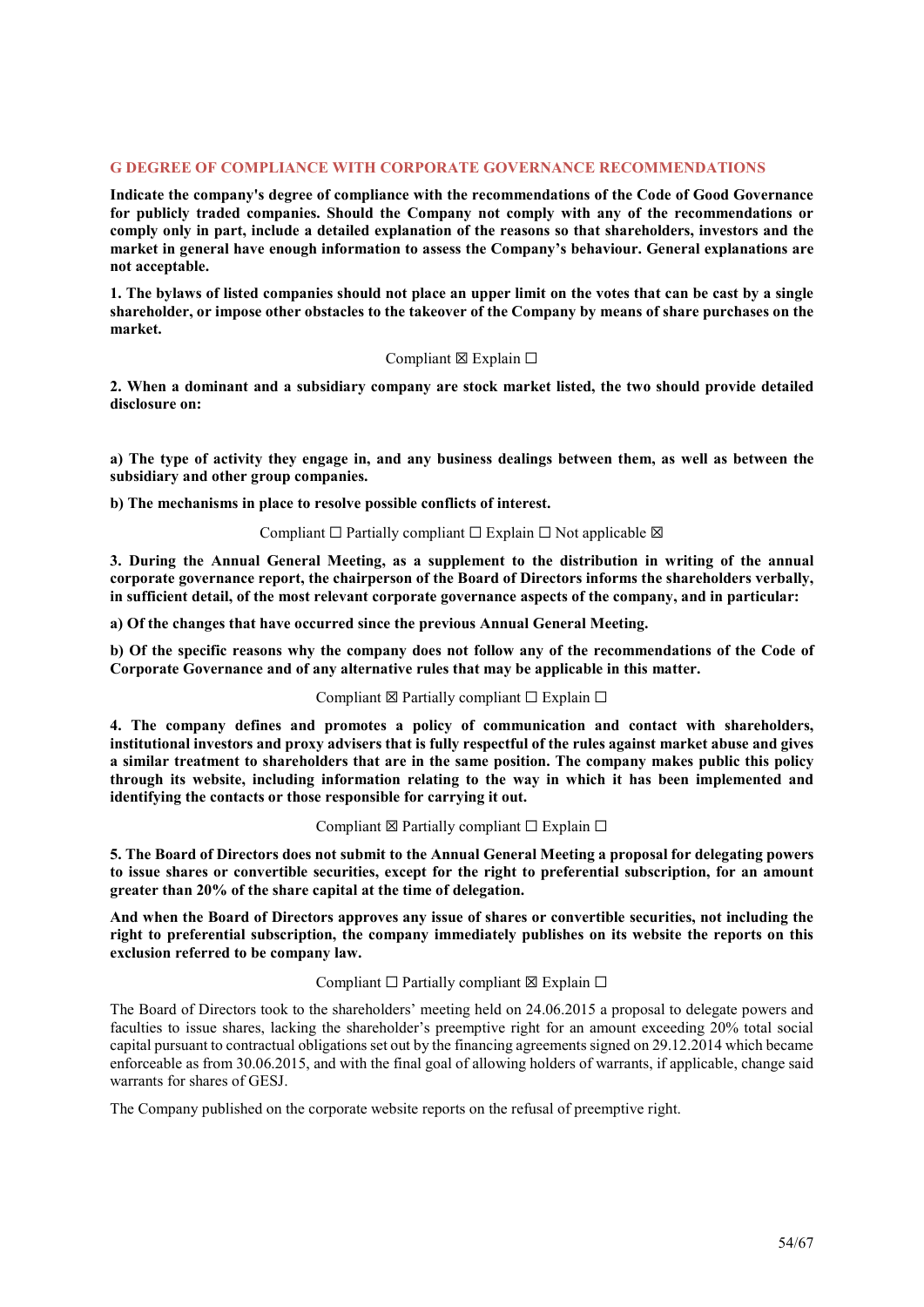6. Listed companies preparing the reports mentioned below, whether as an obligation or voluntarily, publish them on their websites in sufficient time before the Annual General Meeting, even if their publication is not mandatory:

a) Report on the independence of the auditor.

b) Reports on the operation of the Audit Committee and the Nomination and Remuneration Committee.

c) The Audit Committee report on related-party transactions.

d) Report on the corporate social responsibility policy.

Compliant  $\boxtimes$  Partially compliant  $\Box$  Explain  $\Box$ 

# 7. The company broadcasts the Annual General Meeting live via its website.

# Compliant □ Explain  $box$

Due to the little capitalisation and the reduced releasing percentage of auditor's reports and the performance of the audit and appointment and remunerations commissions.

8. The Audit Committee oversees the Board of Directors to ensure that if possible it presents the accounts to the Annual General Meeting without any limitations or qualifications in the auditor's report; and that in the exceptional cases when there are qualifications, both the chairman of the Audit Committee and the auditors explain clearly to the shareholders the content and scope of these limitations or qualifications.

# Compliant  $\boxtimes$  Partially compliant  $\Box$  Explain  $\Box$

9. The company posts publicly and permanently on its website, the requirements and procedures that it will accept to accredit the ownership of the shares, the right of attendance to the Annual General Meeting and the exercise of delegation of this voting right.

These requirements and procedures favour attendance and the exercise of voting rights by the shareholders and are applied in a non-discriminatory way.

# Compliant  $\boxtimes$  Partially compliant  $\Box$  Explain  $\Box$

10. When a duly registered shareholder has exercised the right to add to the agenda or submit new proposed resolutions before the Annual General Meeting, the company:

a) Immediately makes public these supplementary points and new proposed resolutions.

b) Makes public the model of attendance card or form of delegating the vote or distance vote, together with the precise modifications, so that the new points on the agenda and the alternative proposed resolutions can be voted on in the same terms as those proposed by the Board of Directors.

c) Submits all these points or alternative proposals to the vote and applies to them the same voting rules as those issued by the Board of Directors, including in particular any assumptions or deductions regarding voting intention.

d) Following the Annual General Meeting, reports the breakdown of the vote on these supplementary points or alternative proposals.

# Compliant  $□$  Partially compliant  $□$  Explain  $□$  Not applicable  $□$

11. If the company plans to pay attendance bonuses to the Annual General Meeting, it should establish in advance a general policy on such bonuses and this policy should be stable.

Compliant  $□$  Partially compliant  $□$  Explain  $□$  Not applicable  $□$ 

12. The Board of Directors performs its duties with a single purpose and with independent criteria, treats all shareholders who are in the same position in the same way and is guided by the corporate interest, meaning the achievement of a profitable and sustainable business in the long term that promotes its continuity and the maximisation of the company's economic value.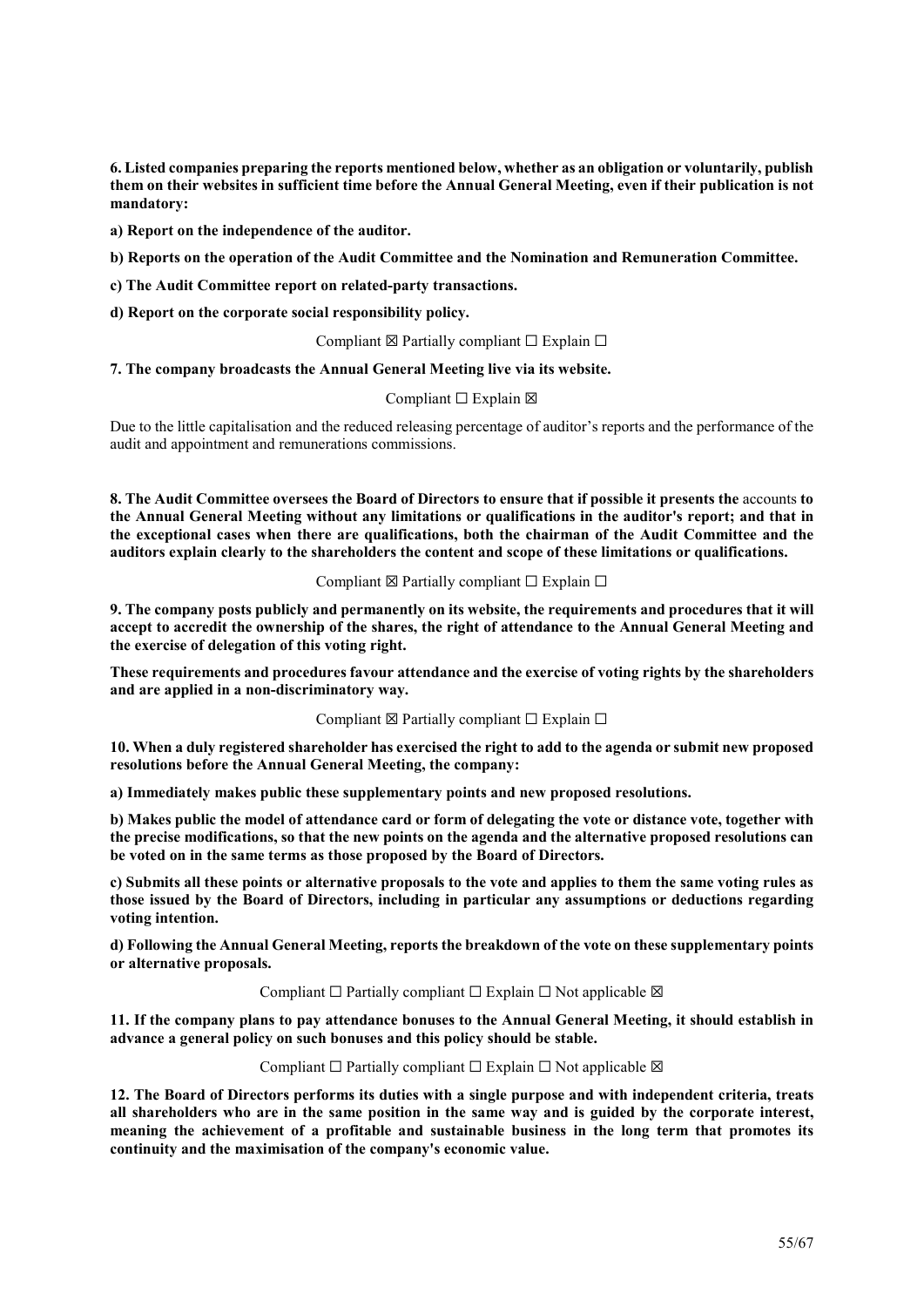In aiming for the corporate interest, as well as respecting the laws and regulations and a good behaviour based on good faith, ethics and respect for commonly accepted customers and good practices, it aims to reconcile the corporate interest with the legitimate interests of its employees, suppliers, customers, and the other stakeholders that may be affected, as appropriate, as well as the impact of the company's activities on the community as a whole and on the environment.

#### Compliant  $\boxtimes$  Partially compliant  $\Box$  Explain  $\Box$

13. The Board of Directors is of the right size to ensure effective and participative operation, which means that it is advisable for it to have between five and fifteen members.

#### Compliant  $\boxtimes$  Explain  $\square$

14. The Board of Directors approves a policy on appointing directors that:

a) Is specific and verifiable.

b) Ensures that the proposals for appointment or re-election are based on a prior analysis of the needs of the Board of Directors.

c) Favours the diversity of knowledge, experiences and gender.

The result of the prior analysis of the needs of the Board of Directors is included in the justificatory report from the Nomination Committee published when calling the Annual General Meeting to which the ratification, appointment or re-election of each director is subject.

The policy for selecting directors fosters the target that in 2020 the number of female directors should represent at least 30% of all the members of the Board of Directors.

The Nomination Committee shall check compliance with the policy for selecting directors every year and report on this in the annual Corporate Governance Report.

#### Compliant ⊠ Partially compliant  $□$  Explain  $□$

15. Proprietary and independent directors should constitute a large majority of the Board and the number of executive directors should be the smallest possible, taking into account the complex nature of the corporate group and the stakes held by executive directors in the company's capital stock.

#### Compliant  $\boxtimes$  Partially compliant  $\Box$  Explain  $\Box$

16. The percentage of proprietary directors out of the total number of non-executive directors is not greater than the proportion between the company's capital stock represented by these directors and the rest of the capital.

This criterion may be eased:

a) In companies with a high market value, when there are few shareholdings that are legally considered to be significant.

b) When it is a case of companies where there are a number of shareholders represented on the Board and there is no relation between them.

#### Compliant  $\boxtimes$  Explain  $\Box$

17. The number of independent directors is at least half of all the directors.

However, when the company does not have a high market value, or when it does but has one shareholder or a number acting together who control more than 30% of the capital stock, the number of independent directors is at least one-third of the total number of directors.

#### Compliant  $\boxtimes$  Explain  $\Box$

18. The companies publish and keep updated the following information on their directors on their website:

a) Professional and personal background.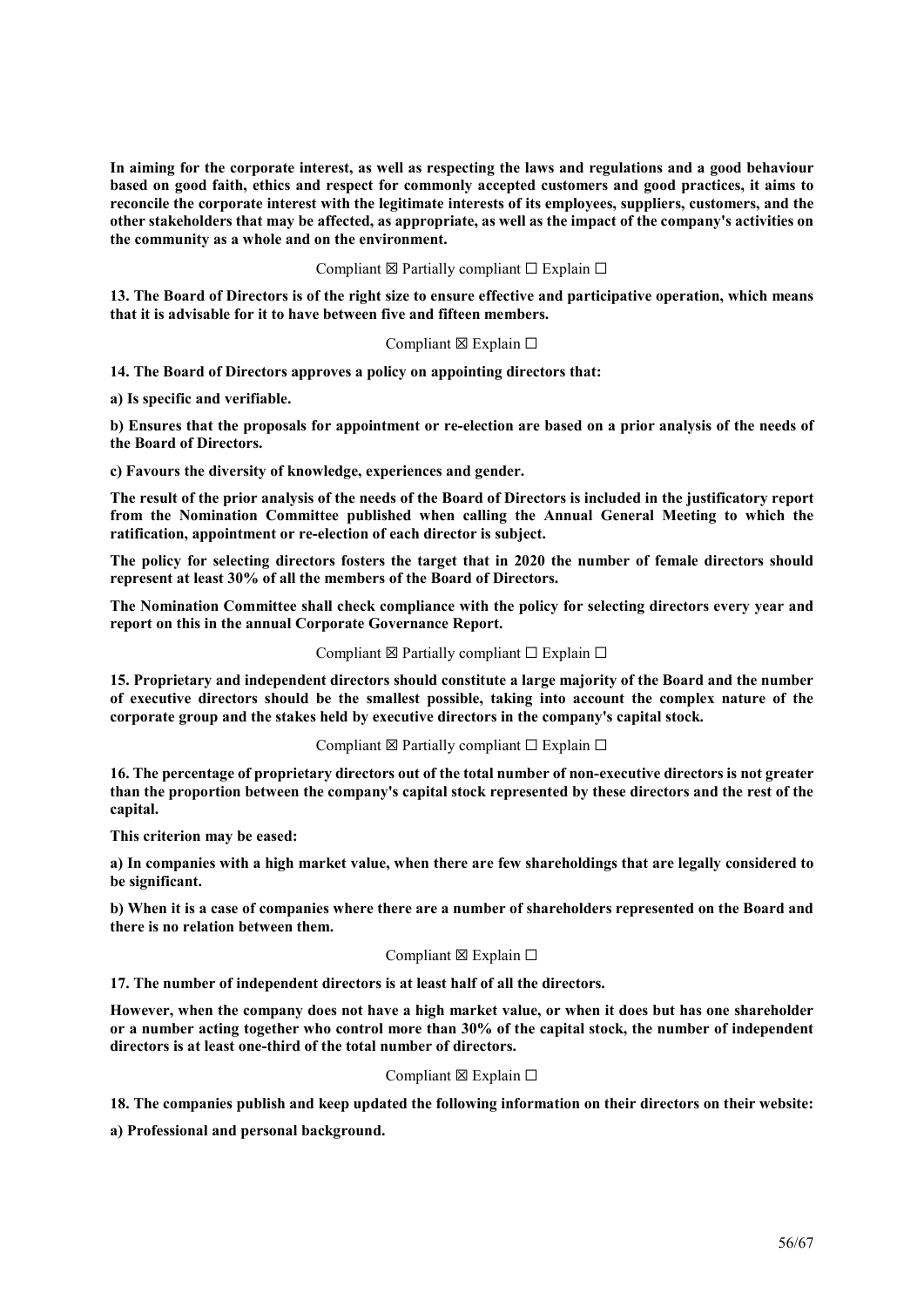b) Other boards of directors to which they belong, whether or not of listed companies, as well as information on other remunerated activities they engage in, whatever their nature.

c) Indication of the type of director, specifying in the case of proprietary directors, the shareholder they represent or to which they are related.

d) Date of the initial appointment as director of the company, as well as the subsequent re-elections.

e) Shares in the company, and options on such shares, that they own.

#### Compliant  $\boxtimes$  Partially compliant  $\Box$  Explain  $\Box$

19. The annual Corporate Governance Report, following verification by the Nomination Committee, explains the reasons for the appointment of the proprietary directors at the request of shareholders whose stake is under 3% of the capital; and, where appropriate, explains the reasons for not approving formal requests for representation on the Board from shareholders whose holding is at least equal to that of the others at whose request proprietary directors have been appointed.

#### Compliant  $\Box$  Partially compliant  $\Box$  Explain  $\Box$  Not applicable  $\boxtimes$

20. Any proprietary directors should resign if the shareholder they represent fully transfers its stake. If such shareholders reduce their stakes, thereby losing some of their entitlement to proprietary directors, the latter's number should be reduced accordingly.

# Compliant  $\Box$  Partially compliant  $\Box$  Explain  $\Box$  Not applicable  $\boxtimes$

21. The Board of Directors does not propose the removal of any independent director before expiration of the term of appointment foreseen in the Articles of Association, unless there is just cause, ascertained by the Board subject to a prior report from the Nomination Committee. In particular, just cause will be deemed to exist if the director takes on a new position or undertakes new duties that prevent him or her from dedicating the time needed to perform the duties of director, infringes the duties inherent to his post or is involved in any of the circumstances entailing loss of independence under applicable law.

The removal of independent directors may also be proposed as a result of takeover bids, mergers or other similar corporate operations, entailing a change in the company's capital structure, if such changes in the Board's structure are triggered by the proportionality principle indicated in Recommendation 16.

# Compliant  $\boxtimes$  Explain  $\Box$

22. The companies establish rules obliging their directors to report and resign, if necessary, in any situations that may damage the company's creditworthiness and reputation. In particular, they should be obliged to inform the Board of any criminal proceedings in which they are charged, including any subsequent procedural vicissitudes.

If a director is prosecuted or an order initiating a public trial is delivered against him, for any of the offences envisaged in company law, the Board should examine the case as soon as possible and, in light of specific circumstances, decide whether or not the director should remain in his post. The Board should report all of the foregoing, in a reasoned manner, in the Annual Corporate Governance Report.

# Compliant  $\boxtimes$  Partially compliant  $\Box$  Explain  $\Box$

23. All directors are able to clearly expressly their disagreement if they consider that any proposed resolution submitted to the Board may be contrary to the corporate interest. The foregoing will also apply, in particular, in the case of independent directors and others not affected by a potential conflict of interests, for decisions that may be detrimental to shareholders not represented on the Board.

If the Board adopts significant or reiterated decisions on which a director has made serious reservations, the latter is able to reach the necessary conclusions and, if he decides to resign, should explain his reasons in the letter referred to in the recommendation below.

This Recommendation also covers the Secretary of the Board of Directors, director or otherwise.

Compliant  $\boxtimes$  Partially compliant  $\Box$  Explain  $\Box$  Not applicable  $\Box$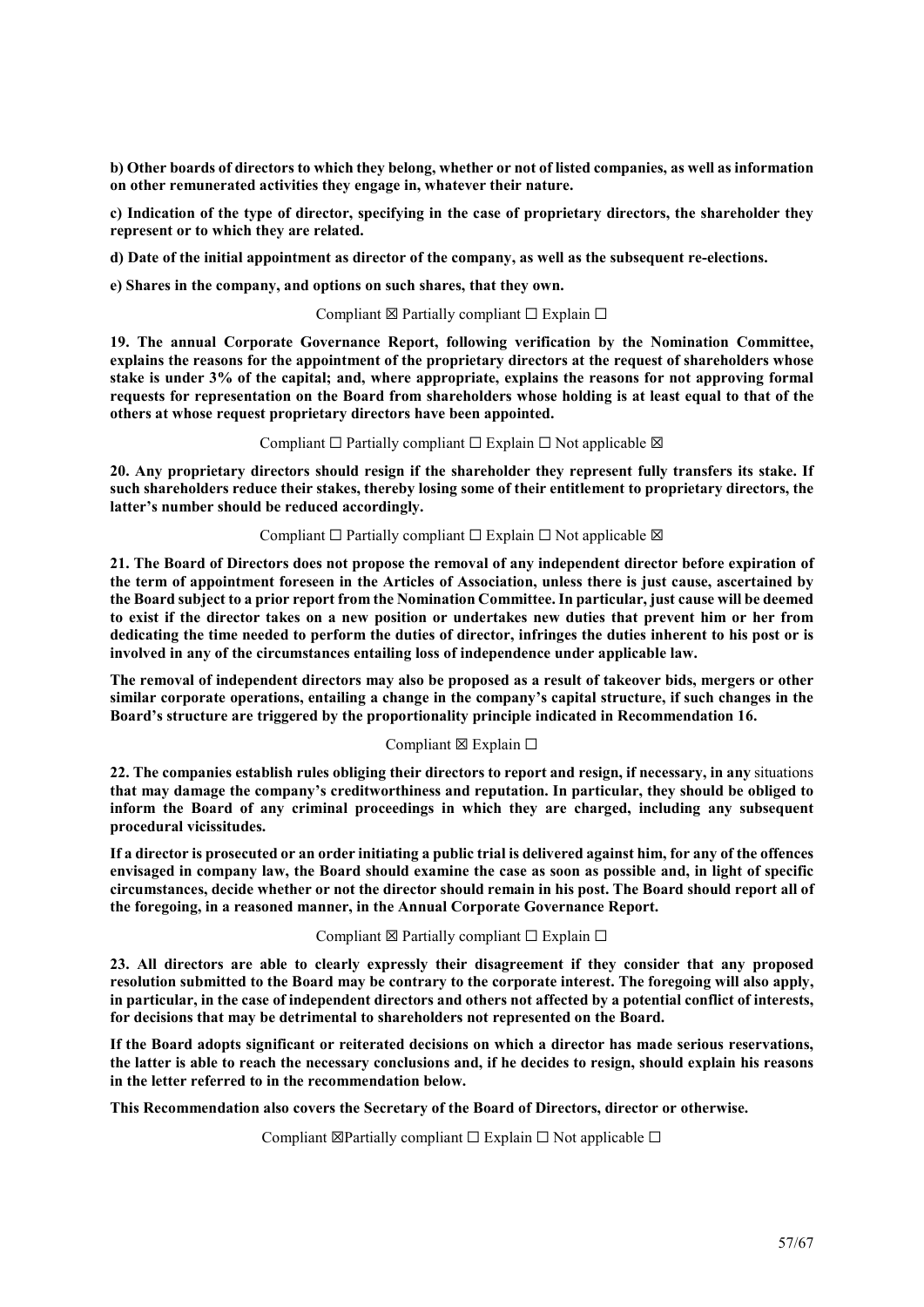24. If, further to a resignation or for other reasons, directors abandon their post before the end of their term, the reasons for this should be explained in a letter forwarded to all of the Board members. Without prejudice to such abandonment being notified as a significant event, the Annual Corporate Governance Report should explain the reasons for this abandonment.

Compliant  $\boxtimes$  Partially compliant  $\Box$  Explain  $\Box$  Not applicable  $\Box$ 

25. The Nomination Committee should ensure that non-executive directors have sufficient time available for the correct performance of their duties.

# And the Regulation of the Board of Directors must establish the maximum number of boards of directors of which its directors may form part.

#### Compliant  $□$  Partially compliant  $□$  Explain  $□$

The Company requires Members of the Board to devote time enough for the proper development of the tasks inherent to their position; the mechanism to achieve that is the remuneration system associated to the meetings of the Board, Commissions and the global allocation established by the Shareholders' Meeting.

Although the Regulation does not establish a maximum number of boards the Member may form part of, members of the board attending other boards is not frequent, so there is actually no need to limit it.

# 26. The Board of Directors meets as frequently as necessary to perform its duties effectively, and at least eight times a year, following the schedule of dates and issues it establishes at the start of the year. Each director can individually propose agenda items that are not initially included.

#### Compliant  $□$  Partially compliant  $□$  Explain  $□$

The board of directors, when approving the calendar of meetings, establishes 5 meetings with a pre-established date, regardless of whether necessary, for any reason, other meetings of the board may be held to deal with matters that are within its competence.

The advice provided is quarterly in order to comply with the obligation to report financial information to the market. Likewise, another meeting of the board is foreseen coinciding with the date of the celebration of the ordinary general meeting, in case it is necessary to adopt or execute any agreement derived from said meeting.

Notwithstanding the foregoing, the bylaws of the company provide that the board of directors may also be called by the coordinating counselor with the possibility that the latter includes new points on the agenda of a meeting already convened.

Likewise, the board of directors will meet when requested by directors who constitute at least one third of the members of the board of directors indicating the order of the day, for its celebration in the town where the registered office is located, if, prior petition to the president, this one without justified cause would not have made the call in the term of a month.

For all the above, the company considers that the board of directors meets with the necessary frequency to perform with effectiveness of its functions and does not consider it necessary that there should be a minimum number of eight meetings per year.

# 27. Non-attendance by directors is limited to unavoidable cases that are listed in the Annual Corporate Governance Report. When non-attendance has to occur, a proxy is granted with instructions.

Compliant  $\boxtimes$  Partially compliant  $\Box$  Explain  $\Box$ 

28. When the directors or the Secretary express concern regarding a proposal, or in the case of directors, on the performance of the company, and these concerns are not resolved by the Board of Directors, this is noted in the minutes at the request of the person who has raised the concerns.

Compliant  $\boxtimes$  Partially compliant  $\Box$  Explain  $\Box$  Not applicable  $\Box$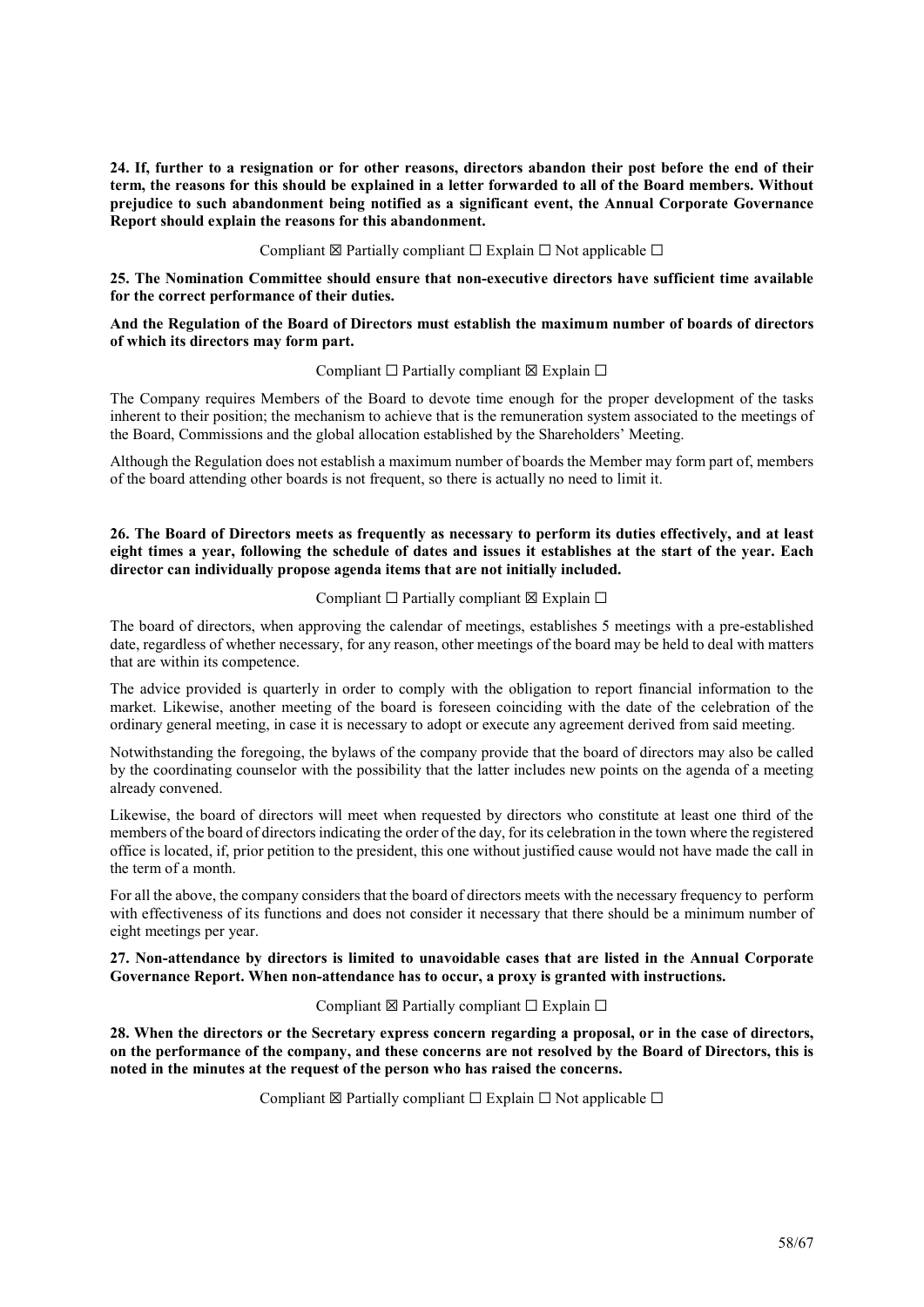29. The company establishes appropriate channels allowing directors to obtain precise advice on the performance of their duties, including, if circumstances require, external advice at the company's expense.

#### Compliant  $\boxtimes$  Partially compliant  $\Box$  Explain  $\Box$

30. Apart from the knowledge required from the directors to perform their duties, the companies also offer their directors refresher courses to update knowledge where required by the circumstances.

#### Compliant  $□Explain \boxtimes Not applicable □$

Despite the Company not having updating programmes, Members rely on information and pieces of advice from all areas of the Company with regards to their position.

31. The agenda of the meetings indicates clearly those points on which the Board of Directors have to adopt a decision or resolution so that the directors can study or gather in advance the information required for adoption.

Exceptionally, when for reasons of an emergency, the chairperson wishes to submit decisions or resolutions to the Board of Directors for approval that are not included on the agenda, the prior consent of the majority of directors present will be required, and due note of this will be included in the minutes.

#### Compliant  $\boxtimes$  Partially compliant  $\Box$  Explain  $\Box$

32. The directors are regularly informed of changes in the shareholder structure and of the opinions of significant shareholders, investors and ratings agencies on the company and its group.

#### Compliant  $\boxtimes$  Partially compliant  $\Box$  Explain  $\Box$

33. The chairperson, as responsible for the efficient operation of the Board of Directors, not only performs the duties established by law and the Bylaws, but prepares and submits to the Board of Directors a schedule of dates and issues to be considered; organises and coordinates the regular evaluation of the Board, and where appropriate, of the company's chief executive; is responsible for the management of the Board and for its effective operation; ensures that it dedicates sufficient time to discussion of strategic questions, and agrees and reviews the programmes for updating each director's knowledge, where advisable.

#### Compliant  $\boxtimes$  Partially compliant  $\Box$  Explain  $\Box$

34. When there is a coordinating director, the Bylaws or the Regulation of the Board of Directors, as well as the corresponding duties under law, the Bylaws or Regulation of the Board of Directors establish for him the following duties: chair the Board of Directors in the absence of the Chairperson and of the Deputy Chairpersons, where there are such; respond to the concerns raised by the non-executive directors; maintain contacts with investors and shareholders to discover their points of view in order to form an opinion on their concerns, in particular in relation to the company's corporate governance; and coordinate the succession plan for the Chairperson.

# Compliant  $\Box$  Partially compliant  $\boxtimes$ Explain  $\Box$  Not applicable  $\Box$

The Coordinator Member has powers to call a meeting of the Board or even add new issues to the agenda or a already called meeting, coordinate and gather all non-executive members and assess the current board.

35. The Secretary of the Board of Directors pays particular attention to ensuring that the actions and decisions of the Board of Directors take into account the recommendations on good governance included in the Code of Good Governance and applicable to the company.

#### Compliant  $\boxtimes$  Explain  $\Box$

36. The full Board of Directors assesses once a year and adopts, where appropriate, an action plan to correct any deficiencies identified with respect to:

a) The quality and efficiency of the operation of the Board of Directors.

b) The operation and composition of its committees.

c) The diversity in composition and competences of the Board of Directors.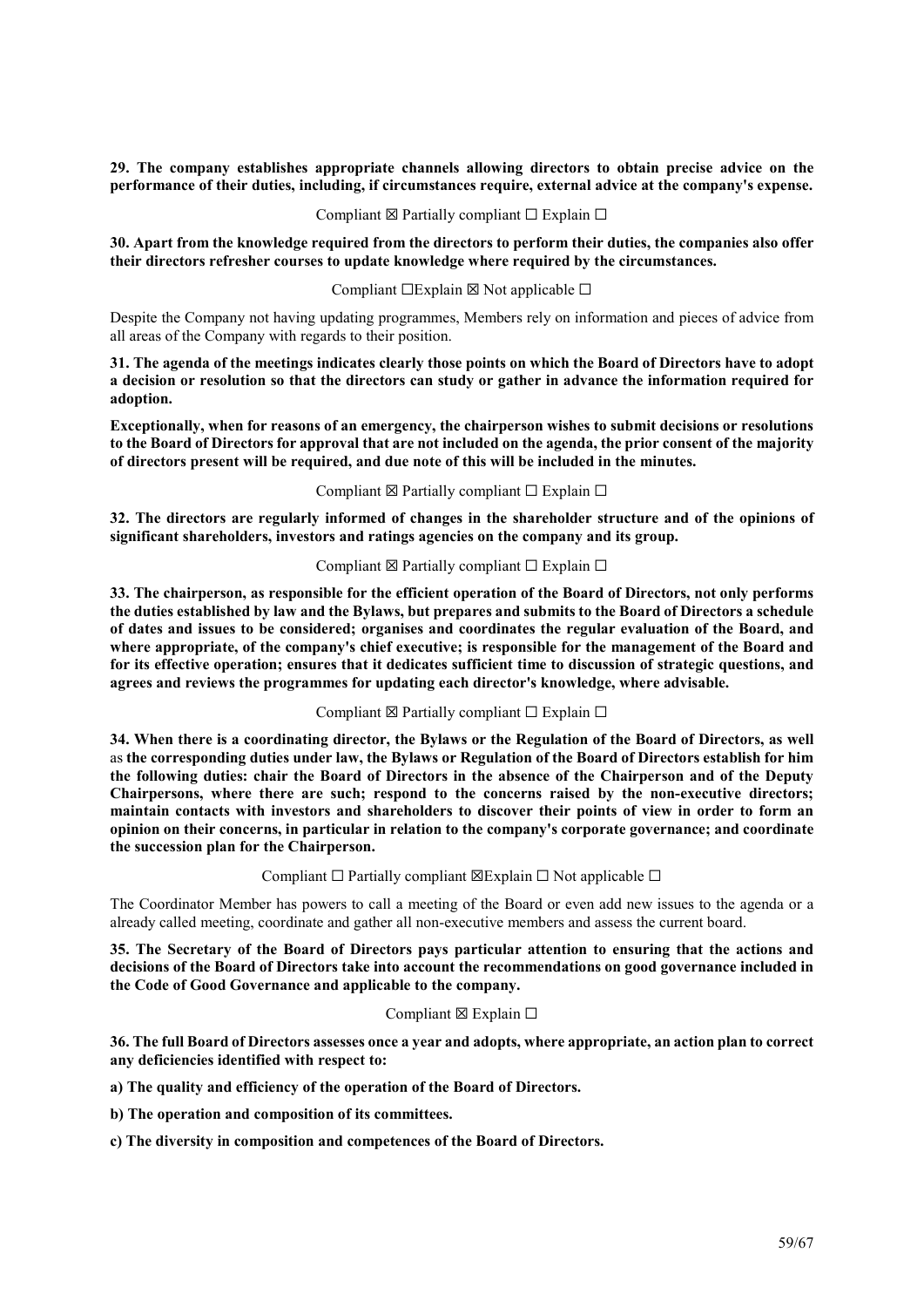d) The performance of the Chairperson of the Board of Directors and the company's chief executive.

e) The performance and contribution of each director, with particular attention to those responsible for the different Board committees.

The assessment of the different committees is based on the report that they submit to the Board of Directors, and for the evaluation of the Board of Directors, on the report submitted by the Nomination Committee.

Every three years, the Board of Directors will be assisted in carrying out the assessment by an external consultant, whose independence will be verified by the Nomination Committee.

The business relations that the consultant and any company in his group have with the company or any company in its group must be disclosed in the Annual Corporate Governance Report.

The process and the areas assessed will be described in the Annual Corporate Governance Report.

Compliant  $\boxtimes$  Partially compliant  $\Box$  Explain  $\Box$ 

37. When there is an Executive Committee meeting, the structure of participation by the different categories of directors is similar to that of the Board of Directors, and its Secretary is that of the Board.

Compliant  $\Box$  Partially compliant  $\Box$  Explain  $\boxtimes$  Not applicable  $\Box$ 

The Executive Commission consists of three proprietary members and an independent member since it is understood to be the best arrangement in order to meet management needs.

38. The Board is always informed of the matters discussed and decisions adopted by the Executive Committee, and all the Board members receive a copy of the minutes of all Executive Committee meetings.

Compliant  $\Box$  Partially compliant  $\boxtimes$  Explain  $\Box$  Not applicable  $\Box$ 

Minutes are available to Members.

39. The members of the Audit Committee and in particular its chairperson, shall be appointed taking into account their knowledge and experience in matters of accounting, auditing and risk management, and most of these members should be independent directors.

Compliant  $\boxtimes$  Partially compliant  $\Box$  Explain  $\Box$ 

40. Under supervision of the Audit Committee, a unit is in place that assumes the internal audit function and ensures the correct operation of the information and internal control systems. It answers to the nonexecutive chairperson of the Board of Directors or the Audit Committee.

Compliant  $\boxtimes$  Partially compliant  $\Box$  Explain  $\Box$ 

41. The person in charge of the unit that assumes the function of internal auditing should submit his annual work plan to the Audit Committee, directly informing it of any incidents that may arise and presenting an activity report at the end of each financial year.

Compliant  $\boxtimes$  Partially compliant  $\Box$  Explain  $\Box$  Not applicable  $\Box$ 

42. In addition to those provided for by law, the Audit Committee has the following duties:

1. With respect to internal control and reporting systems:

a) Supervise the drafting process and the integrity of the financial information relating to the company, and where appropriate to the group, reviewing compliance with regulatory

requirements, the appropriate specification of the scope of consolidation and the correct application of accounting criteria.

b) Ensure the independence of the unit that assumes the function of internal auditing; to propose the selection, appointment, re-election and removal of the head of the internal auditing department; to propose the budget for this department; to approve the approach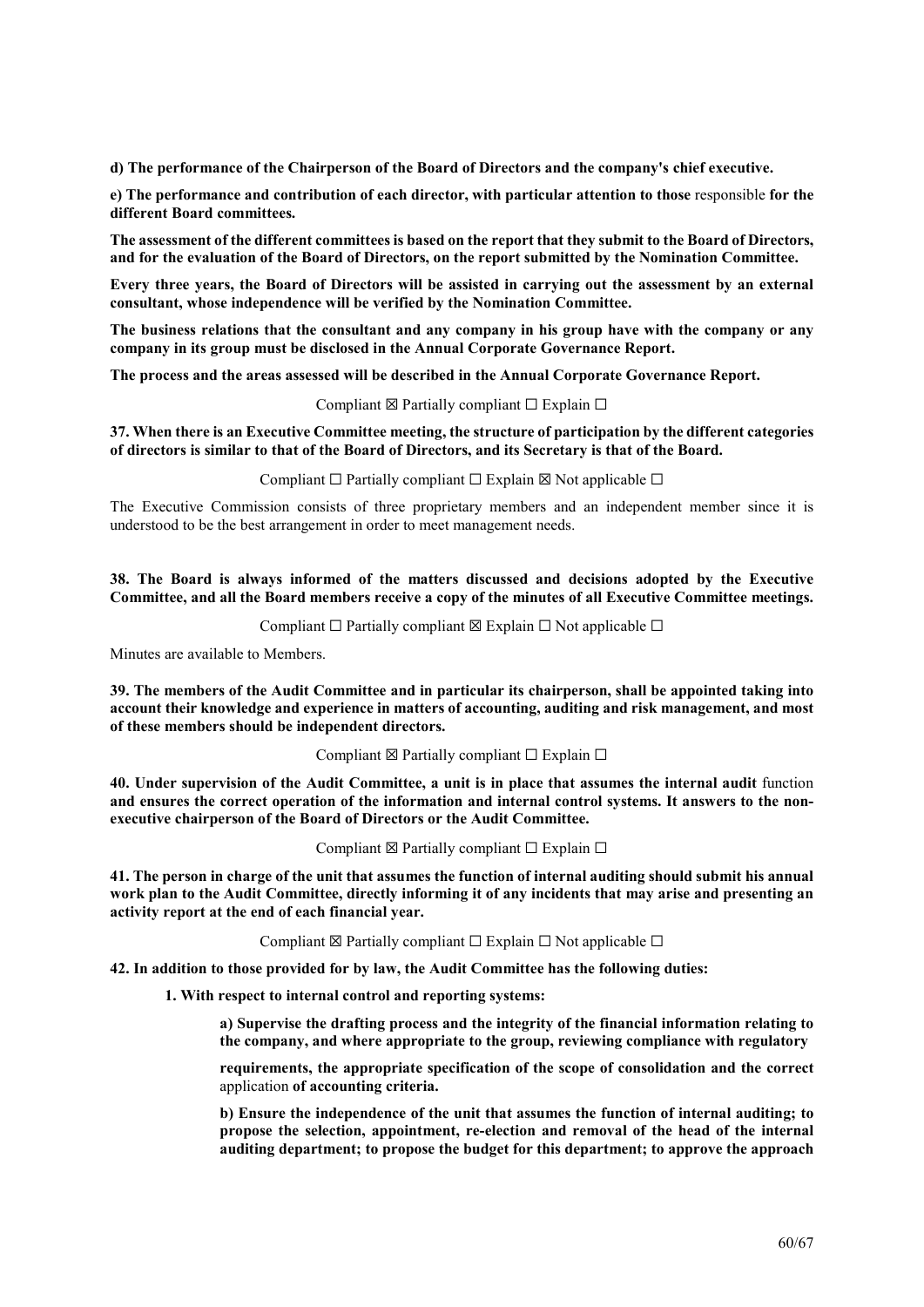and the work plans, ensuring that their activity is focused mainly on relevant risks for the company; to receive periodic information on its activity; and to check that senior management takes into account the conclusions and recommendations made in its reports.

Establish and supervise a device that enables employees to communicate any irregularities of potential importance, in a confidential and even anonymous manner, if deemed appropriate and possible, to particularly include financial and accounting irregularities, noticed within the company.

2. With respect to the external auditor:

a) If the external auditor resigns, examine the circumstances that may have caused this.

b) Ensure that the remuneration of the external auditor for its work does not compromise its quality or independence.

c) Supervise that the company informs the CNMV of a change of auditor, as a relevant event, including a statement about the future existence of disagreements with the outgoing auditor and the content thereof, if any.

d) Ensure that the external auditor holds a meeting every year with the full Board of Directors to inform it about the work being done and changes in the accounting situation and risks in the company.

e) Ensure that the company and the external auditor respect the regulations in place on provision of services other than auditing, the limits to the auditor's business concentration, and in general other regulations on the independence of auditors.

#### Compliant  $□$  Partially compliant  $□$  Explain  $□$

The company considers that the bylaws and the regulations of the board of directors regulate sufficiently the functions of the audit committee, therefore its modification has not been considered necessary to adapt them to the literal text of the recommendations.

As announced in the Corporate Governance Report of previous years, the company has established the procedure that allows employees to carry out the communication provided in section 1 c) of recommendation 42.

Likewise, the company considers that it substantially complies with section 2 d), to the extent that the external auditor, at least annually, holds a meeting with the audit committee to inform it of the work done and the evolution of the the accounting and risk situation of the company, which is then reported to the board by the chairman of the audit committee. In addition, the board of directors may request the presence of the external auditor to provide directly explanations deemed appropriate.

The rest of the functions foreseen in recommendation 42 are substantially fulfilled. Tasks included within the bylaws and the regulations of the board of directors are the following:

- a) To inform the AGM on the issues raised regarding matters within its competence.
- b) To supervise the efficiency of the internal control system of the Company, internal audit and risk management systems.
- c) To supervise the elaboration of financial information.
- d) To propose the Board of Directors, for its subsequent submission to the General Meeting, the appointment of external auditors, the terms of the contract, the scope of the mandate and, its termination or nonrenewal.
- e) To maintain relations with external auditors to receive information on any issues that may jeopardize their independence and any others matters related to the development process of the audit and other communications provided, if applicable, by auditing legislation and technical auditing standards.
- f) To issue on an annual basis, prior to the issuance of the auditor's report, a report regardless the auditor's impressions.
- g) To inform, previously, the Board of directors of all issues applicable by law, by-laws and regulations of the Board regarding:
	- 1. Financial information to be released regularly.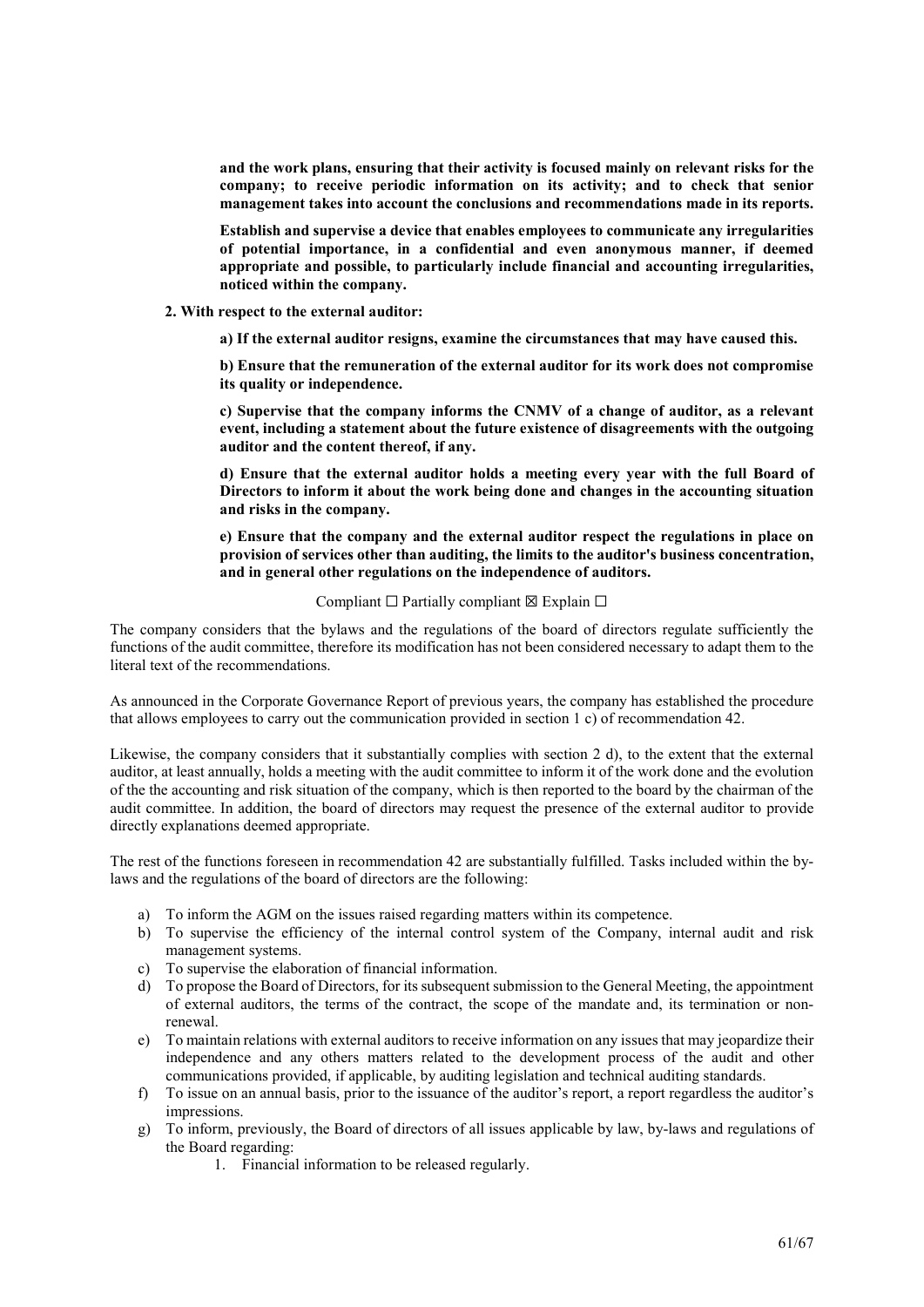2. The creation or acquisition of stake in special purpose vehicles.

43. The Audit Committee may summon any company employee or executive, and even order their appearance without the presence of any other executive.

Compliant  $\boxtimes$  Partially compliant  $\Box$  Explain  $\Box$ 

44. The Audit Committee should be informed of structural and corporate modifications that the company plans in order to review them and inform the Board of Directors in advance of the financial conditions and their accounting impact, in particular of the proposed exchange ratio, where applicable.

Compliant  $\boxtimes$  Partially compliant  $\square$  Explain  $\square$  Not applicable  $\square$ 

45. The risk control and management policy should identify at least:

a) The different types of risk, financial and non-financial (among others, operational, technological, social, environmental, political and reputational) faced by the Company. The financial or economic risks include tax risk, contingent liabilities and other off-balance-sheet risks.

b) A specific risk threshold that the Company considers acceptable.

c) The measures planned to mitigate the impact of risks identified, if they should materialise.

d) The internal reporting and control systems to be used to control and manage the above risks, including contingent liabilities and off-balance sheet risks.

#### Compliant  $\boxtimes$  Partially compliant  $\Box$  Explain  $\Box$

46. Under the direct supervision of the Audit Committee or, where appropriate, a specialised committee of the Board of Directors, an internal risk control and management function is exercised by an internal unit or department in the Company that has the following functions expressly attributed to it:

a) Ensure the proper operation of the systems of risk control and management; in particular they should appropriately identify, manage and quantify all the important risks affecting the company.

b) Participate actively in preparing the risk strategy and the important decisions with respect to its management.

c) Ensure that the risk control and management functions mitigate the risks sufficiently within the framework of the policy defined by the Board of Directors.

#### Compliant  $\boxtimes$  Partially compliant  $\Box$  Explain  $\Box$

47. The members of the Nomination and Remuneration Committee, or of the Nomination Committee and the Remunerations Committee, if they are separate, are appointed with the idea that they should have the knowledge, attitudes and experience that are appropriate to the functions they are to perform and that most of these members should be independent directors.

Compliant  $\boxtimes$  Partially compliant  $\Box$  Explain  $\Box$ 

48. Companies with a high market value should have a separate Nomination Committee and Remuneration Committee.

# Compliant  $□$  Explain  $□$  Not applicable  $□$

49. The Committee should consult the Chairperson of the Board of Directors and the Company's chief executive, particularly in the case of matters related to executive directors.

The possibility of any director being able to request that the Nomination Committee take potential candidates into account, if deemed suitable in its opinion, in order to fill director vacancies.

### Compliant  $\boxtimes$  Partially compliant  $\Box$  Explain  $\Box$

50. The Remuneration Committee should exercise its functions independently and as well as the tasks attributed to it by law, it has the following duties: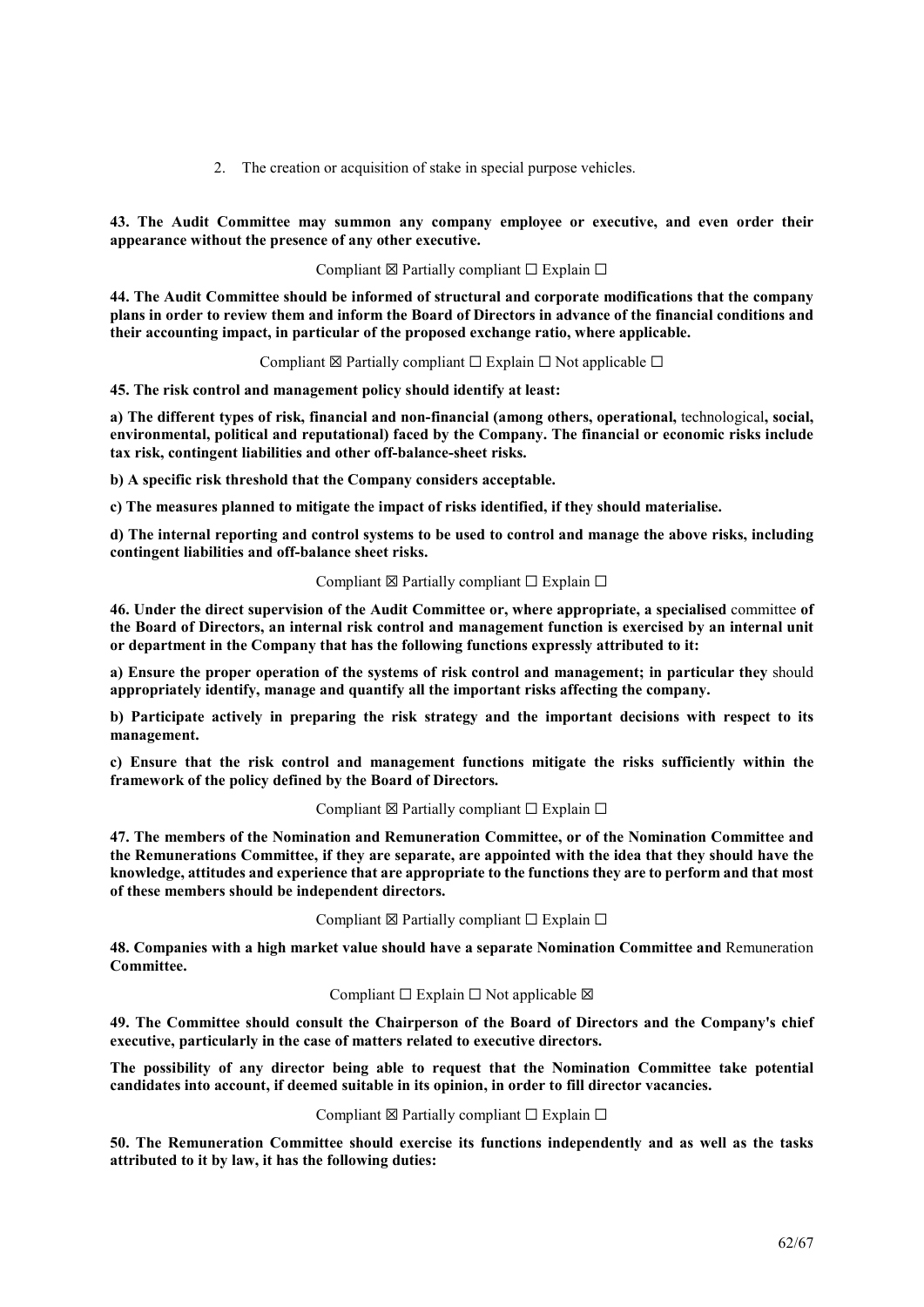a) Propose to the Board of Directors the basic conditions of the contracts of senior managers.

b) Check that the remuneration policy established by the company is being adhered to.

c) Review periodically the remunerations policy applied to directors and senior management, including the share-based remuneration systems and their application; and guarantee that individual remuneration is proportional to what is paid to other directors and senior managers in the Company.

d) Ensure that possible conflicts of interest do not harm the independence of the external advice provided to the committee.

#### e) Check the information on the remuneration of directors and senior managers contained in the different corporate documents, including the annual report on directors' remuneration.

#### Compliant  $\Box$  Partially compliant  $\boxtimes$  Explain  $\Box$

The company considers that the bylaws and regulations of the board of directors sufficiently regulate the tasks of the Appointment, Remuneration and Good Governance Committee, so it has not considered necessary to modify it so as to adapt them to the literal text of the recommendations. Although some of the tasks provided for in this recommendation are not expressly included within the internal regulations of the company, the remuneration committee complies substantial with all of them.

The Appointments, Remuneration and Good Governance Committee has the functions set forth in the by-laws and regulations of the Board of Directors, which are indicated below:

- a) To evaluate the skills, knowledge and experience of the Board of Directors and define the skills of the candidates to fill each vacancy and the time and dedication necessary.
- b) To establish an objective of representation for the less represented gender in the Board of Directors and develop guidance on how to achieve that objective.
- c) To submit to the Board of Directors the proposals for appointment of independent directors to be appointed by cooptation or for submitting to the decision of the General Shareholders Meeting, as well asproposals for re-election or removal of such directors by the General Meeting of Shareholders.
- d) To report on proposals for appointment of the remaining directors to be appointed by interim basis or for submission to the decision of the General Shareholders Meeting, as well as proposals for re-election or removal by the General Meeting of Shareholders.
- e) To report on proposals for appointment and removal of senior managers and the basic terms of their contracts.
- f) To examine and organise the succession of the chairman of the Board of Directors and the CEO of the company and, where appropriate, make proposals to the Board of Directors to guarantee that the succession occurs in an order and planned.
- g) To propose to the Board the remuneration policy for directors and general managers or those who develop their senior management functions under direct control of the Board, or under Executive Committees or CEOs executives, as well as individual remuneration and other contractual conditions of executive directors to ensure their observance.
- h) To previously inform to the Board of Directors on transactions with related parties.
- i) The Commission shall ensure that the selection procedures for directors stimulate gender diversity, as well as different experiences and knowledge, and don not include facts which could implied any discrimination and particularly facilitate the selection of female directors.

#### 51. The Remuneration Committee should consult the Company's Chairperson and chief executive, particularly in the case of matters related to executive directors and senior managers.

#### Compliant  $\boxtimes$  Partially compliant  $\Box$  Explain  $\Box$

52. The rules on the composition and operation of the supervision and control committees appear in the Regulation of the Board of Directors and are consistent with those applicable to the legally obligatory committees in accordance with the above recommendations, including:

a) They are composed exclusively of non-executive directors, with a majority of independent directors.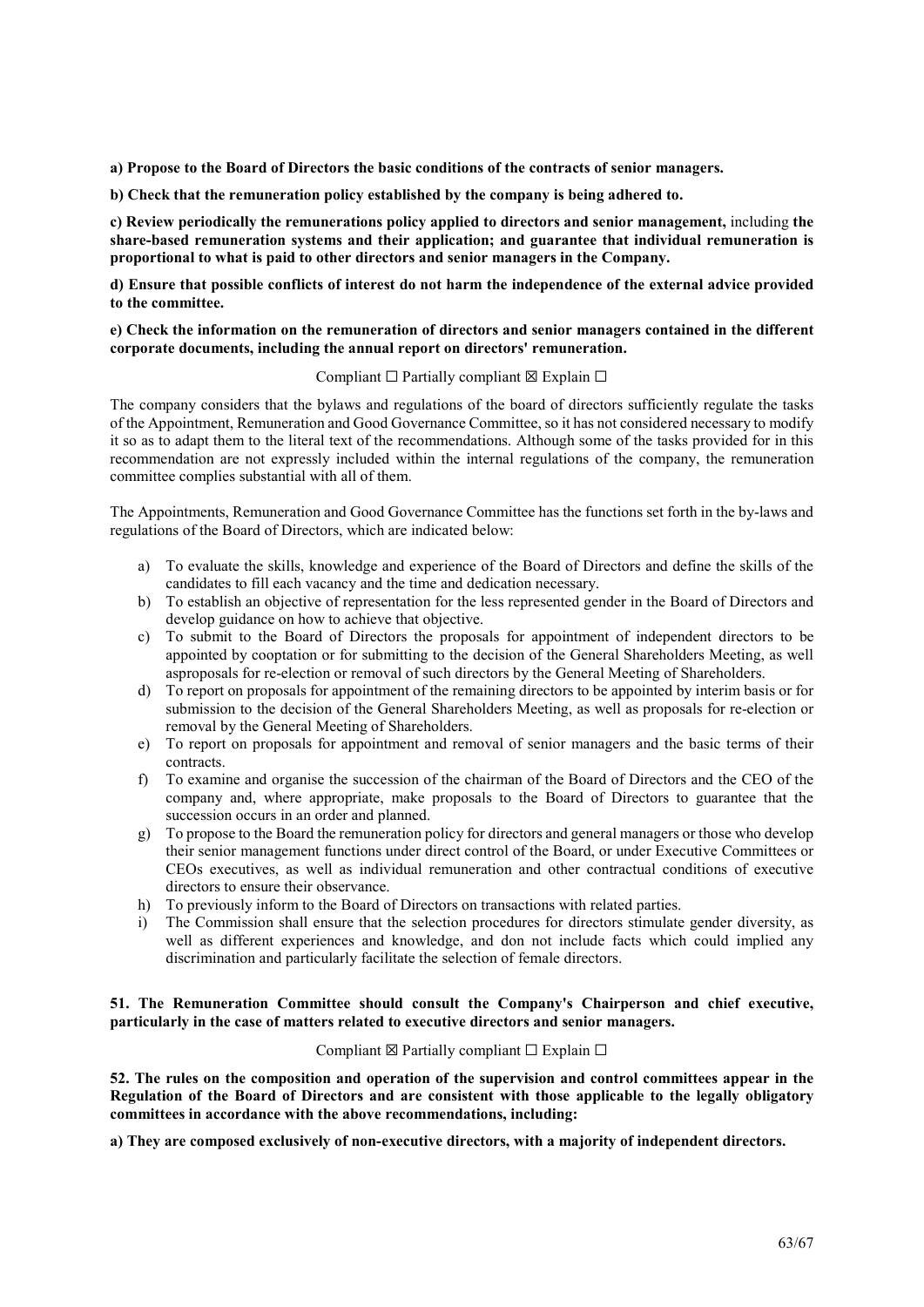b) Their chairpersons are independent directors.

c) The Board of Directors appoints the members of these committees taking into account the knowledge, skills and experience of the directors and the duties of each committee, and deliberates on their proposals and reports; and the Board reports on their activity at the first full Board of Directors meeting following its meetings, where they answer for the work done.

d) The committees may have recourse to external advice when they consider it necessary to perform their duties.

e) Minutes are drafted of the meetings, and made available to all the directors.

Compliant  $\boxtimes$  Partially compliant  $\Box$  Explain  $\Box$  Not applicable  $\Box$ 

53. Supervision of compliance with the rules on corporate governance, the internal codes of conduct and the policy on corporate social responsibility is attributed to one committee or is divided between a number of committees of the Board of Directors. They may be the Auditing Committee, the Appointments Committee, the Corporate Social Responsibility Committee (if there is one), or a specialised committee that the Board of Directors, in the exercise of its faculty of self-organisation, decides to create for this purpose, to which the following minimum tasks are specifically attributed:

a) a) Supervision of compliance with the internal codes of conduct and the rules of the company's corporate governance.

b) Supervision of the communication and relations strategy with shareholders and investors, including small and medium-sized shareholders.

c) Periodic assessment of the appropriateness of the company's system of corporate governance, with the aim of complying with its mission to promote the corporate interest and take into account the legitimate interests of the other stakeholders, as appropriate.

d) Review of the company's corporate social responsibility policy, ensuring that it is geared to creating value.

e) Monitoring of the strategy and practice of corporate social responsibility and evaluation of the level of compliance.

f) Supervision and assessment of the processes of engagement with the different stakeholders.

g) Assessment of everything related to the Company's non-financial risks, including operational, technological, legal, social, environmental, political and reputational.

h) Coordination of the process of reporting non-financial information and information on diversity, in accordance with the regulations applicable and international standards in the area.

Compliant  $\boxtimes$  Partially compliant  $\Box$  Explain  $\Box$ 

54. The corporate social responsibility policy includes the principles or commitments assumed by the company voluntarily in its relations with different stakeholders, and should identify at least:

a) The goals of the corporate social responsibility policy and the development of support instruments.

b) The corporate strategy related to the sustainability, environment, and social matters.

c) The specific practices on questions related to: shareholders, employees, customers, suppliers, social questions, the environment, diversity, tax responsibility, respect for human rights and prevention of illegal conduct.

d) Methods or systems of monitoring the results of the application of specific practices specified in the above point, associated risks and their management.

e) Mechanisms for supervising non-financial risk, ethics and business conduct.

f) Channels for communication, participation and dialogue with stakeholders.

g) Responsible communication practice that prevents formation manipulation and protects integrity and honour.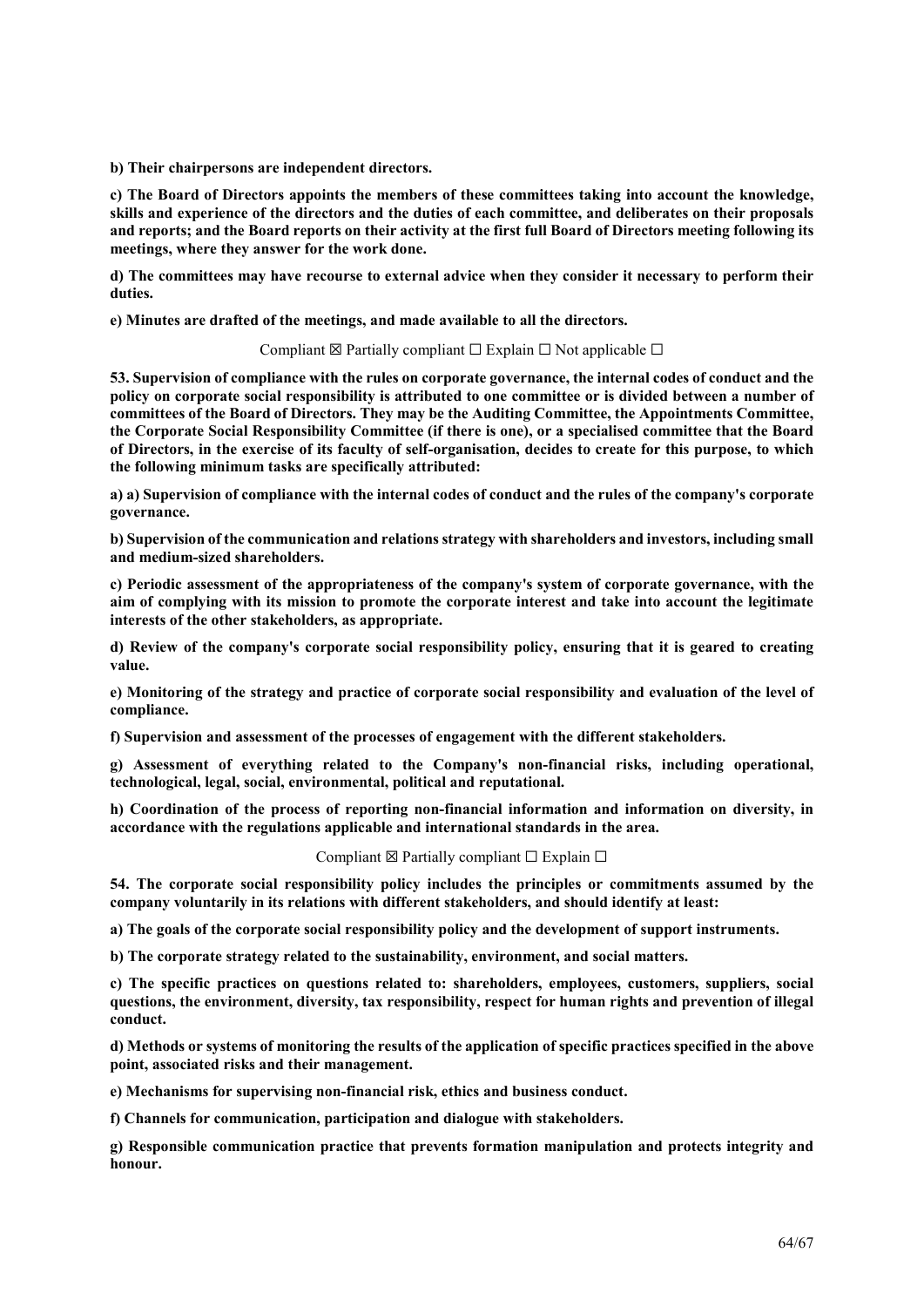# Compliant  $□$  Partially compliant  $□$  Explain  $□$

The Company has subscribed the principles of the United Nations Global Compact, which shall be taken into account by the Group in the relationships with suppliers, clients, contractors. Further, in terms of Social Corporate Responsibility.

# 55. The company should report in a separate document or management report on the issues related to corporate social responsibility, using some of the internationally accepted methodologies for this purpose.

# Compliant  $□$  Partially compliant  $□$  Explain  $□$

The company, up to present date, has not deemed it necessary to adapt the Social Corporate Responsibility Policy.

56. The remuneration of directors should be sufficient to attract and retain the directors with the required profiles and to remunerate the dedication, qualification and responsibility required by the position, but not so high that it compromises the independent judgement of non-executive directors.

# Compliant  $\boxtimes$  Explain  $\Box$

57. Variable remuneration linked to the company and the director's performance, the award of shares, options or any other right to acquire shares or to be remunerated on the basis of share price movements, and membership of long-term savings schemes such as pension plans should be confined to executive directors.

The company may consider the share-based remuneration of non-executive directors provided they retain such shares until the end of their mandate. The above condition will not apply to any shares that the director must dispose of to defray costs related to their acquisition.

# Compliant  $\boxtimes$  Partially compliant  $\Box$  Explain  $\Box$

58. In the case of variable awards, remuneration policies should include limits and technical safeguards to ensure they reflect the professional performance of the beneficiaries and not simply the general progress of the markets or the company's sector, or circumstances of that kind.

In particular, variable remuneration items should meet the following conditions:

a) Should be linked to predetermined and measurable performance criteria, and these criteria should consider the risk assumed to obtain a result.

b) Should promote the company's sustainability and include non-financial criteria that are appropriate for the creation of value in the long-term, such as compliance with the company's rules and internal procedures and its policies for risk control and management.

c) Should be organised on the basis of a balance between compliance with short-term, medium-term and long-term objectives, which allow remuneration of performance for continued work during a period of time that is sufficient for its contribution to the sustainable creation of value to be appreciated, so that the elements for measuring this performance do not solely involve one-off, occasional or extraordinary events.

# Compliant  $\boxtimes$  Partially compliant  $\square$  Explain  $\square$  Not applicable  $\square$

59. The payment of a significant part of the variable components of remuneration is deferred for a minimum period of time that is sufficient to check that the previously established conditions for performance have been complied with.

# Compliant  $\Box$  Partially compliant  $\boxtimes$  Explain  $\Box$  Not applicable  $\Box$

Variable remuneration is determined and paid based on the results found after the end of the year and after the issuance of the audit report. The company understands that this constitutes a sufficient safeguard to verify that it meets conditions previously established, and therefore have not considered necessary the regulation of an additional or specific deferral mechanism or reimbursement of the payment of the variable components.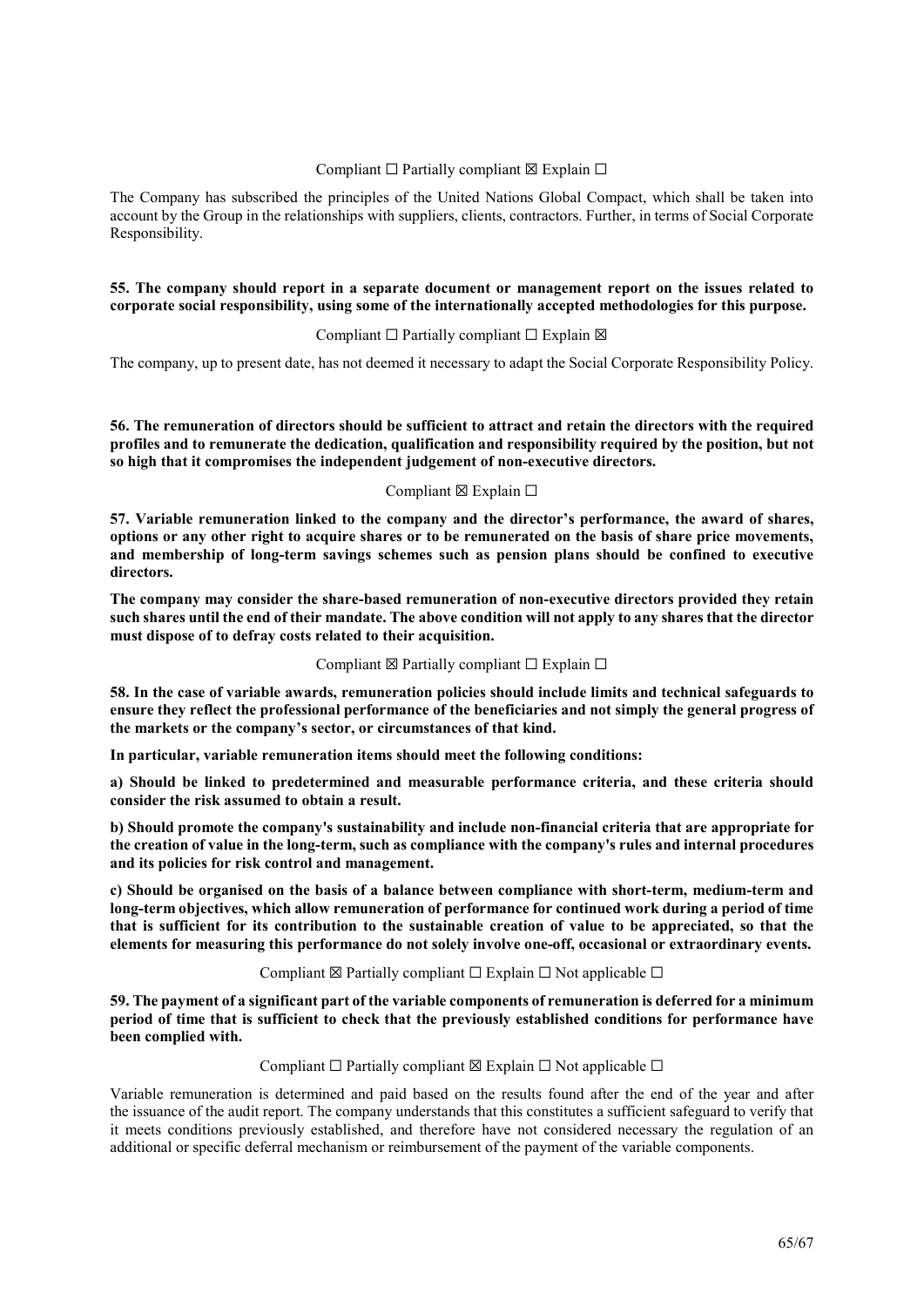60. In the case of remuneration linked to company earnings, deductions should be computed for any qualifications stated in the external auditor's report.

Compliant  $\boxtimes$  Partially compliant  $\Box$  Explain  $\Box$  Not applicable  $\Box$ 

61. A significant percentage of the variable remuneration of the executive directors should be linked to the delivery of shares or financial instruments linked to their value.

Compliant  $\Box$  Partially compliant  $\Box$  Explain  $\boxtimes$  Not applicable  $\Box$ 

The company does not have any plan for the delivery of shares or financial instruments referenced to their value.

62. Following the award of shares, share options or other rights on shares derived from the remuneration system, directors should not be allowed to transfer a number of shares equivalent to twice their annual fixed remuneration, or to exercise the share options or other rights on shares for at least three years after their award.

The above condition will not apply to any shares that the director must dispose of to defray costs related to their acquisition.

Compliant  $□$  Partially compliant  $□$  Explain $□$  Not applicable  $□$ 

63. The contractual agreements include a clause that allows the company to claim the repayment of the variable components of the remuneration when the payment has not met the performance conditions, or when payment has been based on data that is subsequently proved to be erroneous.

Compliant  $□$  Partially compliant  $□$  Explain  $\boxtimes$  Not applicable  $□$ 

Variable remuneration is determined and paid based on the results found after the end of the year and after the issuance of the audit report. The company understands that this constitutes a sufficient safeguard to verify that it meets conditions previously established, and therefore have not considered necessary the regulation of an additional or specific deferral mechanism or reimbursement of the payment of the variable components.

64. Severance payments should not be greater than the equivalent to two years of total annual remuneration and should not be paid until the company has checked that the director has complied with the previously established criteria for remuneration.

Compliant  $\Box$  Partially compliant  $\Box$  Explain  $\boxtimes$  Not applicable  $\Box$ 

The compensation for the termination of the contract is established through an escalation based on the amount of the aforementioned compensation, which varies between an amount equivalent to three years of the total annual remuneration and a minimum of two years.